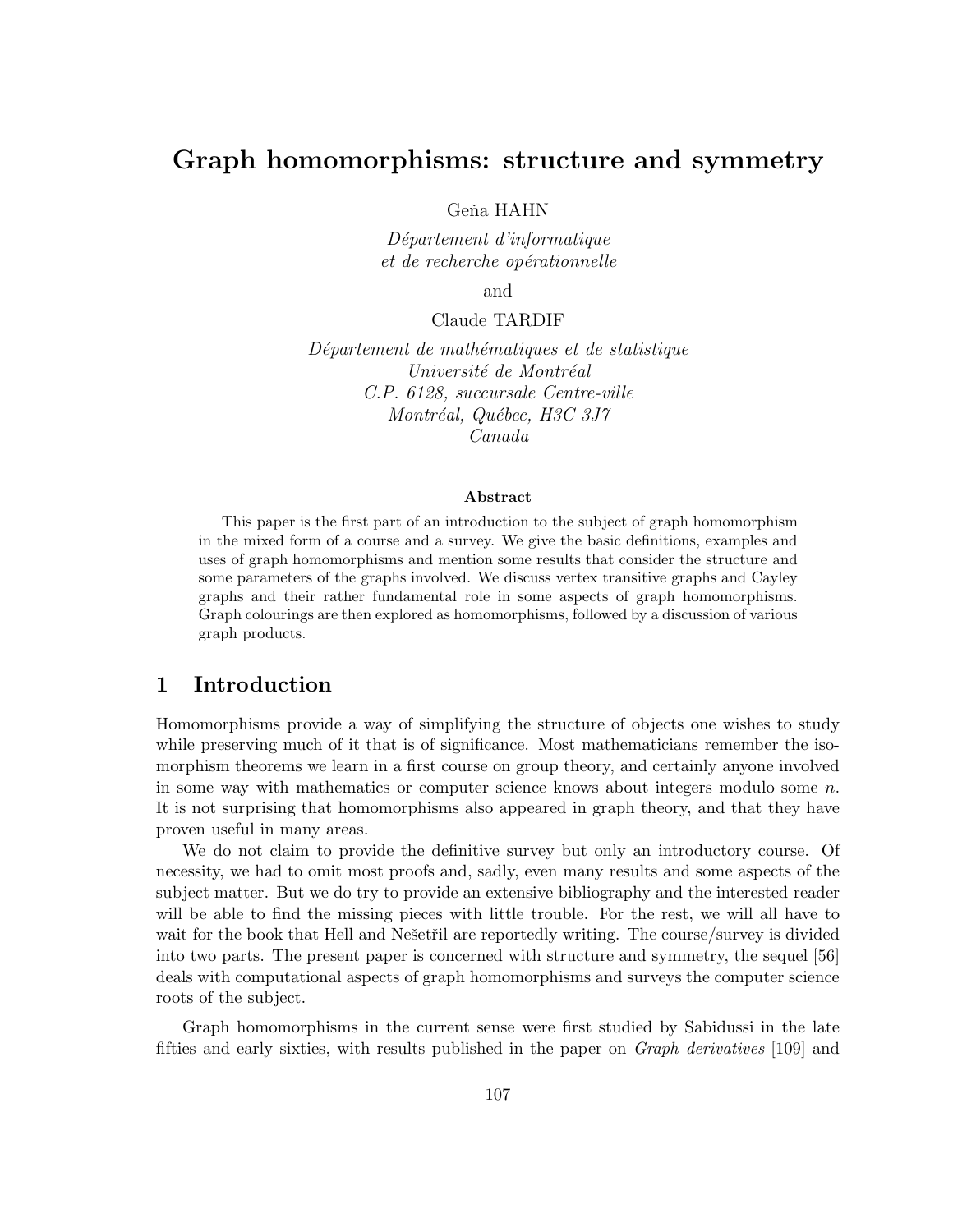used by him in, among others, [108]. This was followed by much activity of what has become known as the *Prague school* of category theory. There, people around Hedrlín and Pultr pursued homomorphisms of relational systems in general, and graph homomorphisms in particular, in the sixties and the seventies, with many of the results collected in Combinatorial, Algebraic and Topological Representations of Groups, Semigroups and Categories by Pultr and Trnková [102]. Some of this work was continued by Hell in his Ph.D. thesis  $[65]$  in 1972 with a study of retracts of graphs. In computer science, graph homomorphisms have been studied as interpretations, especially in relation to grammars ([93, 92], for example), and as "general colourings". Welzl's homomorphism density theorem 2.33 (Section 2.5) arose in this context. Others took an algorithmic approach such as How difficult is it to recognize if a graph is homomorphic to a given one?, usually – but not always – proving the problem NP-complete. This is discussed in more detail in [56].

Graph homomorphisms are mostly used as tools, especially in connection with colouring problems. For example, the chromatic difference sequence of a graph studied by Albertson, Berman, Collins, Tardif, Zhou and others ([3, 5, 119, 132, 134]), relies on them. Since odd cycles must map to odd cycles of at most equal length, people have studied homomorphisms into them, for example [5, 25, 49]. But some of the rare structural results stem from considering graphs which have the property that there are homomorphisms from the cartesian product  $G \square G$  into G.

Many of the concepts of graph homomorphisms work equally well for finite and for infinite graphs (clearly infinite graphs homomorphically equivalent to finite ones "behave" essentially like them). But the important idea of a core of a graph does not easily generalize to infinite graphs and its considerations lead to undecidability results (these are discussed [56]). This is the main reason for limiting the present paper to finite graphs.

# 2 Basics

### 2.1 Basic definitions

Unless otherwise indicated, graphs in this paper will be simple, loopless and finite. We shall assume the basics of graph theory and, unless otherwise stated, use the notation of [19] for graphs and of [106] for groups. We will denote the vertex set of a graph G by  $V(G)$  and its edge set by  $E(G)$ ; the edge between u and v will be denoted by  $[u, v]$ . The order of a graph G, i.e. the number of vertices, will be denoted by  $|G|$ . Most of the time we shall confuse an equivalence class of graphs under isomorphisms with a particular representative of it. Thus, the complete graph  $K_n$  will usually be on the vertex set  $\{0, 1, \ldots, n-1\} = [n].$ The complement of a graph G will be denoted by  $\overline{G}$ . We will denote by  $P_n$  and by  $C_n$  the path and the cycle on n vertices. Functions will be composed from right to left,  $g \circ h(x) =$  $gh(x) = g(h(x))$ , and we define  $\phi(S) = {\phi(s) : s \in S}$ .

**Definition 2.1** Let G and H be graphs. A function  $\phi: V(G) \longrightarrow V(H)$  is a homomorphism from G to H if it preserves edges, that is, if for any edge  $[u, v]$  of G,  $[\phi(u), \phi(v)]$  is an edge of H. We write simply  $\phi: G \longrightarrow H$ .

It is usual to think of graphs as sets of vertices with a binary relation. This is consistent with writing  $\phi : G \longrightarrow H$  for a homomorphism which maps vertices to vertices. When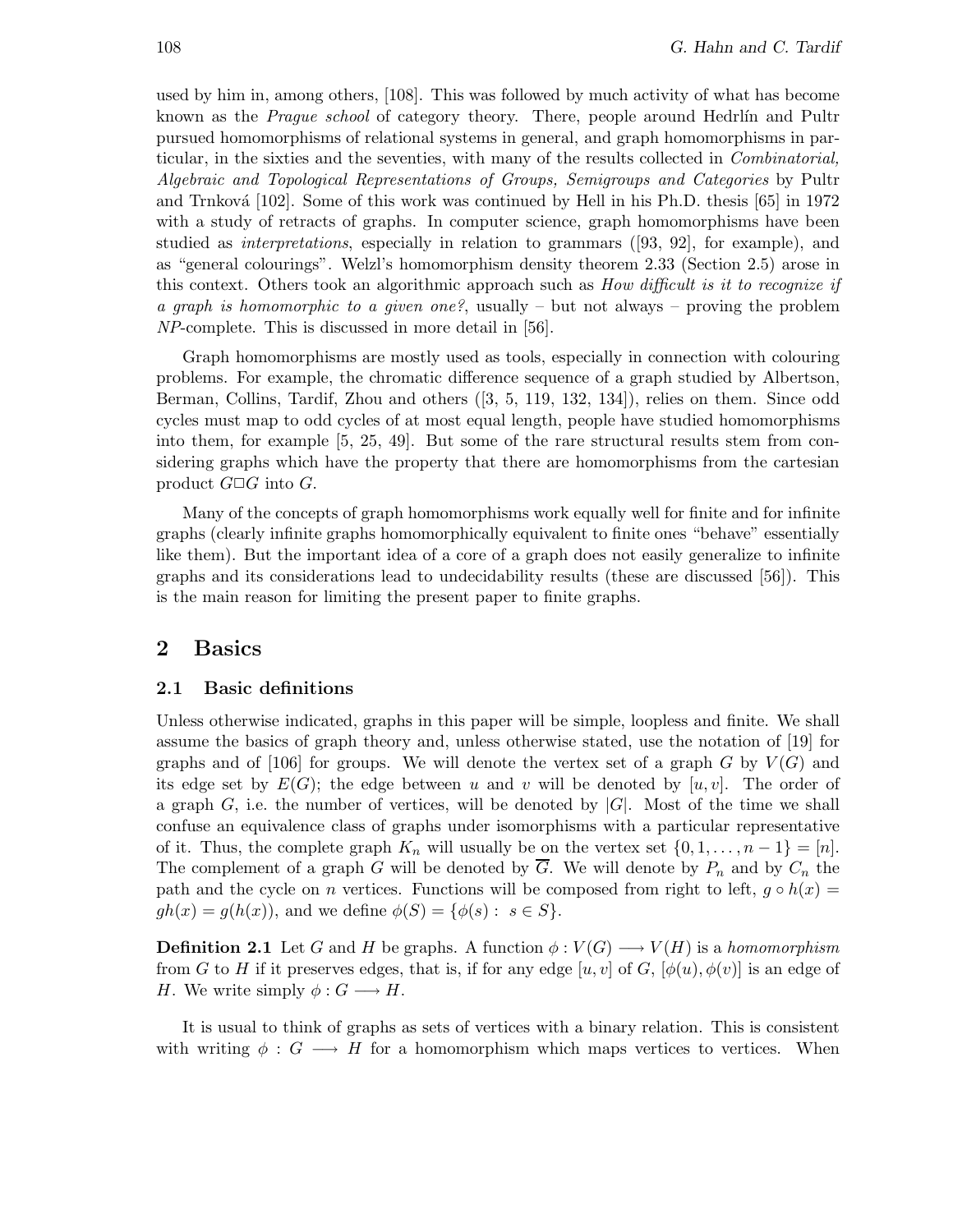$\phi: G \longrightarrow H$  is a homomorphism, it induces a mapping

$$
\phi_E : E(G) \longrightarrow E(H), \ \phi_E([u, v]) = [\phi(u), \phi(v)],
$$

and we can define the graph  $\phi(G) = (\phi(V(G)), \phi_E(E(G)))$ , called the *homomorphic image* of  $G$  in  $H$ .

In group theory, there are trivial homomorphisms from one object to another. Any group can be mapped by a homomorphism into any other by simply sending all its elements to the identity of the target group. In fact, the study of kernels is important in algebra. In the context of graphs without loops, the notion of a homomorphism is far more restrictive. Indeed, there need not be a homomorphism between two graphs, and these cases are as much a part of the theory as those where homomorphisms do exist (there are other categories where homomorphisms do not always exist between two objects, e.g. the category of bounded lattices or that of semigroups, and the interested reader will want to consult [102]).

A surjective homomorphism is often called an epimorphism, an injective one a monomorphism and a bijective homomorphism is sometimes called a bimorphism. Note that unlike in group theory, the inverse of a bijective homomorphism need not be a homomorphism. For example, any bijection from  $\overline{K}_n$  to  $K_n$  is a bimorphism. A homomorphism from a graph G to itself is called an endomorphism. The identity endomorphism on a graph G will be denoted by  $id_G$ . The set of endomorphisms of a graph G is a semigroup under composition.

**Definition 2.2** A homomorphism  $\phi : G \longrightarrow H$  is called *faithful* if  $\phi(G)$  is an induced subgraph of H. It will be called full if  $[u,v] \in E(G)$  if and only if  $[\phi(u), \phi(v)] \in E(H)$ , that is, when  $\phi^{-1}(x) \cup \phi^{-1}(y)$  induces a complete bipartite graph whenever  $[x, y] \in E(H)$ .

In other words, a homomorphism  $\phi: G \longrightarrow H$  is faithful when there is an edge between any two pre-images  $\phi^{-1}(u)$  and  $\phi^{-1}(v)$  such that  $[u, v]$  is an edge of H. When a faithful homomorphism  $\phi$  is bijective, it is full since each  $\phi^{-1}(u)$  is a singleton, and we have that  $[\phi^{-1}(u), \phi^{-1}(v)]$  is an edge in G if and only if  $[u, v]$  is an edge in H. Thus a faithful bijective homomorphism is an *isomorphism* and in this case we write  $G \cong H$ . An isomorphism from  $G$  to  $G$  is an *automorphism* of  $G$ ; the set of automorphisms of a graph forms a group under composition. We shall denote the group of automorphisms of  $G$  by  $Aut(G)$ .

A surjective faithful homomorphisms  $\phi$  is sometimes called *complete*. When  $\phi: G \longrightarrow H$ is a complete homomorphism,  $H$  is a homomorphic image of  $G$ . Similarly,  $G$  is isomorphic to its image under  $\phi$  when  $\phi$  is injective and faithful.

**Observation 2.3** Suppose that  $\phi : G \longrightarrow H$  is a graph homomorphism. Then  $\phi$  is an isomorphism if and only if  $\phi$  is bijective and if  $\phi^{-1}$  is also a homomorphism. In particular, if  $G = H$  then  $\phi$  is an automorphism if and only if it is bijective.

**Example 2.4** Let  $P_n$  be the path  $u_0 \dots u_{n-1}$  and  $K_2$  the complete graph with vertices 0, 1. It is easy to see that the mappings described below are homomorphisms, and that  $\phi_2$  is onto and  $\phi_3$  is one-to-one.

- $\phi_1(u_i) = u_i$  when  $i = 0, \ldots, n-2, \phi_1(u_{n-1}) = u_{n-3}$  (from  $P_n$  to  $P_n$ ).
- $\phi_2(u_{2k}) = 0$ ,  $\phi_2(u_{2k+1}) = 1$  for  $k = 0, \ldots, \lfloor \frac{n}{2} \rfloor$  $\frac{n}{2}$  (from  $P_n$  to  $K_2$ ).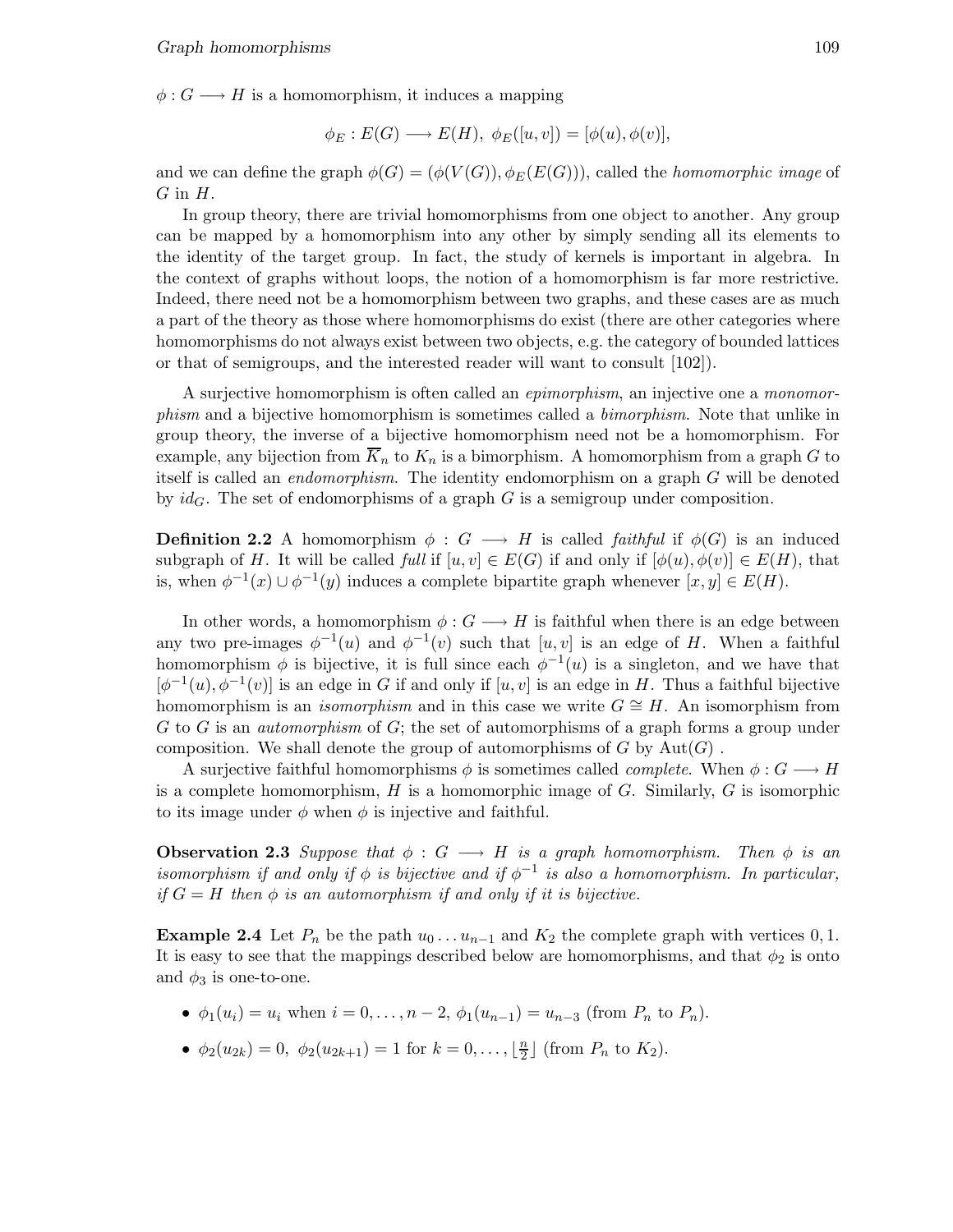•  $\phi_3(0) = u_i, \ \phi_3(1) = u_{i+1}, \text{ for any } 0 \leq i < n-1 \text{ (from } K_2 \text{ to } P_n).$ 

In fact,  $K_2$  is the homomorphic image of any bipartite graph. In particular, there always is a homomorphism from the cycle  $C_{2k}$  onto  $K_2$  for any k.

**Example 2.5** Let  $C_m = u_0 \dots u_{m-1}$  and  $C_n = v_0 \dots v_{n-1}$  be odd cycles, with  $m > n$ . There is a homomorphism from  $C_m$  to  $C_n$ , for example,  $\phi: C_m \longrightarrow C_n$  given by  $\phi(u_i) = v_i$  for  $0 \le i \le n-1$ , and  $u_{n+j} = v_{i \pmod{2}}$ . On the other hand, there is no homomorphism from  $C_n$ into  $C_m$ .

**Observation 2.6** Let G and H be non-bipartite graphs and  $\phi : G \longrightarrow H$  a homomorphism. Then

- (1) the length of a shortest odd cycle in  $G$  (the odd girth of  $G$ ) is at least the odd girth of  $H$ ;
- (2) the size  $\omega(G)$  of a largest clique in G (the clique number of G) is at least  $\omega(H)$ .

**Example 2.7** A proper k-colouring of a graph G is an assignment of colours to the vertices of G in such a way that adjacent vertices get different colours. It is useful to think of a proper k-colouring as a function  $c: V \longrightarrow [k]$ , with  $[k] = \{0, 1, \ldots, k-1\}$ . Indeed, it is an easy exercise to see that a graph  $G$  has a proper  $k$ -colouring if and only if there is a homomorphism from G into the complete graph  $K_k$ . Thus we have a definition of a proper colouring in the language of homomorphisms.

The colours in the above example induce a partition of the vertex set of the graph and the homomorphism into  $K_n$  corresponds to identifying the vertices of the same colour. This can be done in general as is explained in the next section.

The reader might have asked whether between any two graphs there is a homomorphism. Proper colourings provide examples of pairs of graphs neither of which maps into the other by a homomorphism. Recall that the chromatic number  $\chi(G)$  of a graph G is the least k for which G has a proper k-colouring. From the observation made in Example 2.7 it follows that if there is a homomorphism  $\phi: G \longrightarrow H$ , then  $\chi(G) \leq \chi(H)$ ; in other words, a graph with chromatic number  $k$  cannot map by a homomorphism into one with a lower chromatic number. Thus the graph  $K_3$  and any graph of chromatic number at least four containing no triangles cannot be homomorphic in either direction. The latter kind of graphs exist, for example certain Kneser graphs (defined in Section 3.4; see in particular Proposition 3.14).

#### 2.2 Quotients

**Definition 2.8** Let G be a graph and let  $\mathcal{P} = \{V_1, \ldots, V_k\}$  be a partition of the vertex set of G into non-empty classes. The quotient  $G/P$  of G by P is the graph whose vertices are the sets  $V_1, \ldots, V_k$  and whose edges are the pairs  $[V_i, V_j], i \neq j$ , such that there are  $u_i \in V_i$ ,  $u_j \in V_j$  with  $[u_i, u_j] \in E(G)$ . The mapping  $\pi_{\mathcal{P}} : V(G) \longrightarrow V(G/\mathcal{P})$  defined by  $\pi_{\mathcal{P}}(u) = V_i$ such that  $u \in V_i$ , is the *natural* map for  $\mathcal{P}$ .

Quotients often provide a way of deriving the structure of an object from the structure of a larger one; factor groups are a good example. In the present context it is worth our while to investigate when the natural map  $\pi_P : V(G) \longrightarrow V(G/\mathcal{P})$  is a homomorphism. Observe that if  $\pi_{\mathcal{P}}$  is a homomorphism, then it is automatically faithful.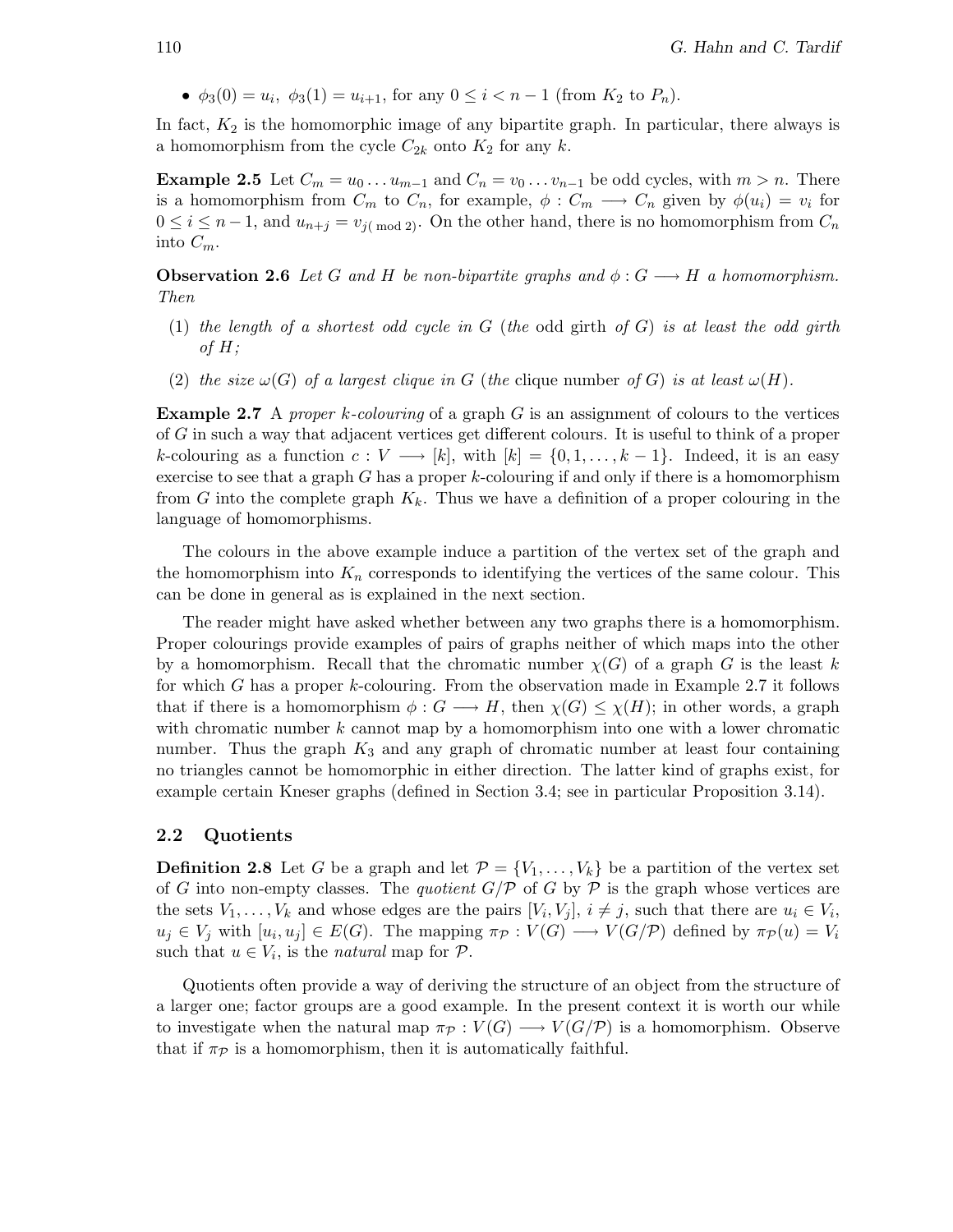**Lemma 2.9** A map  $\phi: V(G) \longrightarrow V(H)$  is a graph homomorphism if and only if the preimage  $\phi^{-1}(I)$  of every independent subset I of  $V(H)$  is an independent set.

**Corollary 2.10** Let G be a graph and P a partition of the vertex set of G. Then  $\pi_{\mathcal{P}}$  is a homomorphism if and only if  $V_i$  is an independent set for each i.

**Proposition 2.11** For every homomorphism  $\phi: G \longrightarrow H$  there is a partition P of  $V(G)$ into independent sets and a monomorphism  $\psi : G/\mathcal{P} \longrightarrow H$  such that  $\phi = \psi \circ \pi_{\mathcal{P}}$ .

A homomorphism  $\phi$  of a graph G into H gives rise to an equivalence relation  $\equiv_{\phi}$ , the kernel of  $\phi$ , defined on V by  $u \equiv_{\phi} v$  if and only if  $\phi(u) = \phi(v)$ . This, in turn, induces a partition  $\mathcal{P}_{\phi}$  on the vertex set of G; it is this partition that works in the Corollary 2.10 and Proposition 2.11. We can then speak of the *quotient of G by*  $\phi$  and, abusing the notation slightly, we write  $G/\phi$  for  $G/\mathcal{P}_{\phi}$ . The language of quotients also gives us a more natural definition of a complete homomorphism.

**Proposition 2.12** A homomorphism  $\phi: G \longrightarrow H$  is complete if and only if  $\psi: G/\phi \longrightarrow H$ (defined in Proposition 2.11) is an isomorphism.

One simple but useful consequence is that any homomorphism can be viewed is a sequence of identifications of pairs of vertices by complete homomorphisms.

**Definition 2.13** A complete homomorphism  $\phi : G \longrightarrow H$  is *elementary* if there is unique pair of (nonadjacent) vertices  $u, v \in V(G)$  which are identified by  $\phi$ . We call H an *elementary* quotient of G.

We then have the very useful observation of Lemma 2.14. It allows us to specify a homomorphism simply by saying which vertices are equivalent under the homomorphism under construction and, further, to say which vertices are identified, pair by pair.

**Lemma 2.14** Let G and H be graphs and  $\phi: G \longrightarrow H$  a homomorphism. Then there is a natural number k and graphs  $G = G_0, G_1, \ldots, G_k$  such that  $G_{i+1}$  is an elementary quotient of  $G_i$  when  $i < k$  and  $G_k \cong G/\phi$ .

One type of homomorphism which is best defined in terms of partitions although in the literature ([30, 22, 45]) it is not defined in this language, is a folding.

**Definition 2.15** (i) An elementary homomorphism  $\phi: G \longrightarrow H$  is a *simple fold* if the two vertices which are identified have a common neighbour.

(ii) A folding is a homomorphism obtained as a sequence of simple folds. If  $\phi: G \longrightarrow H$ and  $\phi$  is a folding, we say that G folds onto H.

The above-mentioned papers deal with minimal graphs that can fold onto complete graphs, a problem raised in [30] and answered in [45].

Usually, a graph cannot fold onto each of its homomorphc images. For example, a disconnected graph cannot fold onto a connected one. A simple connected example is a path of length three which cannot fold onto a triangle but can be mapped to it by an elementary homomorphism. However, we will see in the next section that some important homomorphisms are foldings.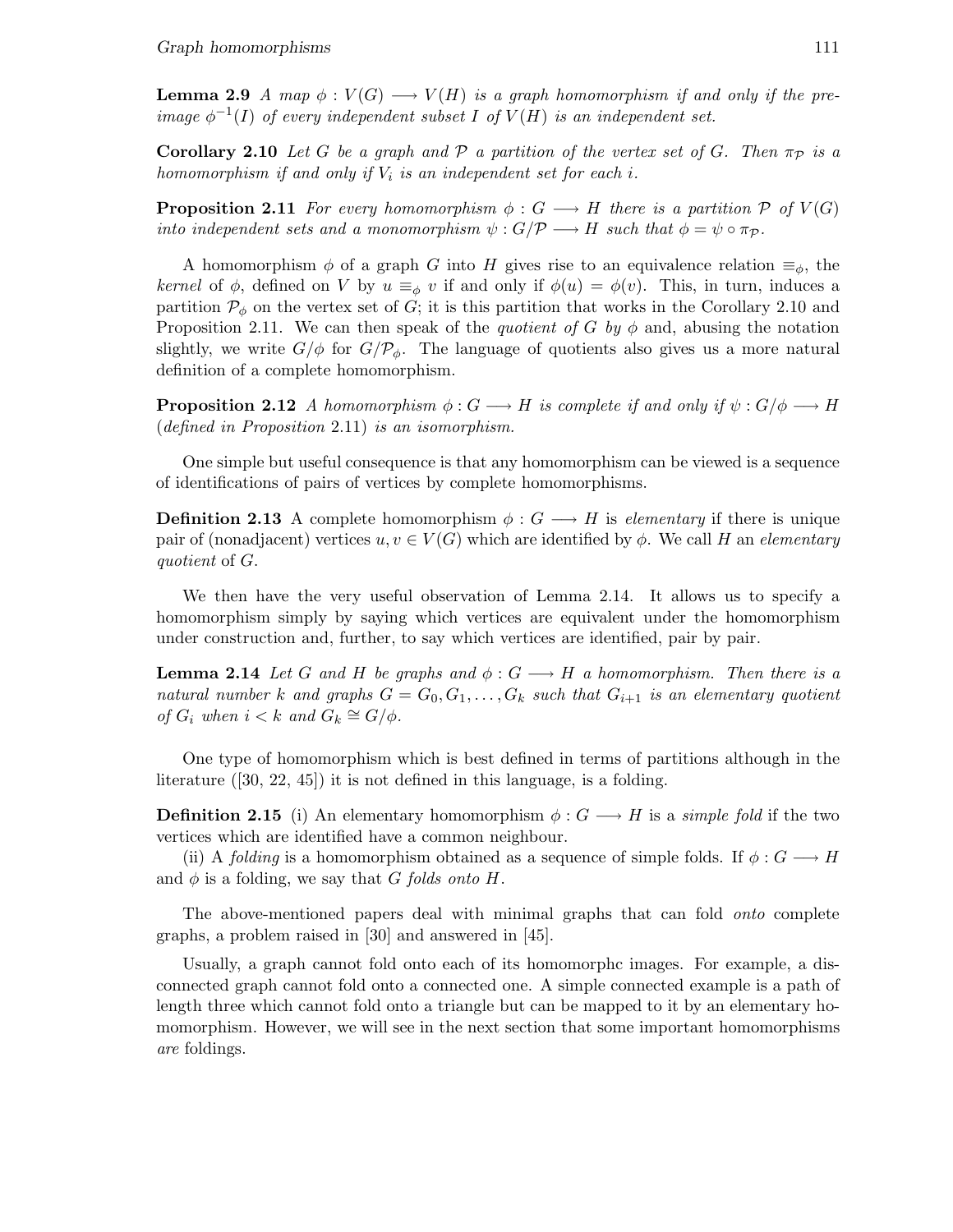### 2.3 Retracts

When  $\phi$  is an endomorphism of a graph G, the image of G under  $\phi$  is a subgraph of G and there is a natural homomorphism back from  $\phi(G)$  into G, namely the inclusion map. Such relationships between G and  $\phi(G)$  are natural objects to consider and lead to the idea of retracts. The concept is not proper to graph theory – retracts have their origin in topology and appear often in category theory. Hell's thesis [65] is concerned with category-theoretic aspects of graph retracts and extends the work of the Prague school  $(102)$ . Our concerns are slightly different and so we shall not elaborate on this.

**Definition 2.16** Let G and H be graphs. Then H is called a retract of G if there are homomorphisms  $\rho: G \longrightarrow H$  and  $\gamma: H \longrightarrow G$  such that  $\rho \circ \gamma = id_H$ . The homomorphism  $\rho$ is called a *retraction* and  $\gamma$  a *co-retraction*.

The composition of two retractions is again a retraction and so a retract of a retract of G is a retract of G. A co-retraction is always a faithful monomorphism and  $\gamma(H)$  and induced subgraph of  $G$ . Thus retracts of  $G$  are (isomorphic to) induced subgraphs of  $G$ . We usually think of retracts as subgraphs, since an endomorphism  $\rho$  of G onto its subgraph R is a retraction whenever  $\rho \upharpoonright R = id_R$ . In this case the co-retraction is naturally the inclusion map.

Observation 2.17 Since there exist homomorphisms in both directions between a graph G and any of its retracts  $H$ , it follows that  $G$  and  $H$  have the same chromatic number, odd girth and clique number. Note also that  $\chi(G) = \omega(G)$  if and only if  $K_{\chi(G)}$  is a retract of G.

The condition of Definition 2.16 that the composition of a retraction and its associated co-retraction be the identity can be slightly relaxed, providing a more useful characterization of retracts.

**Lemma 2.18** Let  $G$ ,  $H$  be graphs. Then  $H$  is a retract of  $G$  if and only if there exist homomorphisms  $\rho: G \longrightarrow H$  and  $\sigma: H \longrightarrow G$  such that  $\rho \circ \sigma \in \text{Aut}(H)$ .

In particular, if H is a subgraph of G, then H is a retract of G is and only if there is a homomorphism  $\rho: G \longrightarrow H$  whose restriction to H is an automorphism of H.

A retract of a graph  $G$  is always a quotient of  $G$  (i.e., a homomorphic image), and retractions are complete homomorphisms. In the case of connected graphs we can say more.

Proposition 2.19 Any retraction of a connected graph is a folding.

**Proof** Let  $\rho: G \longrightarrow H$  be a retraction, where G is connected and H is a subgraph of G. Let  $u \in V(G)$  be a vertex not in H, adjacent to some vertex v in H. Since the retraction  $\rho$  which takes G onto H must map u to a neighbour of v, the elementary homomorphism  $\rho_u$  which identifies u and  $\rho(u)$  is a simple fold. The resulting graph still has H as a retract and so a folding can be constructed by repeating the argument.  $\Box$ 

In some sense, retracts are easy to find  $-$  if we already have an endomorphism, the following lemma allows us to find a retraction.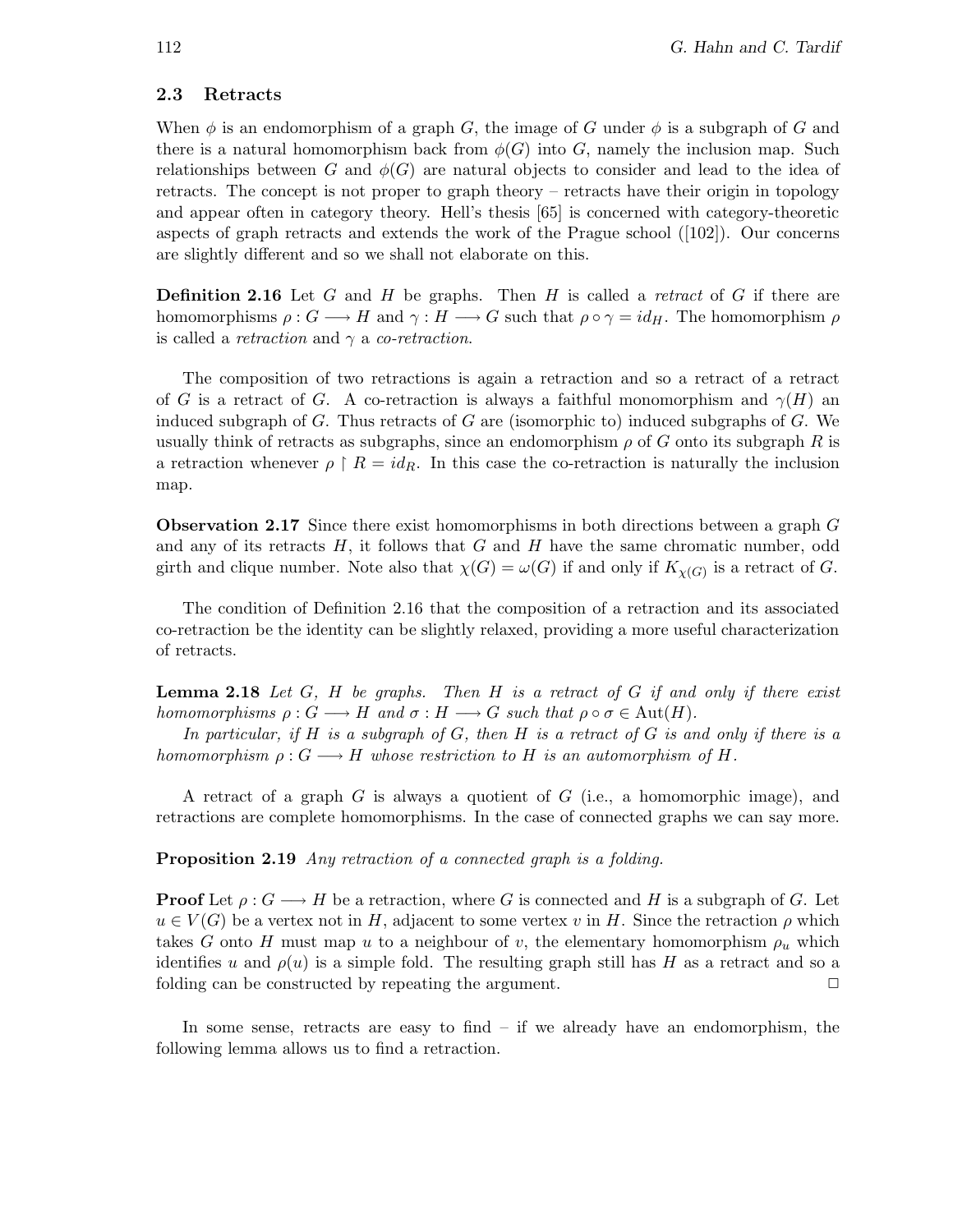**Lemma 2.20** Let  $\phi$  be an endomorphism of a graph G. Then there is an n such that  $R =$  $\phi^n(G)$  is a retract of G (and  $\phi^n$  a retraction). Further,  $\phi \restriction R$  is an automorphism of R.

Observation 2.17 shows that there are (many) subgraphs of G which are not retracts of G. Indeed, no subgraph of G with chromatic number smaller than that of G is a retract of G. On the other hand, a graph is always a retract of itself and need not have any other retracts.

# 2.4 Cores

Whenever one looks at substructures with some given property one is naturally tempted to ask whether there is a smallest one that has the property. This is often the case and the property of being a retract is no exception. Minimal retracts are known as cores.

**Definition 2.21** A graph G is a *core* if no proper subgraph of G is a retract of G.

Natural though it is, we never work with this definition but replace it at once by an equivalent one which is technically much easier to handle. Note, however, that as it stands, Definition 2.21 applies equally well to finite and infinite graphs, but that this is not the case for its reformulated version:

**Proposition 2.22** Let G be a graph. Then G is a core if and only if every endomorphism of  $G$  is an automorphism of  $G$ .

**Proof** Suppose G is a core, and let  $\phi: G \longrightarrow G$  be an endomorphism. By Lemma 2.20,  $\phi^{n}(G)$  is a retract of G for some n. Thus  $\phi^{n}(G) = G$  by the definition of a core, and hence  $\phi \in \text{Aut}(G)$ . The converse is trivial.

The above proposition suggests another name for cores - *automorphic graphs*. This would be consistent with the names for similiar concepts in other branches of mathematics.

Example 2.23 The following graphs are cores. While some are easily seen to be such, others are justified later.

- $K_n, n \geq 1$ ;
- $C_{2k+1}$  (the odd cycle) for  $k \geq 1$ ;
- $W_{2k+1}$  (the odd wheel, that is, an odd cycle with one extra vertex adjacent to all vertices of the cycle), for  $k \geq 1$ ;
- the Petersen graph;
- $\bullet$  any  $\gamma$ -critical graph, that is, a graph for which the chromatic numbers of its proper subgraphs are strictly smaller than its chromatic number.

Example 2.24 On the other hand, these are not cores.

- $C_{2k}$  for  $k > 0$ ;
- complete graphs with one edge removed;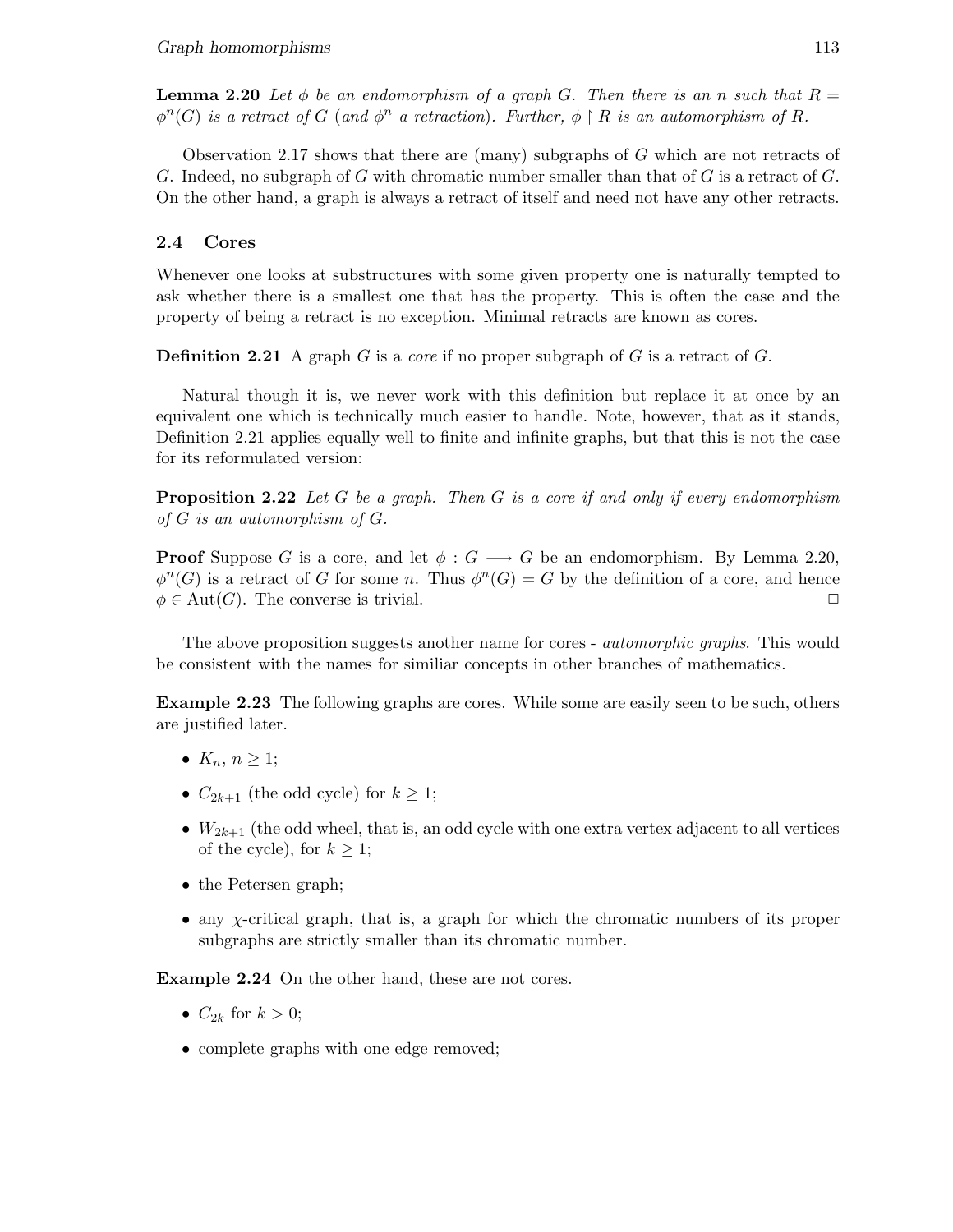• a disjoint union of cycles.

**Definition 2.25** A retract H of G is called a *core of G* if it is a core.

Among all subgraphs of G which are retracts of G choose one, say  $H$ , having the smallest number of vertices. Since retracts of retracts of  $G$  are retracts of  $G$ , it follows that  $H$  is a core. Thus:

Proposition 2.26 Every finite graph has a core.

**Proposition 2.27** If  $H_0$  and  $H_1$  are cores of a graph G then they are isomorphic.

**Proof** Consider such a pair of cores of G and consider the retractions  $\rho_0$  and  $\rho_1$  of G onto  $H_0$  and  $H_1$ , respectively. Without loss of generality we can assume that both  $H_0$  and  $H_1$  are subgraphs of G. Let  $\sigma_i: H_i \longrightarrow H_{1-i}$  be the restriction of  $\rho_{1-i}$  to  $H_i$ ,  $i=0,1$ . Then  $\sigma_{1-i}\sigma_i$ is an endomorphism of  $H_i$ , and since  $H_i$  is a core,  $\sigma_{1-i}\sigma_i \in \text{Aut}(H_i)$ , by Proposition 2.22. This means that  $\sigma_0$ ,  $\sigma_1$  are, in fact, isomorphisms.  $\Box$ 

Since all cores of a graph  $G$  are isomorphic, it is legitimate to speak of the core of a graph G; we will denote it by  $G^{\bullet}$ . Strictly speaking,  $G^{\bullet}$  is any member of its isomorphism class and we usually take for  $G^{\bullet}$  a subgraph of G (which is necessarily induced). This way of thinking of the core is more intuitive. For example, if G is bipartite then  $G^{\bullet} \cong K_2$ , and so any edge of G is its core.

### 2.5 Homomorphic equivalence

It is useful to define a relation on the class of graphs using homomorphisms.

**Definition 2.28** If there is a homomorphism from a graph G to a graph H we say that G maps to H and we write  $G \to H$ .

For a simple example, note that  $H \to G$  for any subgraph H of G. The relation  $\to$ is clearly transitive and reflexive but is not symmetric (an even cycle maps to an odd one but not vice versa). In fact, it does not define a partial order since it is not anti-symmetric either (for example, any two bipartite graphs map one into the other even when they are not isomorphic). Thus the relation  $\rightarrow$  is only a quasi-order on the class of all graphs.

**Definition 2.29** We say that graphs G and H are homomorphically equivalent if  $G \rightarrow H$ and  $H \to G$ . When this is the case we write  $G \leftrightarrow H$ .

For instance, if R is a retract of G then  $G \leftrightarrow R$ . Indeed, the definition of a retract provides the homomorphisms in both direction, namely the retraction  $\rho: G \longrightarrow R$  and the co-retraction  $\gamma: R \longrightarrow G$ . This is true, in particular, of cores of graphs. Therefore, given any two graphs G, H, we have that  $G \leftrightarrow H$  implies  $G^{\bullet} \leftrightarrow H^{\bullet}$ . However, the following much stronger result holds.

**Proposition 2.30** Let G, H be graphs such that  $G \leftrightarrow H$ . Then the cores of G and H are isomorphic.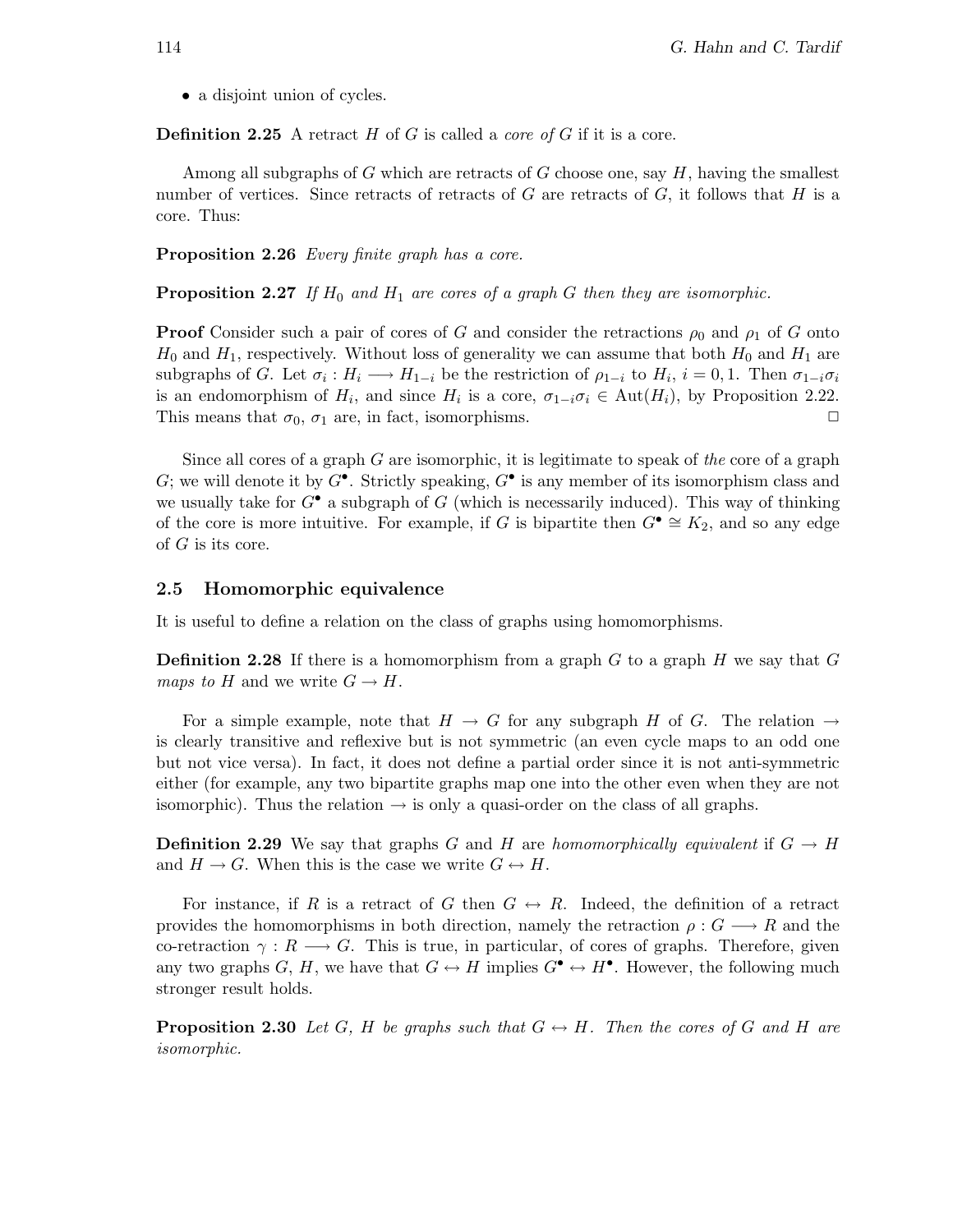**Proof** Consider the cores  $G^{\bullet}$  and  $H^{\bullet}$  together with their retractions  $\rho_G : G \longrightarrow G^{\bullet}$  and  $\rho_H : H \longrightarrow H^{\bullet}$  and co-retractions  $\gamma_G : G^{\bullet} \longrightarrow G$  and  $\gamma_H : H^{\bullet} \longrightarrow H$ . Let  $\phi_G : G \longrightarrow H$ and  $\phi_H : H \longrightarrow G$  be homomorphisms. Then the mapping  $\psi : G^{\bullet} \longrightarrow G^{\bullet}$  defined by  $\psi = \rho_G \circ \phi_H \circ \phi_G \circ \gamma_G$  is a homomorphism and hence an automorphism of  $G^{\bullet}$ . Therefore  $\rho_G \circ \phi_H : H \longrightarrow G^{\bullet}$  is a retraction of H onto  $G^{\bullet}$  (and  $\phi_G \circ \gamma_G : G^{\bullet} \longrightarrow H$  a co-retraction), thus  $G^{\bullet}$  is a core of H by Lemma 2.18. By Proposition 2.27,  $G^{\bullet}$  is isomorphic to  $H^{\bullet}$  $\Box$ 

Clearly  $\leftrightarrow$  is an equivalence relation on the class of all graphs. We shall denote by  $\mathcal{H}(G)$ the equivalence class of this relation containing the graph  $G$ . The following corollary follows from our discussion of retracts, cores and from the definition of homomorphic equivalence.

**Corollary 2.31** Let G be a graph. Then to within isomorphism,  $G^{\bullet}$  is the unique graph of smallest order in  $H(G)$ .

The above corollary indicates why graph homomorphisms are interesting and important. The various aspects of any property which is preserved under homomorphisms can be studied on graphs best adapted for such investigations, provided they all belong to the same equivalence class (here, as elsewhere, we omit the qualifier under homomorphisms). For example, all the graphs in a class  $\mathcal{H}(G)$  have the same odd girth, chromatic number, ultimate independence ratio, etc.

The set of equivalence classes of finite graphs can be partially ordered by homomorphisms between their elements.

**Definition 2.32** Let G and H be graphs. Then  $\mathcal{H}(G) \prec \mathcal{H}(H)$  if  $G \rightarrow H$ .

This partially ordered set is, in fact, a lattice. We will indicate what the join and the meet are in the next section. Moreover (assuming we consider only graphs having at least one edge), there is a unique equivalence class which is minimal with respect to  $\prec$ , namely the class  $\mathcal{H}(K_2)$  consisting of all bipartite graphs. It was first noticed by Welzl [127] that the part of the lattice above the minimal class  $\mathcal{H}(K_2)$  has the remarkable property of being order-dense. Although this result concerns equivalence classes of graphs we shall formulate it in terms of representatives.

**Theorem 2.33 (Welzl)** Let G and H be graphs such that  $G \rightarrow H$  and  $H \not\rightarrow G$ . Then there is a graph K such that  $G \to K \to H$  and  $H \not\to K \not\to G$ .

In terms of the equivalence classes this means that  $\mathcal{H}(G) \prec \mathcal{H}(K) \prec \mathcal{H}(H)$ , both inequalities being strict. Welzl's proof is rather long, a short one will be given in Section 5.1.

### 2.6 Products

We need to recall some of the various graph products that have been defined and used. We shall use the natural descriptive notation devised by Nešetřil. We will consider four products, two of them in some depth.

**Definition 2.34** Let G and H be graphs. The following products of G and H are defined on the vertex set  $V = V(G) \times V(H)$ .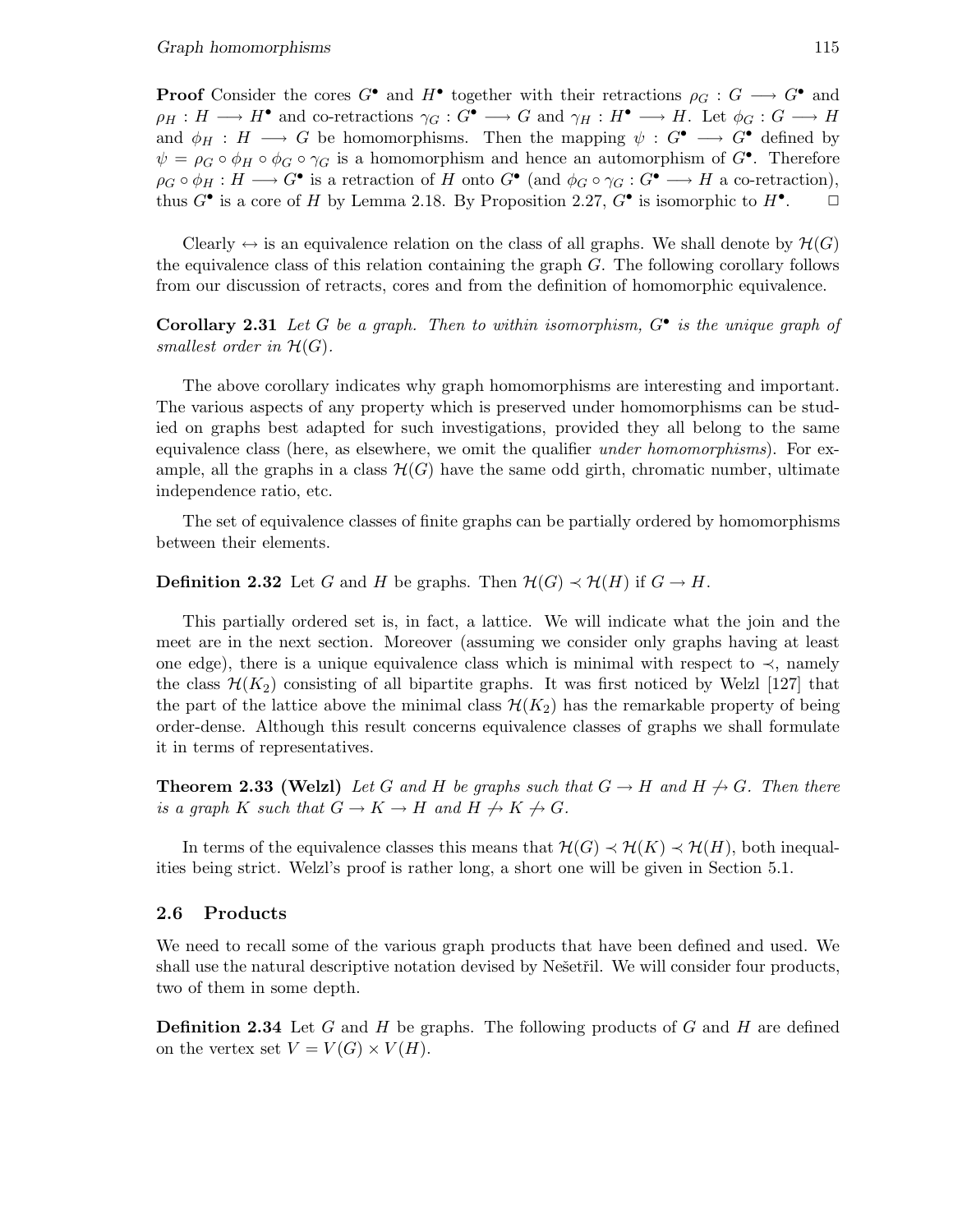• the *cartesian* product  $G \square H$ , with

$$
E(G \Box H) = \{ [(u, x), (v, y)] : \text{ either } u = v, [x, y] \in E(H), \text{ or } [u, v] \in E(G), x = y \};
$$

• the *categorical* product  $G \times H$ , with

$$
E(G \times H) = \{ [(u, x), (v, y)] : [u, v] \in E(G), [x, y] \in E(H) \};
$$

• the *strong* product  $G \boxtimes H$ , with

$$
E(G \boxtimes H) = E(G \times H) \cup E(G \square H);
$$

• the lexicographic product  $G[H]$ , with

$$
E(G[H]) = \{ [(u, x), (v, y)] : \text{ either } u = v, [x, y] \in E(H), \text{ or } [u, v] \in E(G) \}.
$$

All the products can be found in the literature under a variety of names. The notation in the first three products indicates exactly what the result of taking the product of  $K_2$  by  $K_2$  is; this defines the whole graph.

It is easy to show that all the products are associative and that all but the lexicographic product are commutative. We can then define products of k graphs  $G_1, \ldots, G_k$  in the obvious manner and denote them by  $\Box_{i=1}^k G_i$  and, analogously, for  $\times$  and  $\boxtimes$ . The meaning of  $G^k$  (when  $G_i = G$  for all i) will be specified as needed.

When a product of graphs  $G$  and  $H$  is studied, it is often useful to consider the graphs induced by  $\{u\}\times V(H)$  or by  $V(G)\times \{x\}$ . It is easy to see that these graphs, called *fibers*. are isomorphic to  $G$  or  $H$  in the case of the cartesian, strong, and lexicographic products. Hence the next observation.

**Observation 2.35** Let G and H be graphs and let  $*$  be any of the cartesian, strong or lexicographic product. Then  $G \to G * H$  and  $H \to G * H$ . In fact, in each case G and H are induced subgraphs of the product.

The converses are not always true. In particular, if both  $G$  and  $H$  have at least one edge, then  $\omega(G \boxtimes H) = \omega(G|H|) \ge \max{\{\omega(G), \omega(H)\}}$ , and so these products do not map into their factors. The cartesian product sometimes does have a homomorphism into its factors, but rarely (see Section 5.2).

Let X and Y be sets and  $X \times Y$  their cartesian product. The projections of  $X \times Y$ onto their factors are the mappings  $\text{pr}_X : X \times Y \longrightarrow X$  defined by  $\text{pr}_X(u,x) = u$  and  $\text{pr}_Y : X \times Y \longrightarrow Y$  defined by  $\text{pr}_Y(u, x) = x$ . When G and H are graphs, and  $X = V(G)$ ,  $Y = V(H)$ , we write simply  $pr_G$  and  $pr_H$ . Clearly, the projections are not homomorphisms for the cartesian, strong and lexicographic products, and they are homomorphisms for the categorical product. The latter proves the next lemma.

**Lemma 2.36** Let G and H be graphs. Then  $G \times H \to G$  and  $G \times H \to H$ .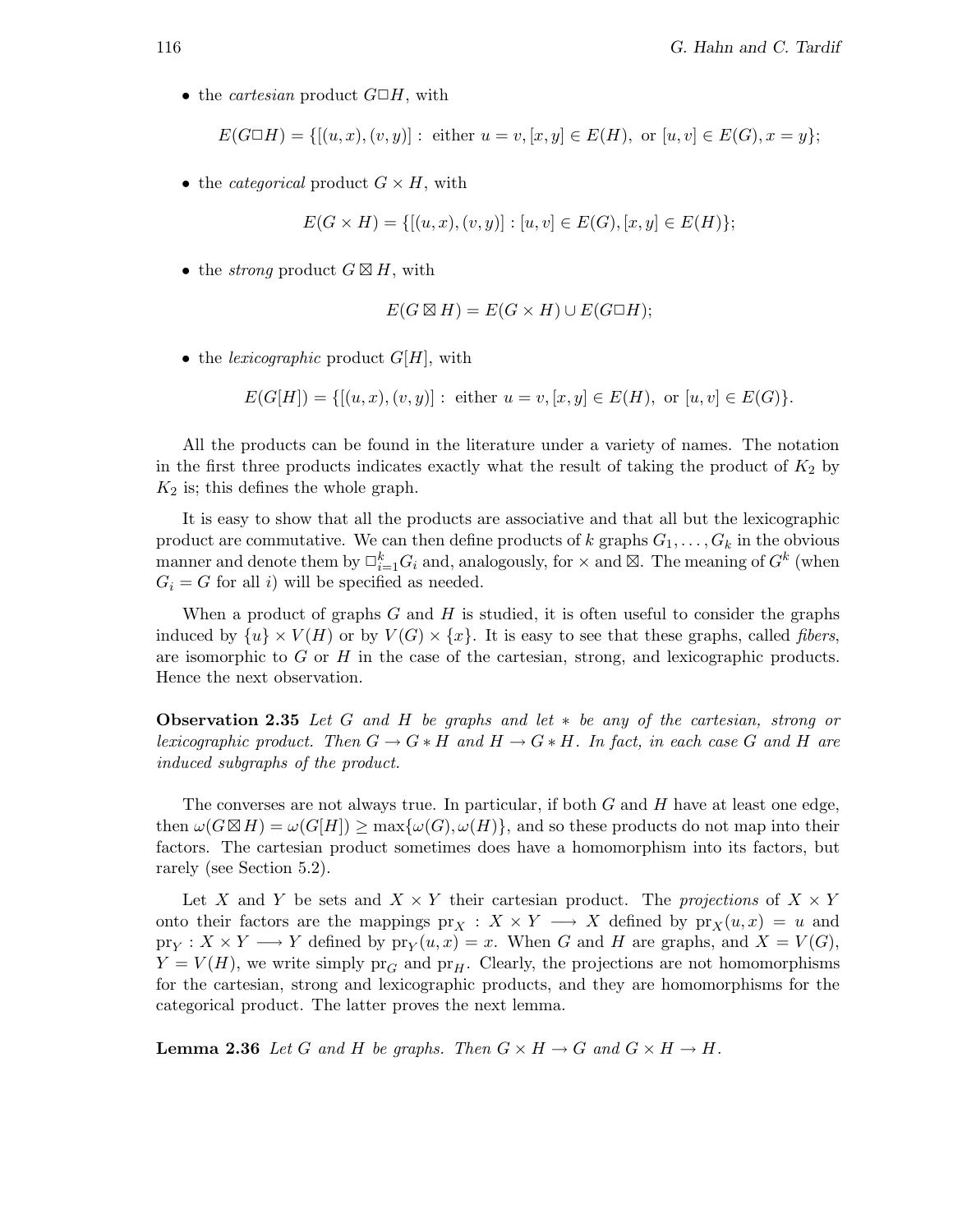The converse is not true:  $K_2 \times K_3 \cong C_6$ , and while the bipartite  $C_6$  maps to  $K_2$  and can be "wrapped around"  $K_3$ , the latter does not map into  $C_6$ 

The categorical product allows us to make a lattice of homomorphism equivalence classes and, by extension, of cores. Recall that  $\mathcal{H}(G)$  is the equivalence class containing G under homomorphisms.

**Theorem 2.37** The equivalence classes of graphs under homomorphisms form a lattice under the partial order  $\prec$ . The join of  $\mathcal{H}(G)$  and  $\mathcal{H}(H)$  is the equivalence class containing the disjoint union of G and H, and the meet of  $\mathcal{H}(G)$  and  $\mathcal{H}(H)$  is  $\mathcal{H}(G \times H)$ .

Products preserve homomorphisms in the following manner. Let  $G, H, G', H'$  be graphs with  $\phi: G \longrightarrow G'$  and  $\psi: H \longrightarrow H'$ . Define  $\tau: V(G) \times V(H) \longrightarrow V(G') \times V(H')$  by  $\tau(u,x) = (\phi(u), \psi(x))$ . Then  $\tau$  is a homomorphism for each of the products defined above. In particular,  $G \Box H \leftrightarrow G^{\bullet} \Box H^{\bullet} \leftrightarrow (G \Box H)^{\bullet}$  and similarly for the other products. It is not true, however, that the product of cores of graphs is the core of the products.

**Example 2.38** Consider  $K_2$  and  $C_{2k+1}$ . Both are cores but  $(K_2 \square C_{2k+1})^{\bullet} = C_{2k+1}$ . Similarly,  $(K_2 \times C_{2k+1})^{\bullet} = K_2$ .

# 3 Vertex-transitive graphs

Bijectivity is a very restrictive condition to impose on a homomorphism. Nonetheless, automorphisms play a significant role in the general study of homomorphisms, in view of some of the facts presented earlier. We have seen in Lemma 2.20 that every endomorphism  $\phi: G \longrightarrow G$  acts as an automorphism on some retract of G. Also, the core graphs, which represent all classes of graphs, have the property that all of their endomorphisms are automorphisms. By themselves, these observations do not make the subject of vertex-transitive graphs a central theme in the study of homomorphisms, though they emphasize its study, for its own sake, as a fruitful venture. The practical motivation for studying vertex-transitive graphs in the context of graph homomorphisms rather comes from special classes of graphs which are vertex-transitive and play a central role in some aspects of the theory (as complete graphs do in graph colouring).

This section is therefore intended to serve two purposes. First, to present results that are specific to the context of homomorphisms of vertex-transitive graphs, such as Sabidussi's theorem, the No-Homomorphism Lemma and Welzl's theorem on cores of vertex-transitive graphs. Second, to introduce some families of graphs such as Cayley graphs, Kneser graphs and circular graphs, which are of relevance in other sections of this paper.

### 3.1 Cayley graphs

Let  $\Gamma$  be a group and S a subset of  $\Gamma$  that is closed under inverses and does not contain the identity<sup>1</sup>. The Cayley graph Cay( $\Gamma, S$ ) is the graph with  $\Gamma$  as its vertex set, two vertices u and v being joined by an edge if and only if  $u^{-1}v \in S$ . Simple examples of Cayley graphs include the cycles, which are Cayley graphs of cyclic groups, and the complete graphs  $K_n$ ,

<sup>&</sup>lt;sup>1</sup>Such a set is often called a *Cayley subset* of Γ.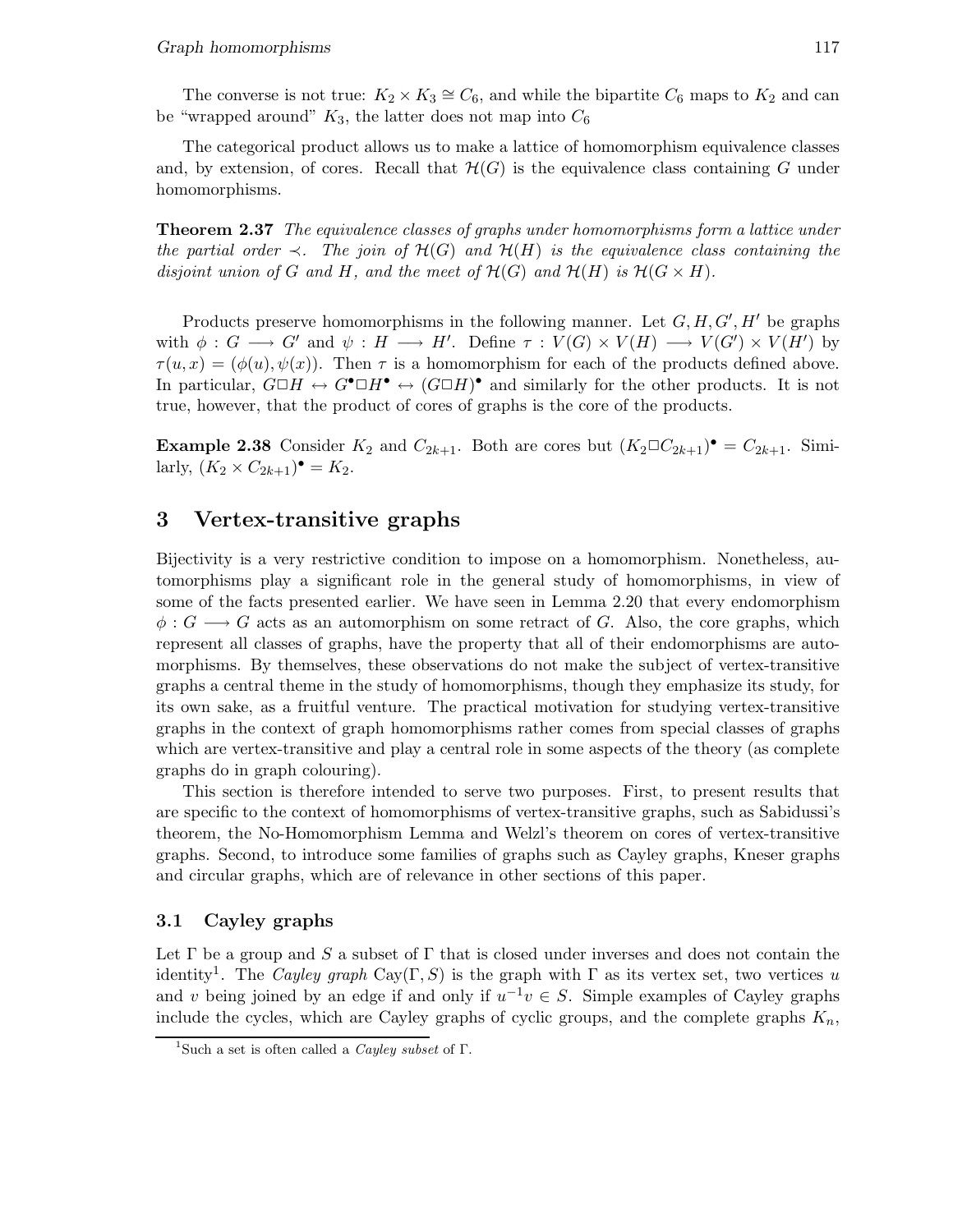which are Cayley graphs of any group of order  $n$ . Specific names are sometimes given to some classes of Cayley graphs; for instance, Cayley graphs of cyclic groups are often called circulants (the name comes from the fact that their adjacency matrices are called "circulant matrices"), and a Cayley graph Cay(F, S), where F is a finite field,  $|F| \equiv 1 \mod 4$ , and S is the set of quadratic residues of  $F$ , is called a *Paley graph*.

Cayley graphs constitute a rich class of vertex-transitive graphs. It is well known that the left translations (that is, bijections  $T_a: \Gamma \longrightarrow \Gamma$  defined by  $T_a(x) = ax$ ) of a Cayley graph are automorphisms, thus ensuring vertex transitivity. Since a Cayley graph may also have other automorphisms, the group structure is not encoded in the graph structure.<sup>2</sup> In shifting the focus from automorphisms to homomorphisms, one could expect to see the relative importance of Cayley graphs diminish within the subject of graph symmetry. The topic of graph homomorphisms, however, emphasizes Cayley graphs as a central theme in the study of vertex-transitive graphs for the following reason: up to homomorphic equivalence, Cayley graphs represent all classes of vertex-transitive graphs.

Let G be a vertex-transitive graph, and  $u_0$  a fixed vertex of G. Recall that  $Aut(G)$  denotes the automorphism group of G and Stab $(u_0)$  the stabilizer of  $u_0$ , i.e., the subgroup of Aut $(G)$ containing all automorphisms  $\phi$  such that  $\phi(u_0) = u_0$ . Put

$$
S = \{ \sigma \in \text{Aut}(G) : [u_0, \sigma(u_0)] \in E(G) \}.
$$

Thus S is a union of left cosets of  $\text{Stab}(u_0)$ .

It is easily seen that S contains the inverse of each of its elements, and that the identity does not belong to S. Thus we can define the Cayley graph  $Cay(Aut(G),S)$ . By the definition of S, for  $\phi_1, \phi_2 \in \text{Aut}(G)$ , we have  $[\phi_1, \phi_2] \in E(\text{Cay}(\text{Aut}(G), S))$  if and only if  $[\phi_1(u_0), \phi_2(u_0)] \in E(G)$ . With this characterization of adjacency in Cay(Aut(G), S), it is easy to see that the maps  $\rho$  and  $\gamma$  defined below are homomorphisms between G and  $Cay(Aut(G),S).$ 

- $\rho : \text{Cay}(\text{Aut}(G), S) \longrightarrow G$ , defined by putting  $\rho(\phi) = \phi(u_0)$ .
- $\gamma: G \longrightarrow \text{Cay}(\text{Aut}(G), S)$ , defined by arbitrarily selecting  $\gamma(u) = \phi_u$  such that  $\phi_u(u_0) =$ u for each  $u \in V(G)$ .

Note that  $\rho \circ \gamma(u) = u$  for any  $u \in V(G)$ , so  $\rho$  is a retraction. Thus, we have the following.

**Theorem 3.1 (Sabidussi [108])** Any vertex-transitive graph is a retract of some Cayley  $graph.$ 

It is worthwhile to discuss some additional properties of the retraction  $\rho$ . Note that for any  $u \in V(G)$ , the set

$$
\rho^{-1}(u) = \{ \phi \in \text{Aut}(G) : \phi(u_0) = u \}
$$

is a left coset of  $\text{Stab}(u_0)$ . In fact,  $\rho$  is a full homomorphism – if  $[u, v]$  is an edge of G, then  $\rho^{-1}(u) \cup \rho^{-1}(v)$  induces a complete bipartite graph; this accounts for the freedom encountered in defining  $\gamma$ . But we have more: Cay(Aut(G), S) is isomorphic to the lexicographic product

<sup>2</sup>Nonetheless, a result of Babai and Godsil provides evidence that most Cayley graphs have a regular automorphism group, see [7].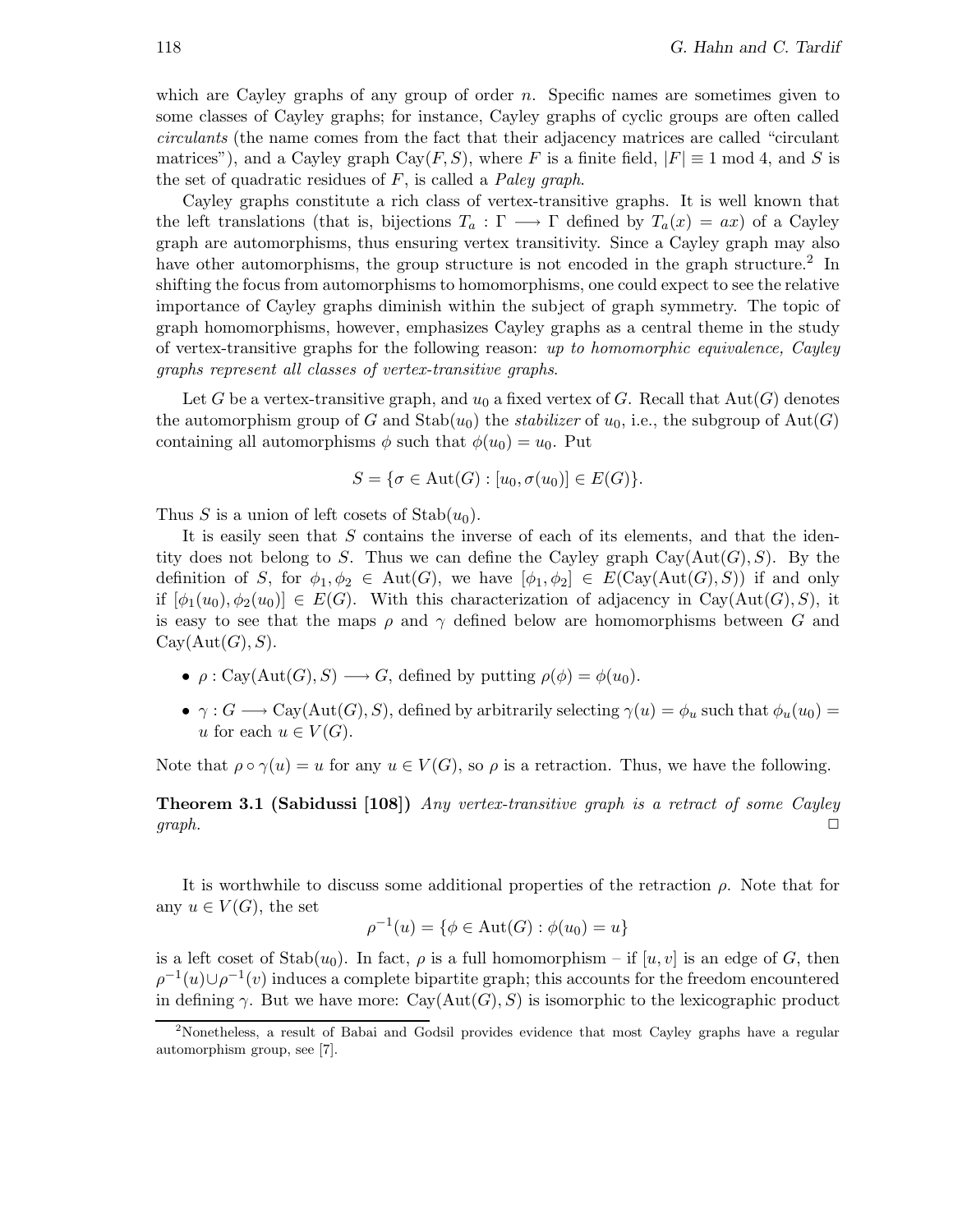$G[\overline{K}_k]$  with  $k = |\text{Stab}(u_0)|$ . Thus the structure of Cay(Aut(G), S) is independent of the choice of  $u_0$ . A graph isomorphic to  $G[\overline{K}_k]$  for some k is called a *multiple* of G.

With this in mind, we give an alternative statement of Theorem 3.1 which is closer to its original spirit.

### **Theorem 3.1 (Multiples version)** Let G be a vertex-transitive graph. Then some multiple of G is a Cayley graph.  $\square$

In our approach, a Cayley graph on  $Aut(G)$  is defined first, then the structure of G is recovered by retracting  $Cay(Aut(G),S)$  onto it. It is possible to interchange the order of these steps; this gives rise to the notion of a Cayley coset graph. Let  $\Gamma$  be a group,  $\Gamma_0$  a subgroup of  $\Gamma$  and S a subset of  $\Gamma$  that is closed under inverses and does not contain the identity. The *Cayley coset graph*  $Ccg(\Gamma, S, \Gamma_0)$  is defined by putting

> $V(\text{Ccg}(\Gamma, S, \Gamma_0)) = \{a\Gamma_0 : a \in \Gamma\},\$  $E(\text{Ccg}(\Gamma,S,\Gamma_0)) = \{ [a\Gamma_0,b\Gamma_0] : a\Gamma_0 \neq b\Gamma_0 \text{ and } a\Gamma_0 \cap b\Gamma_0 S \neq \emptyset \}.$

The condition  $a\Gamma_0 \cap b\Gamma_0 S \neq \emptyset$  means that there exist  $c \in a\Gamma_0$ ,  $d \in b\Gamma_0$  such that  $d^{-1}c \in S$ . In particular, our retraction  $\rho$  amounts to collapsing Cay( $Aut(G), S$ ) onto the coset graph  $Ccg(Aut(G), S, Stab(u_0))$ . Thus, Theorem 3.1 also admits the following formulation.

Theorem 3.1 (Cayley coset graphs version) Any vertex-transitive graph is isomorphic to a Cayley coset graph.  $\Box$ 

In general, the natural map from a Cayley graph  $Cay(\Gamma, S)$  to a Cayley coset graph  $Ccg(\Gamma, S, \Gamma_0)$  is a homomorphism if and only if  $\Gamma_0 \cap S = \emptyset$ . However, an element of  $\Gamma_0 \cap S$ does not contribute to the structure of Ccg(Γ, S, Γ<sub>0</sub>) in any way, so the condition  $\Gamma_0 \cap S = \emptyset$ is not a severe restriction on a Cayley coset graph.

#### 3.2 Indepedemce ratio and the No-Homomorphism Lemma

Other than trial and error, there seems to be no sure-fire way to determine whether there exists a homomorphism from a given graph to another. Parameters such as the odd girth and the chromatic number provide some restrictions, but these are far from being exhaustive. The basic idea behind the No-Homomorphism Lemma is to use symmetry to find new restrictions for the existence of homomorphisms between graphs. Only the simplest version is given here, but it is clear from the proof that many generalizations and variations are possible.

We write  $\alpha(G)$  for the *independence number* of a graph G, that is, the maximum number of vertices in an independent set of G.

**Definition 3.2** The independence ratio of a graph G is  $i(G) = \alpha(G)/|V(G)|$ .

Lemma 3.3 (No-Homomorphism Lemma, Albertson and Collins [5]) Let G, H be graphs such that H is vertex-transitive and  $G \to H$ . Then

 $i(G) \geq i(H)$ .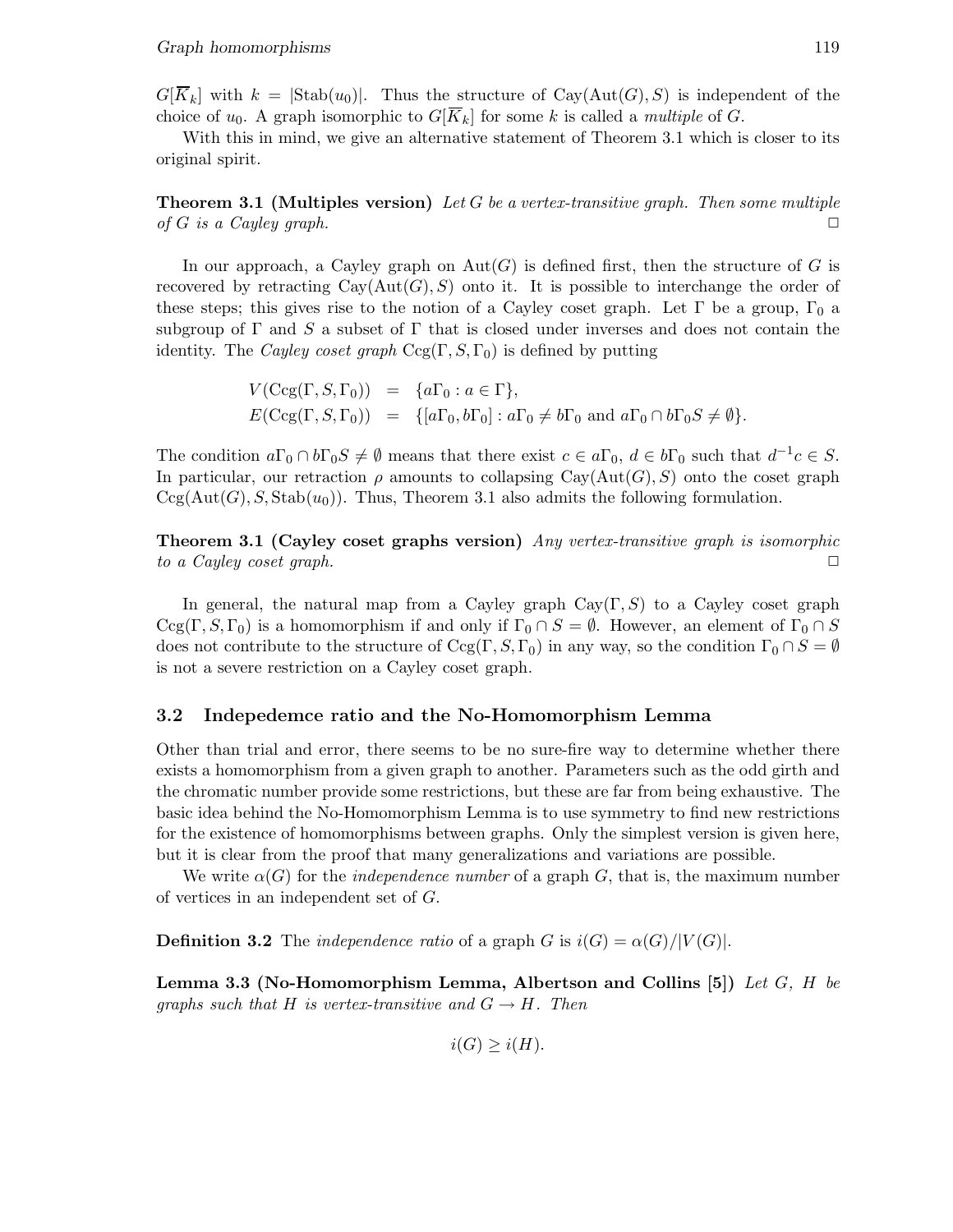**Proof** Let  $\mathcal{S}(H)$  denote the family of independent sets of size  $\alpha(H)$  in H. By symmetry, every vertex of H is in the same number, say m, of members of  $\mathcal{S}(H)$ . We then have

$$
\alpha(H) \cdot |\mathcal{S}(H)| = m \cdot |H|,\tag{3.1}
$$

since each expression counts the number of inclusions  $u \in I$ , with  $u \in V(H)$  and  $I \in \mathcal{S}(H)$ .

Let  $\phi: G \longrightarrow H$  be a homomorphism. Then, for each  $I \in \mathcal{S}(H)$ , we have  $|\phi^{-1}(I)| \leq \alpha(G)$ . Summing this inequality for all members of  $\mathcal{S}(H)$ , we get

$$
\sum_{I \in \mathcal{S}(H)} |\phi^{-1}(I)| \le \alpha(G) \cdot |\mathcal{S}(H)|. \tag{3.2}
$$

However, each  $u \in V(G)$  contributes exactly m to the sum  $\sum_{I \in \mathcal{S}(H)} |\phi^{-1}(I)|$ , since  $\phi(u)$ belongs to exactly m members of  $\mathcal{S}(H)$ . Thus,

$$
\sum_{I \in \mathcal{S}(H)} |\phi^{-1}(I)| = m \cdot |G|.
$$
\n(3.3)

Combining (3.1), (3.2), (3.3), we get

$$
i(G) = \alpha(G)/|G| \ge m/|S(H)| = \alpha(H)/|H| = i(H). \tag{3.4}
$$

 $\Box$ 

The name "No-Homomorphism Lemma" is derived from the contrapositive: if  $H$  is vertextransitive and  $i(G) < i(H)$ , then  $G \nrightarrow H$ . One trivial consequence of this result is the well-known fact that the chromatic number of a graph G is at least  $|G|/\alpha(G)$ . In terms of Lemma 3.3, we may rephrase this by saying that a necessary condition for  $G$  to admit a homomorphism into  $K_n$  is that  $i(G) \geq 1/n$ .

**Example 3.4** Consider the odd cycles. We have  $\alpha(C_{2k+1}) = k$ , and the No-Homomorphism Lemma states that if  $C_{2k+1} \to C_{2k'+1}$ , then  $k/(2k+1) \ge k'/(2k'+1)$ , i.e.,  $k \ge k'$ .

In fact, there exists a homomorphism from  $C_{2k+1}$  to  $C_{2k'+1}$  if and only if  $k \geq k'$ , but sufficiency cannot be deduced from Lemma 3.3.

**Example 3.5** Let  $G = \text{Cay}(\mathbb{Z}_8, \{\pm 1, \pm 2\})$  and  $H = \text{Cay}(\mathbb{Z}_7, \{\pm 1, \pm 2\})$ . Then  $\alpha(G)$  $\alpha(H) = 2$ . So,

$$
i(G) = 2/8 < 2/7 = i(H).
$$

Since H is vertex-transitive, this implies that there exists no homomorphism from  $G$  to  $H$ .

In fact, there exists no homomorphism from  $H$  to  $G$  either for the graphs in the above example, though this cannot be deduced from the No-Homomorphism Lemma. A direct verification of this statement could be messy. However, if we define the parameter  $\pi(G)$ as the maximum number of vertices in an induced subgraph of G that does not contain a triangle, we get  $\pi(G) = 5$ ,  $\pi(H) = 4$ , so  $\pi(H)/|H| < \pi(G)/|G|$ . The reader might want to check how the proof of the No-Homomorphism Lemma can be adapted to deduce from this that  $H \nrightarrow G$ .

The critical situation in the No-Homomorphism Lemma is the case of homomorphisms between graphs with the same independence ratio. The next result shows how the behaviour of homomorphisms is restricted in that case.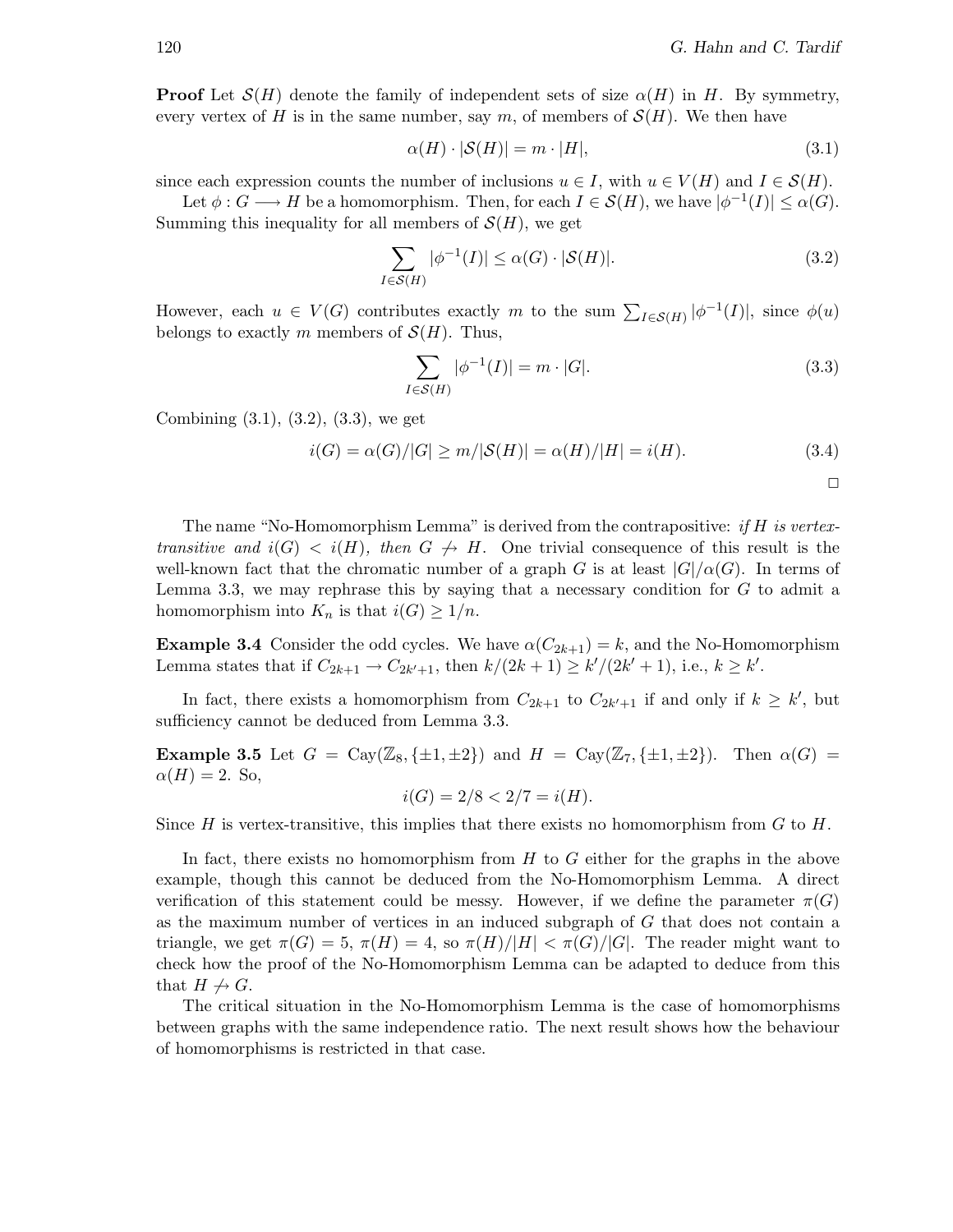**Lemma 3.6** Let G, H be graphs such that H is vertex-transitive,  $i(G) = i(H)$  and  $G \rightarrow H$ . Then for any independent set I of cardinality  $\alpha(H)$  in H and any homomorphism  $\phi: G \longrightarrow H$ we have

$$
|\phi^{-1}(I)| = \alpha(G).
$$

**Proof** With the notation of the proof of Lemma 3.3, our hypotheses imply that equality holds in (3.4). Thus,  $m \cdot |G| = \alpha(G) \cdot |\mathcal{S}(H)|$ . By (3.3), we then have  $\sum_{I \in \mathcal{S}(H)} |\phi^{-1}(I)| =$  $\alpha(G) \cdot |\mathcal{S}(H)|$ . Since  $|\phi^{-1}(I)| \leq \alpha(G)$  for all  $I \in \mathcal{S}(H)$ , we must have  $|\phi^{-1}(I)| = \alpha(G)$  for all  $I \in \mathcal{S}(H)$ .

In particular, the situation described in Lemma 3.6 arises in the case of homomorphically equivalent graphs. If  $G$  and  $H$  are homomorphically equivalent vertex-transitive graphs, then the No-Homomorphism Lemma states that  $i(G) \geq i(H)$  and  $i(H) \geq i(G)$ . Thus,  $i(G) = i(H)$ , and Lemma 3.6 says that any homomorphism between  $G$  and  $H$  induces a map between  $\mathcal{S}(H)$  and  $\mathcal{S}(G)$ . Sometimes this information helps to characterize such homomorphisms (see Proposition 3.15).

### 3.3 Cores of vertex-transitive graphs

Theorem 3.1 tells us that any vertex-transitive graph is a retract of a Cayley graph. As retractions often provide a way of simplifying the structure of an object, it would be worthwhile to investigate the retracts of vertex-transitive graphs as well. However, retractions do not generally preserve vertex transitivity; for instance, any even cycle retracts onto a path of the same diameter. With respect to symmetry, the most interesting retract of a vertextransitive graph is its core. Recall that core graphs have the important property that all of their endomorphisms are automorphisms, and this is the basis of many useful properties of cores of vertex-transitive graphs, starting with the following (also independently proved by MacGillivray):

**Theorem 3.7 (Welzl [128])** Let G be a vertex-transitive graph. Then its core  $G^{\bullet}$  is vertextransitive.

**Proof** Fix a retraction  $\rho: G \longrightarrow G^{\bullet}$  with co-retraction  $\gamma: G^{\bullet} \longrightarrow G$ . For any  $u, v \in V(G^{\bullet})$ , there exists an automorphism  $\phi$  of G mapping  $\gamma(u)$  to  $\gamma(v)$ . We then have  $\rho \circ \phi \circ \gamma(u) = v$ (since  $\rho \circ \gamma$  is the identity map on  $G^{\bullet}$ ). But since  $G^{\bullet}$  is a core, the map  $\rho \circ \phi \circ \gamma : G^{\bullet} \longrightarrow G^{\bullet}$ is an automorphism of  $G^{\bullet}$ . Thus,  $Aut(G^{\bullet})$  acts transitively on  $G^{\bullet}$ .  $\Box$ 

Along the same lines, it is easy to show that the core of an edge-transitive graph is again edge-transitive and the same idea applies to many other types of symmetry.

Theorem 3.7 allows us to apply the results of the preceding section. A vertex-transitive graph and its core are homomorphically equivalent vertex-transitive graphs, so Lemma 3.3 states that they have the same independence ratio. Since this ratio is defined with integer parameters on graphs, we deduce a sufficient condition for a graph to be a core.

**Corollary 3.8** Let G be a vertex-transitive graph. If  $\alpha(G)$  and  $|G|$  are relatively prime, then G is a core.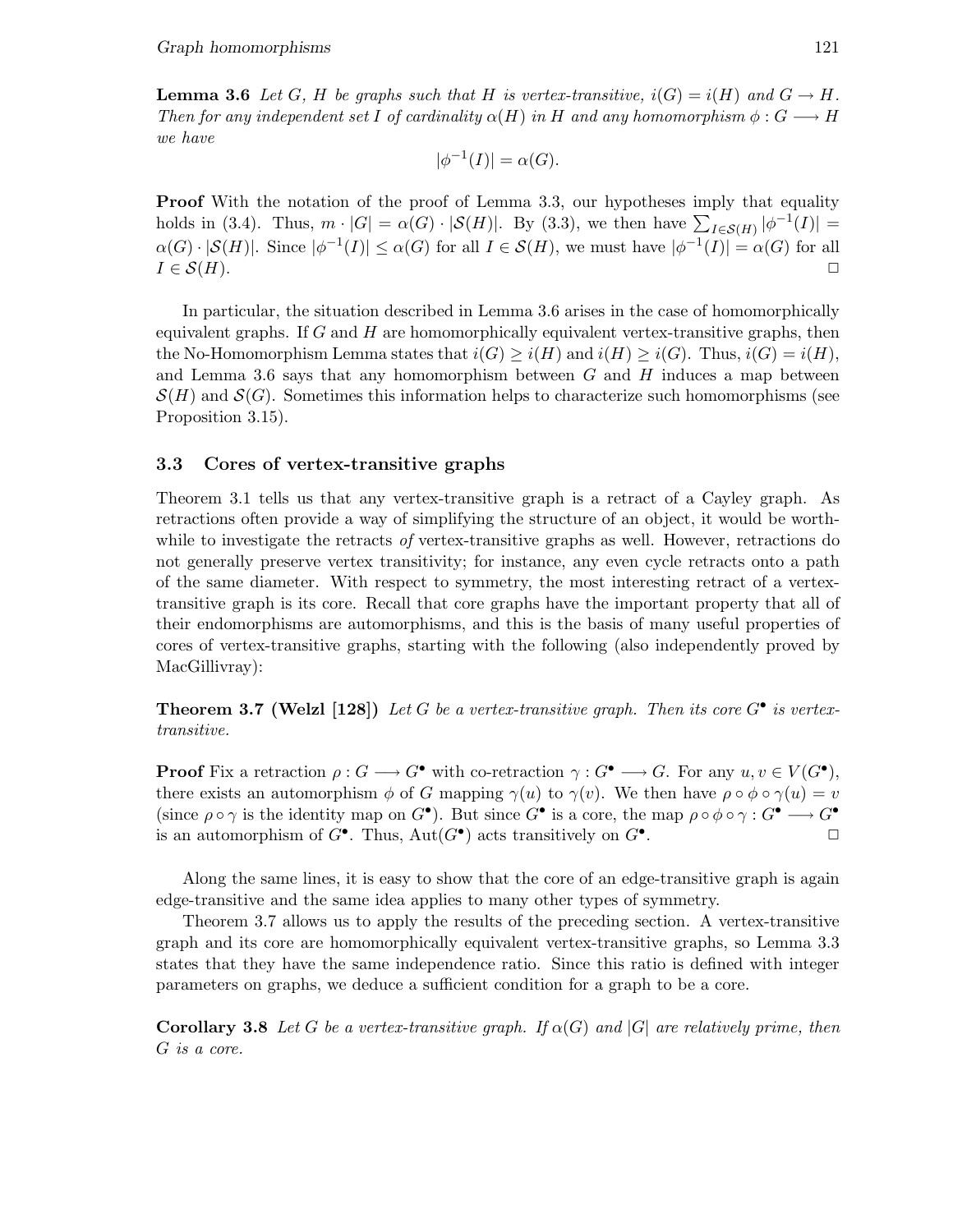In particular, this occurs for vertex-transitive graphs on a prime number of vertices. It is known that such a graph is isomorphic to a circulant  $Cay(\mathbb{Z}_p,S)$ , whose automorphism group is generated by the left translations and the automorphisms of  $\mathbb{Z}_p$  that preserve the connection set  $S$  (see Turner [122]). By the preceding result, these graphs are also cores, and thus have no endomorphisms other than their automorphisms.

In general, the result of Lemma 3.6 cannot be formulated for vertices rather than maximum independent sets. For instance, consider the homomorphisms between the 6-cycle and the 4-cycle. Note that the cardinalities of inverse images of individual vertices vary, while the sum over maximal independent sets is constant. The next result show that the situation is different in the case of cores.

**Theorem 3.9** Let  $\phi$  be a homomorphism of a vertex-transitive graph G onto  $G^{\bullet}$ . Then all inverse images  $\phi^{-1}(u), u \in V(G^{\bullet}),$  have the same cardinality, namely  $|G|/|G^{\bullet}|$ .

**Proof** Fix a homomorphism  $\gamma: G^{\bullet} \longrightarrow G$  and a vertex u of  $G^{\bullet}$ . Put

$$
X = \{ (v, \psi) : v \in V(G^{\bullet}), \psi \in \text{Aut}(G) \text{ and } \phi \circ \psi \circ \gamma(v) = u \}.
$$

The cardinality of X can be evaluated in two ways: First, for any  $\psi \in Aut(G)$ , the map  $\phi \circ \psi \circ \gamma : G^{\bullet} \longrightarrow G^{\bullet}$  is an automorphism of  $G^{\bullet}$ , so it must be bijective. Therefore there exists a unique  $v \in V(G^{\bullet})$  such that  $\phi \circ \phi \circ \gamma(v) = u$ , i.e.,  $(v, \psi) \in X$ . Thus  $|X| = |\text{Aut}(G)|$ . Second, for any  $v \in V(G^{\bullet})$  and  $x \in \phi^{-1}(u)$ , the set of automorphisms of G mapping  $\gamma(v)$  to x is a left-coset of Stab( $\gamma(v)$ ), and has cardinality  $|\text{Aut}(G)|/|G|$ . Thus  $|X| = |G^{\bullet}| \cdot |\phi^{-1}(u)| \cdot (|\text{Aut}(G)|/|G|)$ . Combining these two expressions for |X|, we have  $|\phi^{-1}(u)| = |G|/|G^{\bullet}|$ |. ✷

This last result is an analogue for cores of vertex-transitive graphs of Lagrange's theorem: the order of  $G^{\bullet}$  divides that of  $G$ .

Any fixed retraction  $\rho$  and co-retraction  $\gamma$  between a graph G and its core  $G^{\bullet}$  induce a map between  $\text{Aut}(G)$  and  $\text{Aut}(G^{\bullet})$ , defined by mapping  $\phi \in \text{Aut}(G)$  to  $\rho \circ \phi \circ \gamma \in \text{Aut}(G^{\bullet})$ . Some results of this section are applications of this fact, but notice that this induced mapping between groups is devoid of algebraic significance. A case in point is the fact that the core of a Cayley graph is not necessarily a Cayley graph. The Petersen graph is a well-known example of a vertex-transitive graph which is not a Cayley graph. It will be shown in the next section that the Petersen graph is a core. However, by Theorem 3.1, the Petersen graph is a retract of a Cayley graph, so it is the core of a Cayley graph.

### 3.4 Kneser graphs

Let r, s be integers such that  $1 \leq r < s/2$ . The Kneser graph  $K(r, s)$  is the graph whose vertices are the r-subsets of  $[s]$ , two vertices being joined by an edge if and only if they are disjoint. Kneser graphs are a combinatorial structure which arises naturally in different contexts. The graphs  $K(r, 2r + 1), r \ge 1$  are also called *odd graphs*; amongst them we find  $K(2, 5)$ , which is the Petersen graph. Also,  $K(1, s)$  is the complete graph  $K_s$ . We will see below a connection between Kneser graphs and the Erdős-Ko-Rado theorem, and other sections of this paper will show their relation with the lexicographic product of graphs and some parameters such as the fractional chromatic number.

It will also be shown that Kneser graphs provide examples of graphs with arbitrarily large odd girth and chromatic number.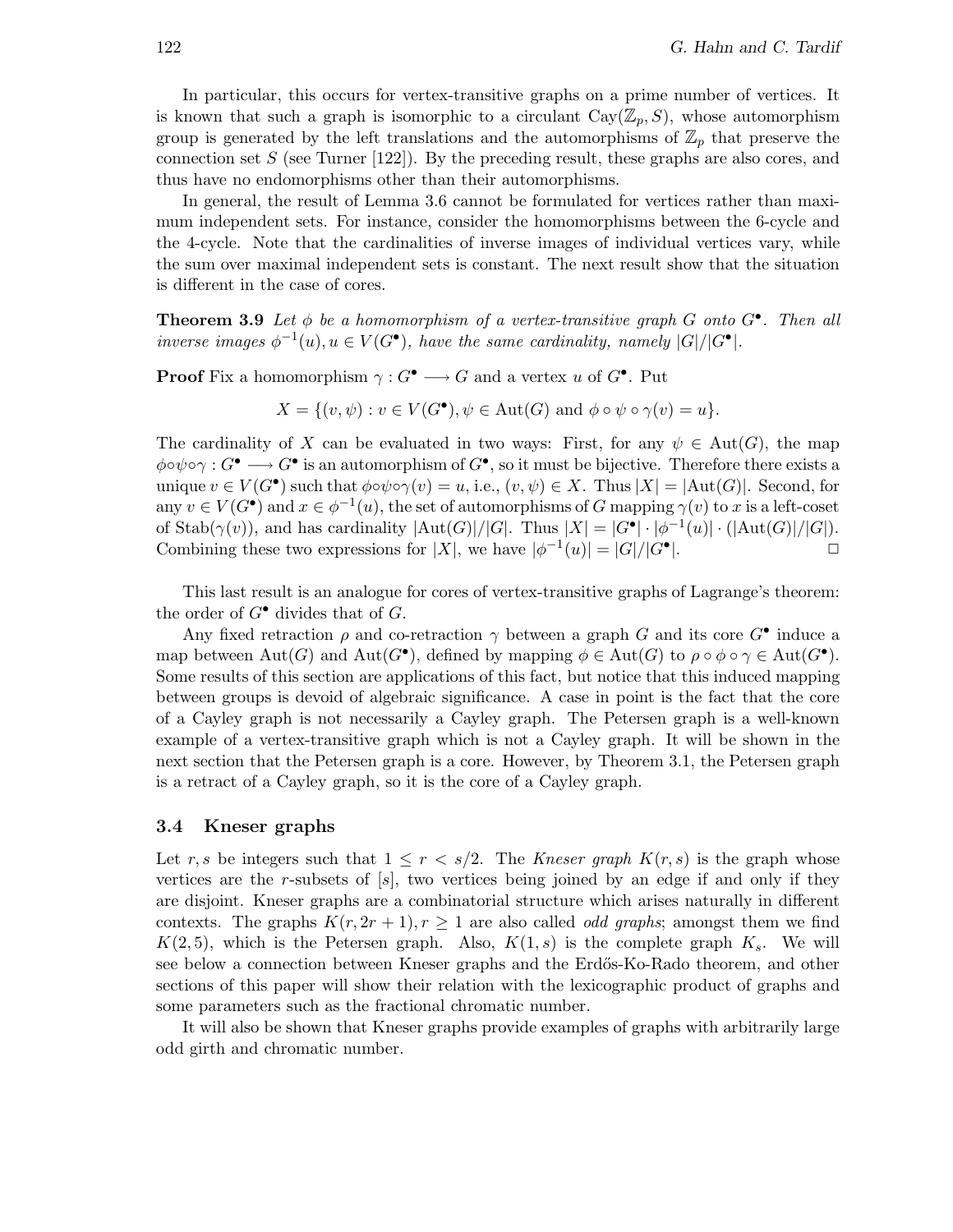The name 'Kneser graph' is derived from Kneser's conjecture, which is the following statement.

Let r, s be integers such that  $2 \le r \le s/2$ . If the r-subsets of a s-set are partitioned into  $s - 2r + 1$  families, then one family contains two disjoint sets.

Note that a partition of the r-subsets of  $[s]$  into families of pairwise intersecting subsets amounts to a proper vertex colouring of the Kneser graph  $K(r, s)$ . Thus Kneser's conjecture says that  $\chi(K(r,s)) \geq s - 2r + 2$ . On the other hand, it is easily seen that  $s - 2r + 2$  colours are sufficient: For  $k = 0, \ldots, s - 2r$ , assign the colour k to the set

$$
I_k = \{ A \in V(K(r, s)) : \min A = k \},\
$$

and assign the colour  $s - 2r + 1$  to the set

$$
I_{s-2r+1} = \{ A \in V(K(r,s)) : \min A \ge s - 2r + 1 \}.
$$

This graph-theoretic interpretation of Kneser's conjecture is due to Lovász, who gave the first proof of it.

**Theorem 3.10 (Lovász [91])** The chromatic number of  $K(r, s)$  is  $s - 2r + 2$ .

Lovász used a surprising approach; simplifications and generalizations were later made by Bárány  $[14]$  and Walker  $[126]$ , but the crux remains the basic idea of Lovász, which is, to transpose the problem to some topological space associated with the graph, and then use some powerful tools of algebraic topology, notably the Borsuk-Ulam antipodal theorem. It is somewhat unsettling that there is as yet no genuine graph-theoretic argument that explains why  $K(r, s)$  cannot be coloured with  $s - 2r + 1$  colours; on the other hand, Lovász's result gives an interesting topological flavour to the problem of determining whether there exists a homomorphism between two given graphs.

The independence number of Kneser graphs is related to the following classical inequality.

**Theorem 3.11 (Erdős, Ko, Rado [42])** Let r, s be integers such that  $1 \le r \le s/2$ , and F a family of pairwise intersecting r-subsets of [s]. Then

$$
|\mathcal{F}| \leq \left(\begin{array}{c} s-1\\ r-1 \end{array}\right).
$$

As the families of pairwise intersecting r-subsets of [s] are precisely the independent sets of  $K(r, s)$ , this result gives a bound for  $\alpha(K(r, s))$ . This bound is easily seen to be sharp, as it coincides with the cardinality of each set

$$
J_k = \{ A \in V(K(r, s)) : k \in A \}, \ \ k = 0, \dots, s - 1.
$$

One other combinatorial inequality provides further information on the structure of Kneser graphs:

**Theorem 3.12 (Hilton, Milner [81])** Let r, s be integers such that  $1 \le r \le s/2$ , and F a family of pairwise intersecting r-subsets of  $[s]$ . If  $\bigcap \mathcal{F} = \emptyset$ , then

$$
|\mathcal{F}| \le \left(\begin{array}{c} s-1 \\ r-1 \end{array}\right) - \left(\begin{array}{c} s-r-1 \\ r-1 \end{array}\right) + 1.
$$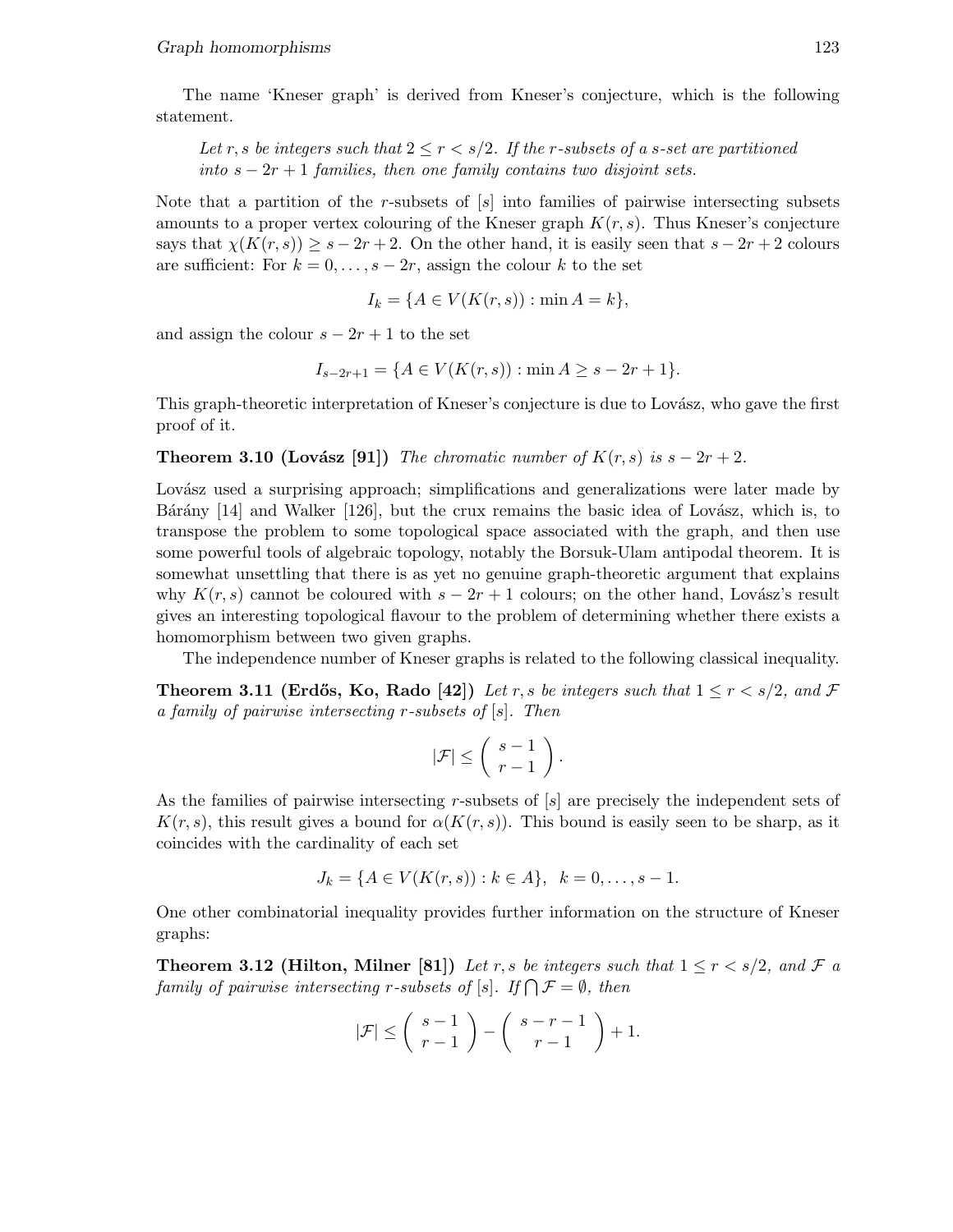This result shows that the only independent sets of maximal cardinality in  $K(r,s)$  are the sets  $J_0, \ldots, J_{s-1}$  defined above. We see from this that the automorphism group of  $K(r, s)$ is isomorphic to the symmetric group  $S_s$ : Any permutation of the base set [s] induces an automorphism of  $K(r, s)$  in a natural way. Conversely, any automorphism of  $K(r, s)$  must interchange the sets  $J_1, \ldots, J_s$  (since these are the only independent sets of maximal size) thus induces a permutation of  $[s]$ . With the help of Lemma 3.6, it is possible to complete the characterization of endomorphisms of Kneser graphs.

Proposition 3.13 All Kneser graphs are cores.

**Proof** Let  $\phi: K(r, s) \longrightarrow K(r, s)$  be a homomorphism. Then for  $k = 0, \ldots, s-1, |\phi^{-1}(J_k)| =$  $\alpha(K(r, s))$ , so there exists an index  $\psi(k) \in [s]$  such that  $\phi^{-1}(J_k) = J_{\psi(k)}$ . By definition of the sets  $J_k, k = 0, \ldots, s-1$ , this means that for any  $A \in V(K(r, s))$ , we have  $k \in \phi(A)$  if and only if  $\psi(k) \in A$ . Therefore,  $\psi$  must be bijective,  $\phi$  is the automorphism induced by  $\psi^{-1} : [s] \longrightarrow [s]$ , and  $K(r, s)$  is a core.

The Kneser graphs with a given chromatic number k are the graphs  $K(n, 2n-2+k)$ ,  $n \geq 1$ , and the odd girth of these can be made arbitrarily large. Thus, we get a constructive proof of the well-known result that there exist graphs with arbitrarily large odd girth and chromatic number (see [41]). The following statement provides specific examples for any given odd girth and chromatic number.

**Proposition 3.14** Given integers k, n such that  $n \geq 3$ , let  $r = k(n-2)$ ,  $s = (2k+1)(n-2)$ . Then  $K(r,s)$  has chromatic number n and odd girth  $2k+1$ .

**Proof** By Theorem 3.10,  $\chi(K(r, s)) = n$ . Also, since Kneser graphs are vertex-transitive, Lemma 3.3 states that  $C_{2i+1} \to K(r,s)$  only if  $i/(2i+1) \ge k/(2k+1)$ , that is,  $i \ge k$ . Thus, the odd girth of  $K(r, s)$  is at least  $2k + 1$ . The interested reader may want to verify that  $K(r, s)$  indeed contains a  $(2k+1)$ -cycle, but this also follows from our discussion of circular graphs in the next section.  $\Box$ 

At this point it is worthwhile to reflect upon the condition  $r < s/2$  that we imposed in the definition of Kneser graphs. If we allow  $r = s/2$ , the resulting graph  $K(r, 2r)$  is a perfect matching. The formulas above still provide the correct chromatic number and independence number, but the subsequent results on the structure of independent sets and automorphisms groups are no longer valid. If  $s/2 < r \leq s$ , the resulting graph  $K(r, s)$  has no edge, and the formulas for the chromatic number and the independence number are wrong in most cases. However, for some applications of Kneser graphs such as subset colourings and the fractional chromatic number, it is convenient to consider these marginal graphs as Kneser graphs. The context will make clear what restrictions on r and s are to be imposed.

The remainder of this section is devoted to homomorphisms between Kneser graphs. A question raised by Hell asks for which integers  $r, s, r', s'$  we have  $K(r, s) \to K(r', s')$  (see Godsil [50]). Lovász's theorem and the No-Homomorphism Lemma provide some restrictions. If  $K(r, s) \to K(r', s')$ , then

$$
\chi(K(r,s)) = s - 2r + 2 \le s' - 2r' + 2 = \chi(K(r',s'))
$$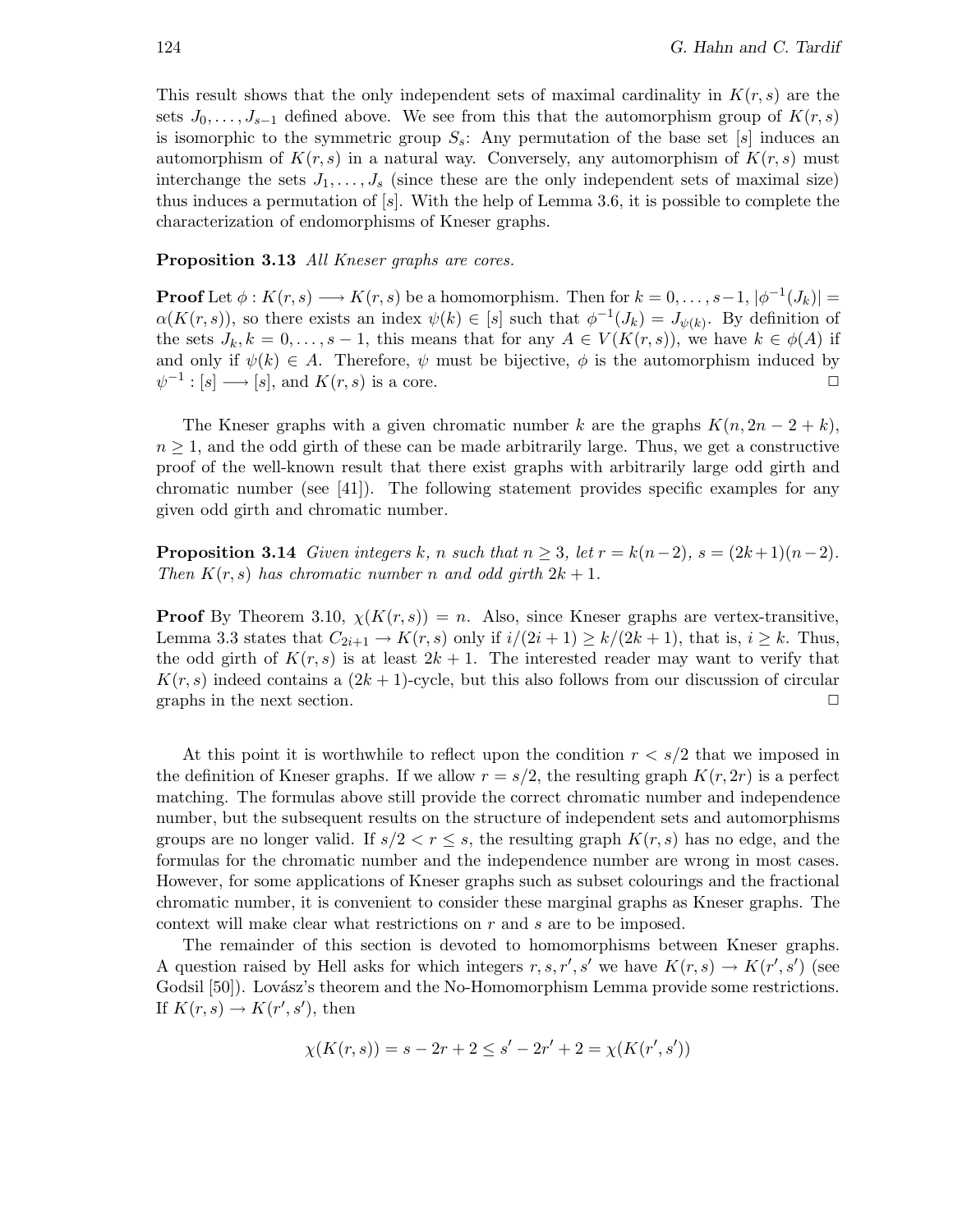and

$$
i(K(r, s)) = r/s \ge r'/s' = i(K(r', s')).
$$

Also, the proof of Proposition 3.13 can easily be adapted to the following characterization of homomorphisms between Kneser graphs with the same independence ratio.

**Proposition 3.15 (Stahl [113])** Let r, s be relatively prime numbers such that  $1 \leq r < s/2$ . Then  $K(mr,ms) \to K(nr,ns)$  for integers m, n if and only if n is a multiple of m.

We now turn our attention to a wide list of homomorphisms between Kneser graphs. Note that  $K(r, s)$  is an induced subgraph of  $K(r, s + 1)$ . Also, it is easily seen that there exists a homomorphism from  $K(r+1,s+1)$  to  $K(r,s)$  defined by removing the maximal element from each  $A \in V(K(r+1,s+1))$ . A refinement of this idea is used in the proof of the following result:

**Proposition 3.16 (Stahl [113])** For any two integers such that  $1 \leq r \leq s/2$  we have  $K(r+1,s+2) \rightarrow K(r,s).$ 

**Proof** Define a map  $\phi$  from  $K(r+1,s+2)$  to  $K(r,s)$  by

$$
\phi(A) = \begin{cases} A \setminus \{\max(A)\} & \text{if } |A \cap \{s, s+1\}| \le 1 \\ (A \setminus \{s, s+1\}) \cup \{\max(\overline{A})\} & \text{if } \{s, s+1\} \subseteq A \end{cases}
$$

(where A denotes the complement of A). We show that  $\phi$  is a homomorphism. Take  $A, B \in$  $V(K(r+1,s+2))$  such that  $[A,B] \in E(K(r+1,s+2))$ . Then  $A \cap B = \emptyset$ , so A and B cannot both contain  $\{s, s+1\}$ . We may therefore assume that  $|A \cap \{s, s+1\}| \leq 1$ . We then have  $\phi(A) \subseteq A$ . If  $|B \cap \{s, s+1\}| \leq 1$ , then  $\phi(B) \subseteq B$ , thus  $\phi(A) \cap \phi(B) = \emptyset$ and  $[\phi(A), \phi(B)] \in E(K(r, s))$ . Otherwise, we have  $\phi(B) \setminus B = \{k\}$ , where  $k \leq s - 1$  and  ${k+1,...,s+1} \subseteq B$ . Since  $A \cap B = \emptyset$ , we have  $max(A) \leq k$ , thus  $k \notin \phi(A)$ . But  $\phi(B) \setminus \{k\} \subseteq B$ , so  $\phi(A) \cap \phi(B) = \emptyset$  and  $[\phi(A), \phi(B)] \in E(K(r, s))$ .

Note that the graphs  $K(r, k-2+2r), r \in \mathbb{N}$ , are precisely the Kneser graphs with chromatic number k. By the preceding result, these are linearly ordered by the relation  $\rightarrow$ . Combining this with inclusions, we get the following.

Corollary 3.17 Let  $r, r', s, s'$  be integers such that  $r \ge r', 1 \le r < s/2$  and  $1 \le r' < s'/2$ . Then  $K(r, s) \to K(r', s')$  if and only if  $s - 2r + 2 \leq s' - 2r' + 2$ .

It remains to investigate homomorphisms from  $K(r, s)$  to  $K(r', s')$ , with  $r < r'$ . The next result allows us to make use of the homomorphisms we have already defined.

**Proposition 3.18** Let G be a graph, and let  $r, r', s, s'$  be integers such that  $1 \le r < s/2$  and  $1 \leq r' < s'/2$ . If  $G \to K(r, s)$  and  $G \to K(r', s')$  then  $G \to K(r + r', s + s')$ .

**Proof** Let  $\phi_1: G \longrightarrow K(r, s)$  and  $\phi_2: G \longrightarrow K(r', s')$  be homomorphisms. Define  $\phi: G \longrightarrow$  $K(r+r', s+s')$  by putting  $\phi(u) = \phi_1(u) \cup \{i+s : i \in \phi_2(u)\}\)$ . Then  $\phi$  is a homomorphism.  $\Box$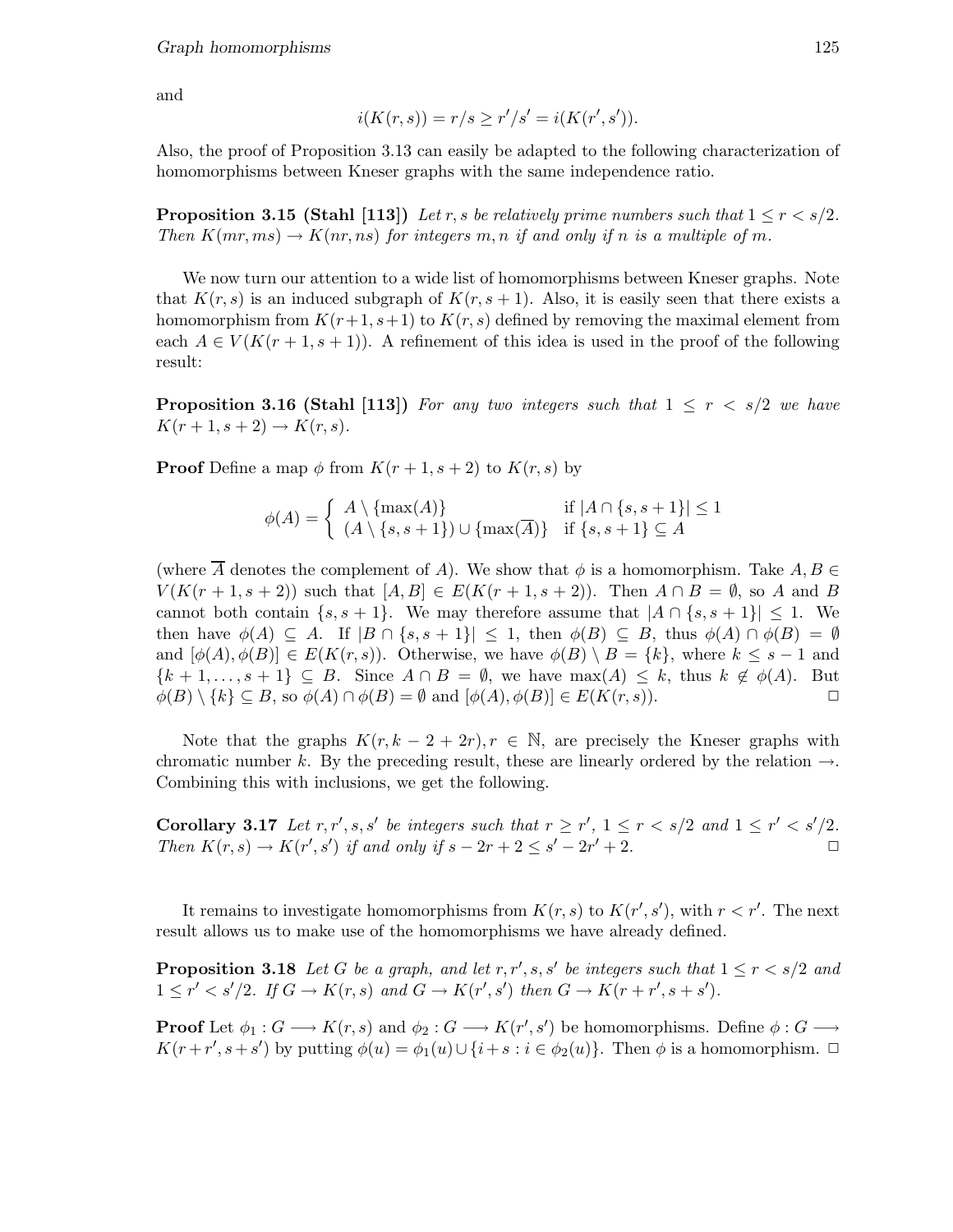By Theorem 3.16,  $K(r, s) \to K(r - k, s - 2k)$  for all  $k \in \{1, \ldots, r - 1\}$ , so this last result shows that  $K(r, s) \to K(nr - k, ns - 2k)$  for all  $n \in \mathbb{N}$  and  $k \in \{1, \ldots, r - 1\}$ . This is where the question stands today. Stahl [113] conjectures that  $K(r, s) \to K(r', s')$  if and only if  $s' \geq ns - 2k$ , where  $r' = nr - k$ . This conjecture is known to be true for low values of r, and for all odd graphs  $K(r, 2r + 1)$  (see Stahl [114]).

### 3.5 Circular graphs

This section presents a class of graphs that behaves with respect to  $\rightarrow$  like the set of rationals with respect to its usual order. Let r, s be integers such that  $1 \leq r \leq s/2$ . We define the circular graph  $G_s^r$  as the Cayley graph  $Cay(\mathbb{Z}_s, \{r, r+1, \ldots, s-r\})$ . These graphs play an important role in the definition of the circular chromatic number (see Section 4) and some essential properties of this parameter are derived from the results presented here. It is worthwhile to warn the reader about some notation used in the proofs. Formally, the elements of  $\mathbb{Z}_s$  are congruence classes modulo s, but are usually written as integers from [s]. This convention becomes inconvenient and confusing when defining maps between groups  $\mathbb{Z}_s$ and  $\mathbb{Z}_{s'}$ . Consequently some proofs will be given in more detail than usual in order to avoid any possible misinterpretation.

**Lemma 3.19** Let r, s be positive integers such that  $r \leq s/2$ . Then  $\alpha(G_s^r) = r$ .

**Proof** Obviously,  $\alpha(G_s^r) \geq r$ , since  $\{0, 1, \ldots, r-1\}$  is an independent set. Let I be an independent set of  $G_s^r$  and u an element of I. Then  $I \subseteq \{u - (r - 1), \ldots, u, \ldots, u + r - 1\}.$ However, I can contain only one vertex of each edge  $[u - i, u - i + r]$ , so  $|I| \leq r$ .

This simple result shows that the independence ratio of  $G_s^r$  is  $r/s$ , and allows us to use the No-Homomorphism Lemma to investigate the existence of homomorphisms between circular graphs. Also note that the Erd˝os-Ko-Rado inequality (Theorem 3.11) can be deduced from Lemma 3.19 (see [120]). Define  $\phi: G_s^r \longrightarrow K(r, s)$  by putting  $\phi(u) = \{u, u+1, \ldots, u+r-1\}$ (we identify a congruence class in  $\mathbb{Z}_s$  with its unique representative in [s]). Clearly,  $\phi$  is a homomorphism, and with Lemma 3.3, the independence ratio of  $G_s^r$  provides an upper bound for  $\alpha(K(r,s))$  which coincides with the Erdős-Ko-Rado bound.

**Lemma 3.20 (Bondy, Hell [18])** Let r, s, k be integers such that  $r \le s/2$ . Then  $G_s^r \leftrightarrow$  $G_{ks}^{kr}$ .

**Proof** Let  $\phi$  be the unique group homomorphism mapping the generator 1 of  $\mathbb{Z}_s$  to the element k of  $\mathbb{Z}_{ks}$ . It is easily seen that  $\phi$  is a homomorphism from  $G_s^r$  to  $G_{ks}^{kr}$ . We can also define a homomorphism  $\psi: G_{ks}^{kr} \longrightarrow G_s^r$  by putting  $\psi(v) = u$  if and only if  $v \in {\phi(u), \phi(u)} +$  $1,\ldots,\phi(u)+k-1\}$ .

**Proposition 3.21 (Bondy, Hell [18])** Let r, s, m, n be integers such that  $r \le s/2$  and  $m \le$  $n/2$ . Then  $G_s^r \to G_n^m$  if and only if  $r/s \ge m/n$ .

**Proof** By Lemma 3.3 and Lemma 3.19, if there exists a homomorphism from  $G_s^r$  to  $G_n^m$ , then  $r/s \geq m/n$ . Conversely, suppose that  $r/s \geq m/n$ . By Lemma 3.20,  $G_s^r \leftrightarrow G_{ns}^{nr}$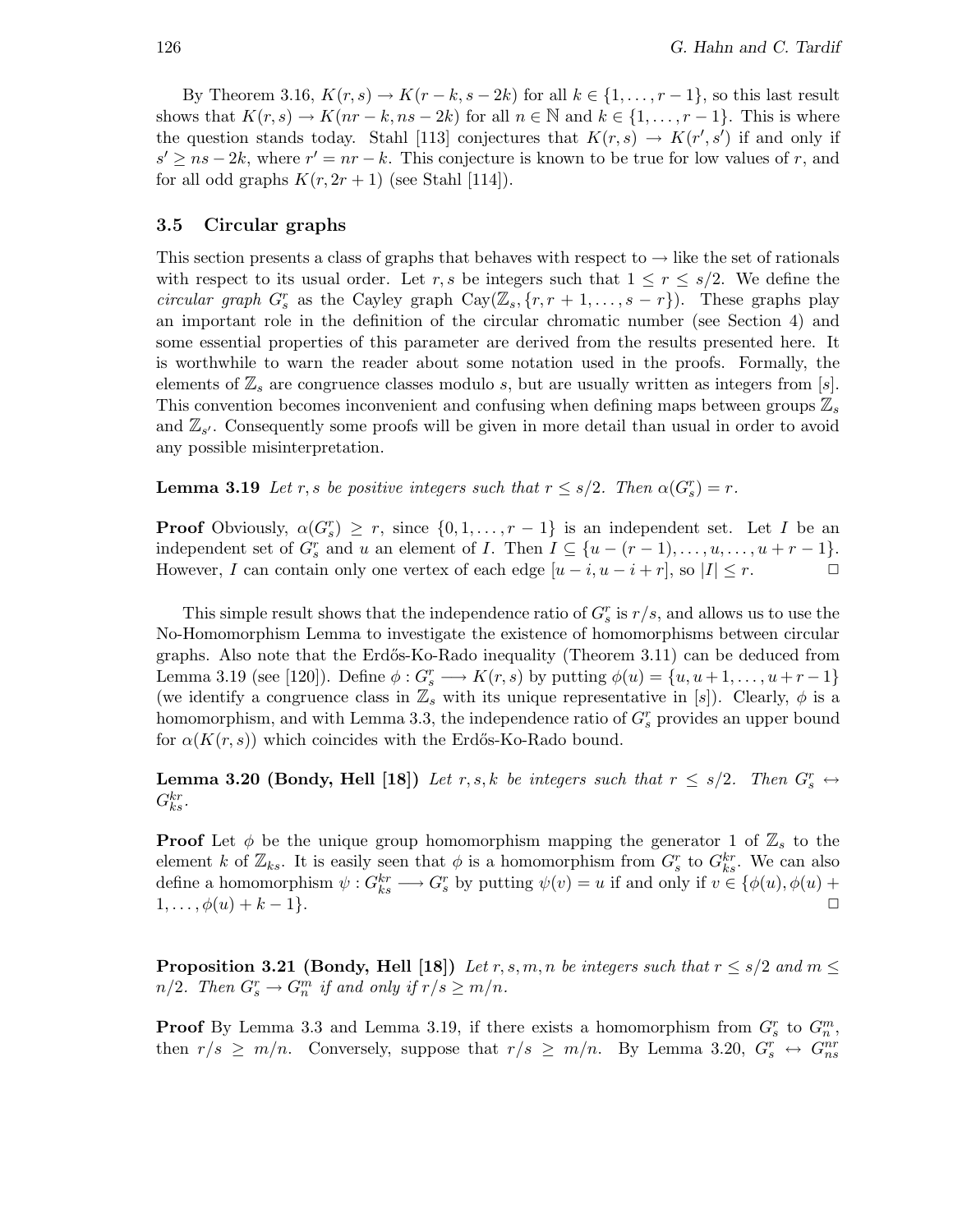and  $G_n^m \leftrightarrow G_{sn}^{sm}$ . But  $nr \geq sm$ , so  $G_{ns}^{nr}$  is a subgraph of  $G_{sn}^{sm}$ . Therefore, there exists a homomorphism from  $G_s^r$  to  $G_n^m$ . ✷

This last result shows that with respect to the relation  $\rightarrow$ , the class of circular graphs behaves like the rationals in  $[0, 1/2]$  with respect to the relation  $\geq$ . This is an example of a family of graphs which is 'dense' in the sense of Theorem 2.33: between any two rationals  $r/s < r'/s'$  in [0, 1/2], there exists a rational  $r''/s''$  which is strictly in between them; we then have  $G_{s'}^{r'}$  $s' \rightarrow G_{s''}^{r''}$  $s''_{s''} \to G_s^r$  but no two of the three graphs are homomorphically equivalent. Recall that all circular graphs are Cayley graphs and so are vertex-transitive. It is natural to ask whether Welzl's density theorem 2.33 can be restricted to vertex-transitive graphs. This question was raised by Welzl [128]. Albertson and Booth [4] have shown that every vertex-transitive graph is an endpoint of an interval containing no other vertex-transitive graph. They also proved a special case of the following theorem.

**Theorem 3.22 (Tardif [118])** If G and H are vertex-transitive graphs such that G maps strictly into H then there is a vertex-transitive graph K such that  $G \to K \to H$  and no two of the three graphs are homomorphically equivalent.

By Proposition 3.21,  $G_s^r \nightharpoondown G_{s'}^{r'}$  $r'_{s'}$  for any integers  $r', s'$  such that  $r/s < r'/s'$ . We conclude this section with a result showing that  $G_s^r$  is critical with respect to this property. Recall that  $G-u$  is the graph obtained from G by the removal of the vertex u and all edges incident with it.

**Proposition 3.23 (Bondy, Hell [18])** Let r, s be relatively prime integers such that  $r <$ s/2. Then there exists integers m, n such that  $r/s < m/n$ , and for any  $u \in V(G_s^r)$ ,  $G_s^r - u \rightarrow$  $G_n^m$ .

**Proof** Since r and s are relatively prime, there exist integers  $a < s$  and  $b < r$  such that  $ar = bs + 1$ . Put  $m = r - b$  and  $n = s - a$ . Then,  $r/s < m/n$ . We show that for any  $u \in V(G_s^r)$  there exists a homomorphism from  $G_s^r - u$  to  $G_n^m$ .

By vertex transitivity, it suffices to consider the case  $u = 0$ . Also, by Lemma 3.20, it suffices to find a homomorphism from  $G_s^r - \{0\}$  to  $G_{rn}^{rm}$ . To do this, we identify the vertices of  $G_s^r - \{0\}$  with their representatives  $1, \ldots, s-1$  in N, and the vertices of  $G_{rn}^{rm}$ with their representatives  $0, \ldots, rn-1$  in N (to recover multiplication in N). We then define  $\phi: G_s^r - \{0\} \longrightarrow G_{rn}^{rm}$  by putting  $\phi(i) = im$ . This map is well defined since  $1 \leq i \leq s-1$ implies  $0 \leq im \leq rn-1$ . Take  $1 \leq i < j \leq s-1$  such that  $[i, j]$  is an edge of  $G_s^r - \{0\}$ . Then  $j-i \in \{r, \ldots, s-r\}$ , so  $\phi(j)-\phi(i)=(j-i)m \in \{rm,\ldots, r(n-m)\}$  (since  $(s-r)m \le r(n-m)$ ). Thus,  $[\phi(i), \phi(j)]$  is an edge of  $G_{rn}^{rm}$ , and  $\phi$  is a homomorphism.

# 4 Graph colourings and variations

One of the sources of the subject of graph homomorphisms is the theory of graph colourings. We have seen (Example 2.7) that a proper colouring of a graph  $G$  with  $k$  colours can be viewed as a homomorphism from G into  $K_k$ . In this section we will explore the homomorphism approach to graph colourings, beginning with definitions phrased in the language of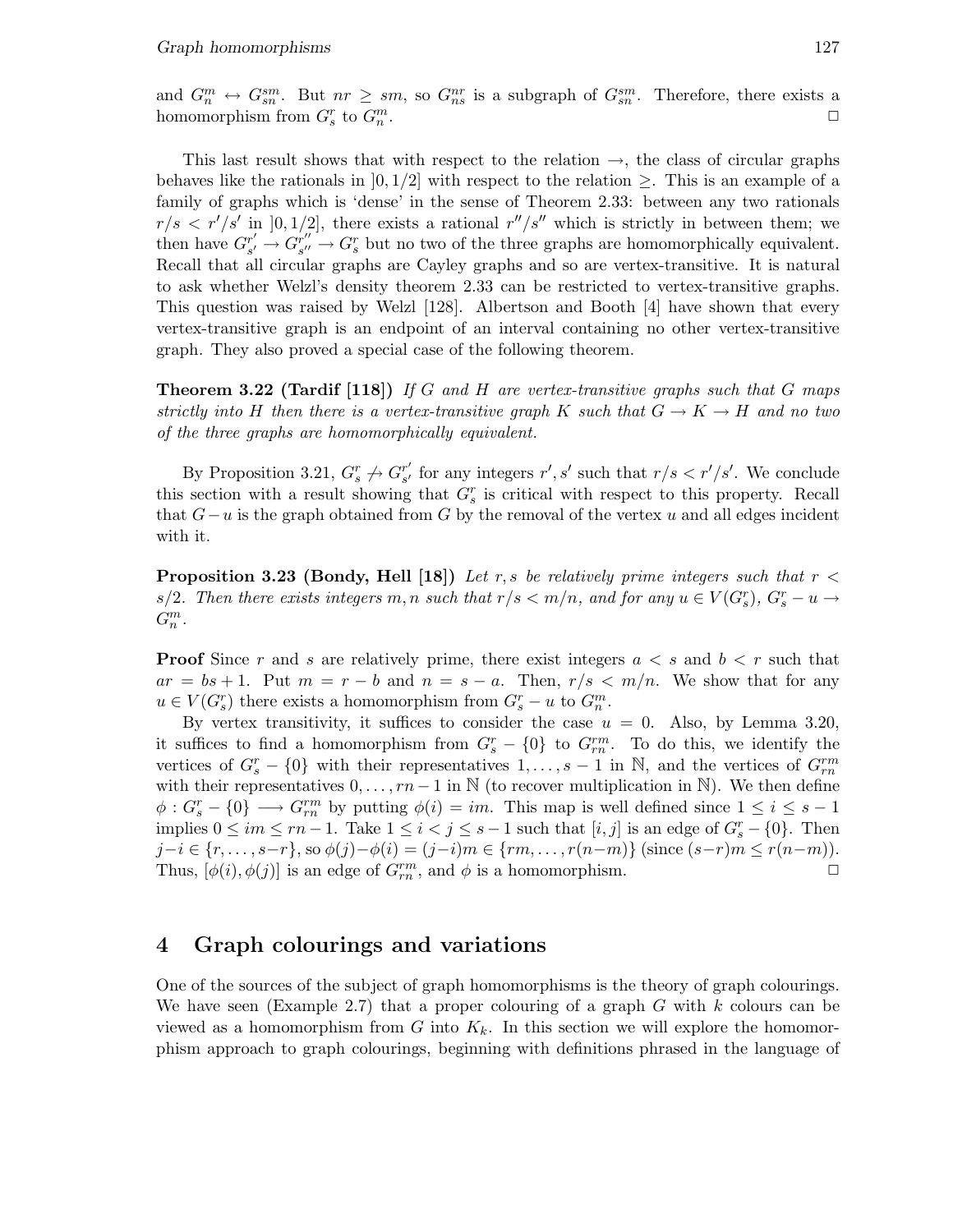homomorphisms. We begin with proper colourings and the chromatic number. We will be brief most of the time since there are recent publications surveying much of the literature on graph colourings; see [82, 121, 142].

A k-colouring of a graph G is a homomorphism into the complete graph  $K_k$ . Such a homomorphism is often wasteful in that not all the vertices (or edges) of  $K_k$  are images of vertices (or edges) of G. It is, therefore, of interest to restrict our attention only to colourings that use all of the target graph.

**Definition 4.1** Given a natural number k, a complete k-colouring of a graph  $G$  is a complete homomorphism  $\phi: G \longrightarrow K_k$ .

That is, a k-colouring of G is complete if it is proper and every pair of colours appears on the endpoints of some edge of  $G$ . The definition can be rephrased by saying that a complete colouring of a graph G is a partition P of  $V(G)$  into independent sets such that  $G/P$  is a complete graph. When the partition has  $k$  classes, we speak of a *complete k-colouring*.

We will prove (Proposition 4.12) that if there is a complete homomorphism from  $G$  onto  $K_r$  and onto  $K_t$  then there also is one onto  $K_s$  for any s between r and t. Since clearly r is bounded below (by 1) and t is bounded above (by  $|G|$ ), it is reasonable to ask for tight bounds. These have been studied extensively, especially the former, and we consider them briefly in the next two sections.

### 4.1 Chromatic number

There is a large number of papers dealing with the minimum value of the k for which there is a complete k-colouring of a graph, most not concerned with homomorphisms. We will only mention, in the language of homomorphisms, a small number of very basic results.

**Lemma 4.2** Let G and H be graphs and assume that  $G \rightarrow H$ . Then G has a proper kcolouring whenever H does.

**Proof** Let  $\phi: G \longrightarrow H$  and  $\psi: H \longrightarrow K_k$  be homomorphisms. Then the composition of  $\psi$ and  $\phi$  is a k-colouring of G.  $\Box$ 

The chromatic number of a graph is usually defined as the least  $k$  so that the graph has a proper k-colouring. We do the same thing in the language of homomorphisms.

**Definition 4.3** Let G be a graph. The *chromatic number* of G, denoted by  $\chi(G)$ , is the least n such that there is a homomorphism from  $G$  onto  $K_n$ .

We can immediately observe the following.

**Lemma 4.4** Let G be a graph with  $\chi(G) = n$ . Then every homomorphism  $G \longrightarrow K_n$  is complete.

Lemma 4.2 then has a few corollaries.

Corollary 4.5 If  $G \to H$  then  $\chi(G) \leq \chi(H)$ .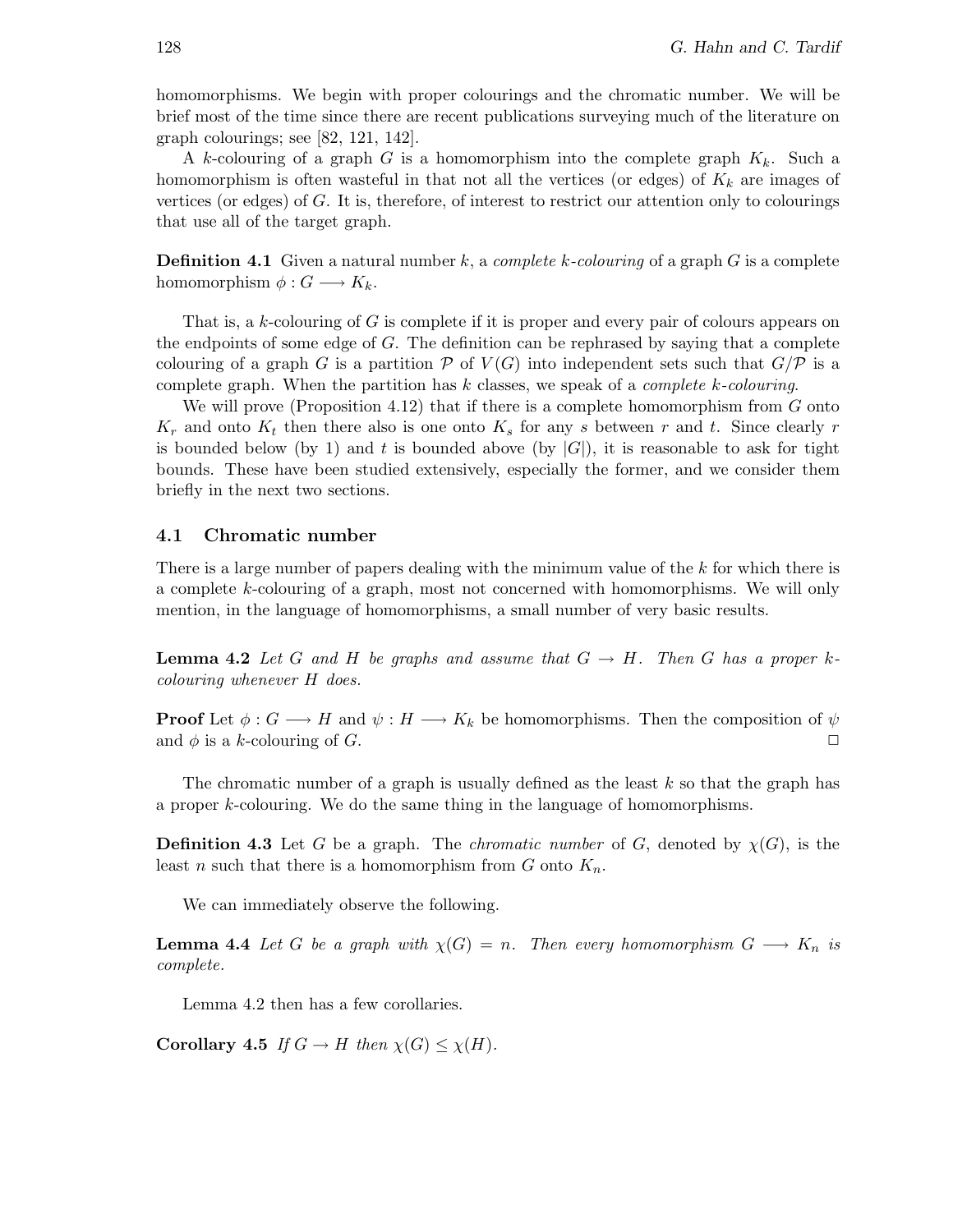Corollary 4.6 If H is the quotient of G by an elementary homomorphism then  $\chi(G)$  $\chi(H) \leq \chi(G) + 1.$ 

**Proof** Let  $\phi: G \longrightarrow H$  be an elementary homomorphism and let  $u, v$  be the only vertices of G such that  $\phi(u) = \phi(v)$ . Let  $\psi : G \longrightarrow K_n$  (recall that  $V(K_n) = [n]$ ). By Lemma 4.5 we only need to prove the upper bound. Define a complete homomorphism  $\psi' : H \longrightarrow K_{n+1}$ by  $\psi'(z) = \psi(\phi^{-1}(z))$  for  $z \neq \{u, v\}$  (this is well defined since  $\phi$  is elementary) and  $\psi'(u) =$  $\psi'$  $(v) = n.$ 

Corollary 4.7 The chromatic number of a graph and its core are the same.

This corollary provides a sufficient condition for a graph to be a core. If we define a graph G to be  $\chi$ -critical whenever each of its proper induced subgraphs has chromatic number strictly smaller than  $\chi(G)$ , we can immediately deduce that all  $\chi$ -critical graphs are cores.

Another way to define the chromatic number of a graph is described by X.Zhu in [138]. Let I be an interval of length 1 and  $r > 1$  any real number. Let  $I(r)$  be the graph whose vertices are the open intervals in I of length  $1/r$ , two of which are joined by an edge if and only if their intersection is empty (the non-intersection graph of these intervals).

**Theorem 4.8 (X.Zhu [138])** For any graph  $G$ ,  $\chi(G) = \inf\{r : G \to I(r)\}.$ 

**Proof** Let  $r \ge 1$  be a real number. Define  $\phi: I(r) \longrightarrow K_{|r|}$  by  $\phi((a, a + 1/r)) = i$  if and only if  $i/r \leq a < (i+1)/r$ . This is a homomorphism. Since I clearly contains |r| pairwise disjoint open intervals of length  $1/r$ ,  $I(r) \leftrightarrow K_{|r|}$ . .  $\Box$ 

This way of defining a parameter related to graph homomorphism is often useful and will appear throughout the sections on colourings.

### 4.2 Achromatic number

The maximum k for which a graph has a complete k colouring is a more recent idea than the chromatic number. It stems partly from Proposition 4.12.

**Definition 4.9** The *achromatic number* of a graph  $G$ , denoted by  $achr(G)$ , is the largest s such that there is a complete homomorphism from  $G$  onto  $K_s$ .

For example,  $achr(K_n) = n$ ,  $achr(P_7) = 3$ ,  $achr(P_8) = 4$ ,  $achr(P_{11}) = 5$ , etc. The next lemma follows easily from the definition.

**Lemma 4.10 ([59])** If  $\phi$ :  $G \longrightarrow H$  is complete then  $\text{achr}(G) \geq \text{achr}(H)$ .

As with the chromatic number, the achromatic number of a quotient of a graph G by an elementary homomorphism cannot differ much from that of G.

**Proposition 4.11** ([59]) If there is an elementary homomorphism  $\phi: G \longrightarrow H$ , then

$$
\operatorname{achr}(G) - 2 \le \operatorname{achr}(H) \le \operatorname{achr}(G).
$$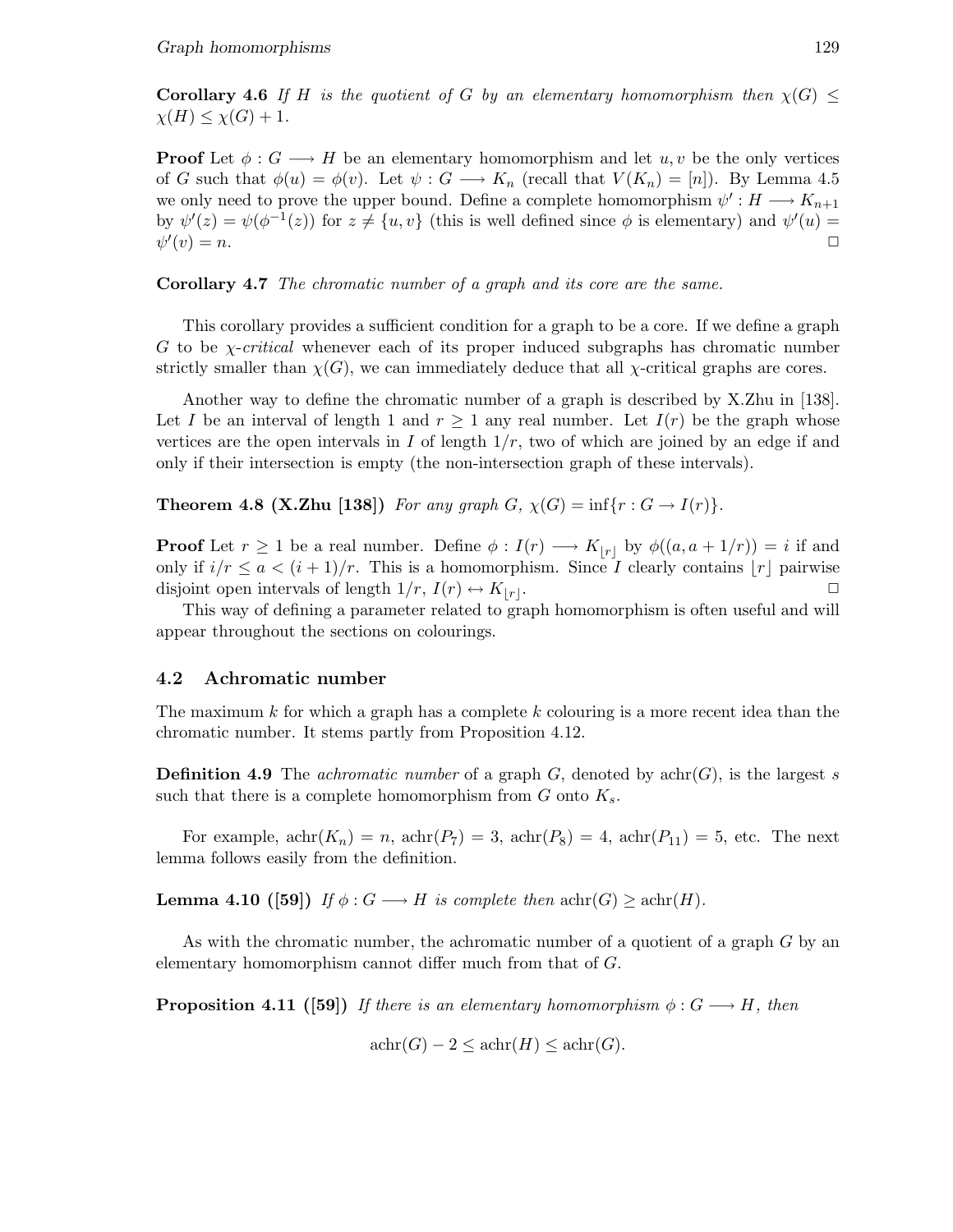The lower bound is attained by graphs constructed from complete bipartite graphs with at least three vertices in each class of the bipartition by removing two non-adjacent edges. The elementary homomorphism identifying the endpoints of the removed edges in one of the classes of the bipartition is onto a complete bipartite graph whose achromatic number is 2 while the achromatic number of the original graph is 4.

The next result, known as the Interpolation Theorem for complete homomorphisms, is due to Harary, Hedetniemi and Prins [60].

**Proposition 4.12** Let G be a graph. There is a complete homomorphism from G onto  $K_s$ for each s such that  $\chi(G) \leq s \leq \operatorname{achr}(G)$ .

**Proof** We give the proof in terms of elementary quotients. By definition of the achromatic number there is a quotient  $G/\phi$  which is the complete graph on achr(G) vertices and, by Lemma 2.14 there are graphs  $G_0, \ldots, G_k$  such that  $G_0 = G, G_k \cong K_{\text{achr}(G)}$ , and  $G_{i+1}$  is an elementary quotient of  $G_i$ ,  $i = 0, \ldots, k - 1$ . Now  $G \to G_i$  and  $G_i \to K_{s_i}$  for each i, with  $s_i = \chi(G_i)$ . Since, by Lemma 4.6, the sequence  $s_0, s_1, \ldots, s_k = s$  is non-decreasing and  $s_i \leq s_{i-1} + 1$ , there is, for each  $\chi(G) \leq s \leq \text{achr}(G)$ , a least  $i_s$  such that  $\chi(G_{i_s}) = s$ . Thus, the composition of the natural map from G to  $G_{i_s}$  with any s-colouring of  $G_{i_s}$  is a complete homomorphism from G to  $K_s$ .

The achromatic number has been studied by many. For example, in their work on graphs with high achromatic number, Hell and Miller  $(69)$ ) use quotients obtained by defining u and v to be equivalent if and only if u and v have the same neighbourhood. Graphs in which distinct vertices have distinct neighbourhoods are called *irreducible*. The important theorem then says than the number of irreducible graphs with a given achromatic number is finite.

**Theorem 4.13 ([69])** For every k there is a K such that  $|V(G)| \leq K$  for any irreducible qraph G with  $achr(G) = k$ .

In [68] Hell and Miller also study the achromatic number of paths and cycles by exploring the relationship between eulerian trails and complete homomorphisms.

**Lemma 4.14 ([68])** Let G be a graph, n an integer.

- (1) There is a complete homomorphism from  $P_n$  onto G if and only if G is the underlying graph of some multigraph  $G'$  with  $n-1$  edges and an eulerian trail.
- (2) There is a complete homomorphism from  $C_n$  onto G if and only if G is the underlying graph of some multigraph G′ with n edges and an eulerian tour.

Paths, of course, are much easier to analyze than general graphs since, as the lemma indicates, they only need to be "wrapped around" a complete graph in order to get a lower bound on their achromatic number. It is an indication of the difficulty of the general problem that, except in a few special cases, the achromatic number is not known even for trees. For a recent survey of results on the achromatic number see [82].

Hedrlín, Hell and Ko consider another kind of interpolation in  $[63]$  by defining the class  $\mathcal{H}_{n+\frac{1}{2}}$  of graphs obtained form  $K_n$  by adding two new vertices, each adjacent to some but not all the vertices of  $K_n$ , each of which is adjacent to at least one of the two new vertices. Note that the graphs in  $\mathcal{H}_{n+\frac{1}{2}}$  are homomorphically equivalent to  $K_n$ .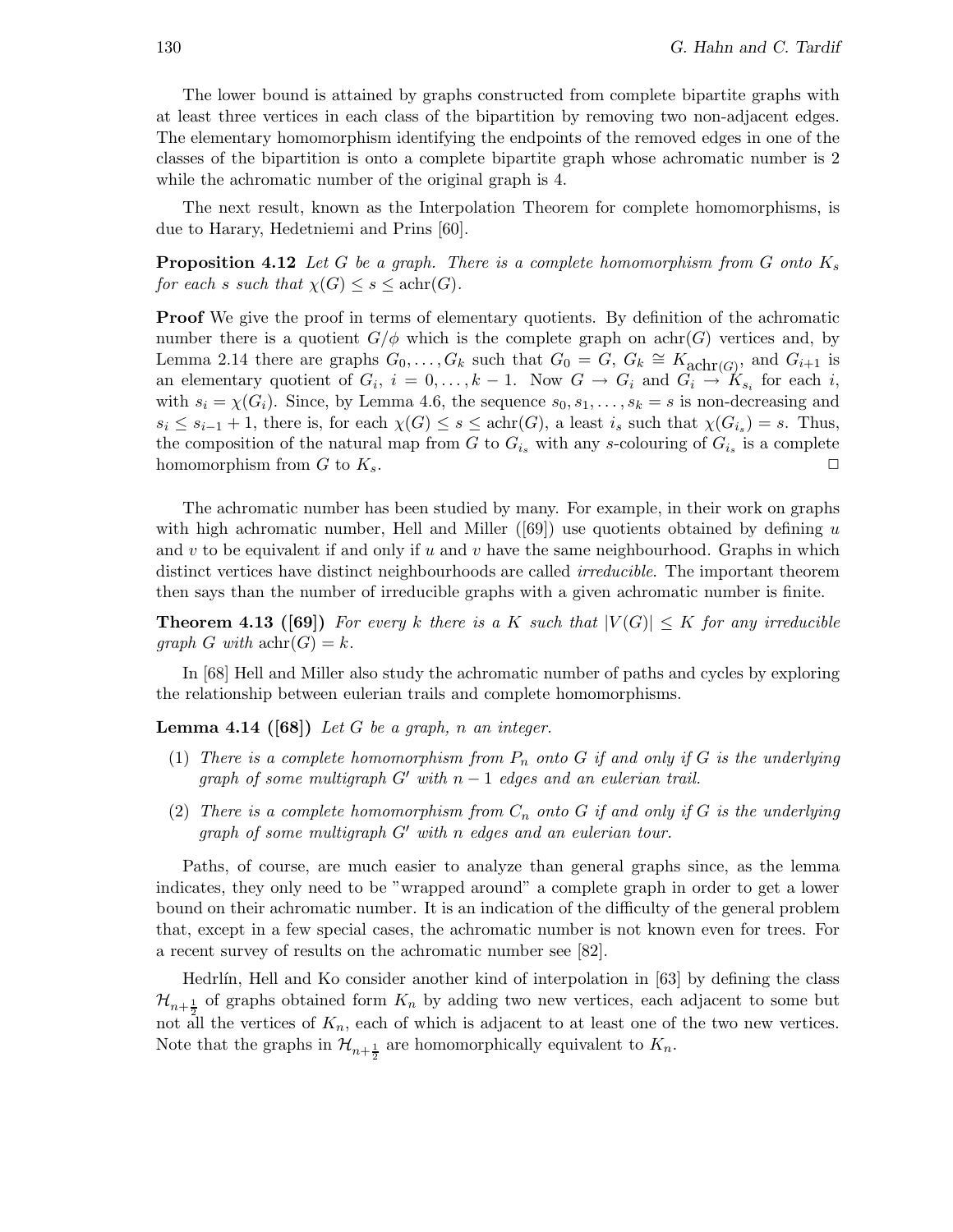**Theorem 4.15 (Hedrlín, Hell, Ko)** For every graph G for which there are complete homomorphisms onto  $K_n$  and  $K_{n+1}$  there is a graph  $K \in \mathcal{H}_{n+\frac{1}{2}}$  and a complete homomorphism of G onto K.

### 4.3 Kneser colourings

¿From the point of view of homomorphisms, a proper colouring is a homomorphism of a graph into a complete graph. The minimum and the maximum order of the complete graphs for which there is a surjective homomorphism from  $G$  define numerical parameters which give us information about the graphs by implying the existence of homomorphisms. It is then natural to realize that any homomorphism could be called a 'colouring' if we do not restrict the image to complete graphs. This point of view is adopted by Hell and Nešetřil in  $[72]$  (see also  $[56]$ ). This, however, destroys the very desirable property of having a link between homomorphisms and numerical parameters. In the case of the chromatic and the achromatic numbers, this link is a consequence of the structure of the images allowed (complete graphs), and of our knowledge of homomorphisms between the members of this family. Many parameters that have been studied in graphs can be presented within the same framework. Start with a given family F of graphs. For a graph G, the homomorphisms from G to members of F are called 'colourings' by F. Then if some numerical parameter  $\pi$  can be naturally associated to all members of  $\mathcal F$ , we may expand the definition of this parameter to the class of all graphs, by putting

$$
\pi(G) = \inf \{ \pi(H) : H \in \mathcal{F} \text{ and } G \to H \}
$$
\n
$$
(4.1)
$$

and hope that the infimum will turn out to be minimum. In some cases this happens naturally, as it does for the chromatic number. The parameters defined in this manner share some fundamental properties, the principal one being that  $\pi(G) \leq \pi(H)$  whenever  $G \to H$ .

Recall that the Kneser graph  $K(r, s), r < s/2$ , is the non-intersection graph of the relement subsets of [s].

**Definition 4.16** Let r, s be positive integers,  $r < s/2$ . A Kneser  $(r, s)$ -colouring of a graph G is a homomorphism from G to the Kneser graph  $K(r, s)$ .

This concept was introduced by Stahl [113]. The "normal" definition is clearly the following. An  $(r, s)$ -subset colouring,  $r < s/2$ , of a graph G is a map  $\phi$  from the vertex set of G to the r-subsets of the set  $\{1,\ldots,s\}$  such that adjacent vertices are mapped to disjoint sets.

Notice that we have  $K(r,s) \to K(r,s+1)$  for all  $s \in \mathbb{N}$ . This allows a definition of the r-chromatic number.

**Definition 4.17** Given a natural number r, the r-chromatic number  $\chi_r(G)$  of a graph G is the least s such that  $G \to K(r,s)$ .

In particular, a Kneser  $(1, s)$ -colouring is a homomorphism into a complete graph on s vertices and so  $\chi_1(G) = \chi(G)$  for any graph G. The chromatic number  $\chi(G)$  of a graph G is thus generalized to a sequence of numerical parameters  $\{\chi_r(G)\}_{r\in\mathbb{N}}$ . Such a sequence tells us more about the graph than the chromatic number alone. For example, there is an infinite sequence of Kneser graphs with a given chromatic number but the sequence of r-chromatic numbers determines a Kneser graph uniquely.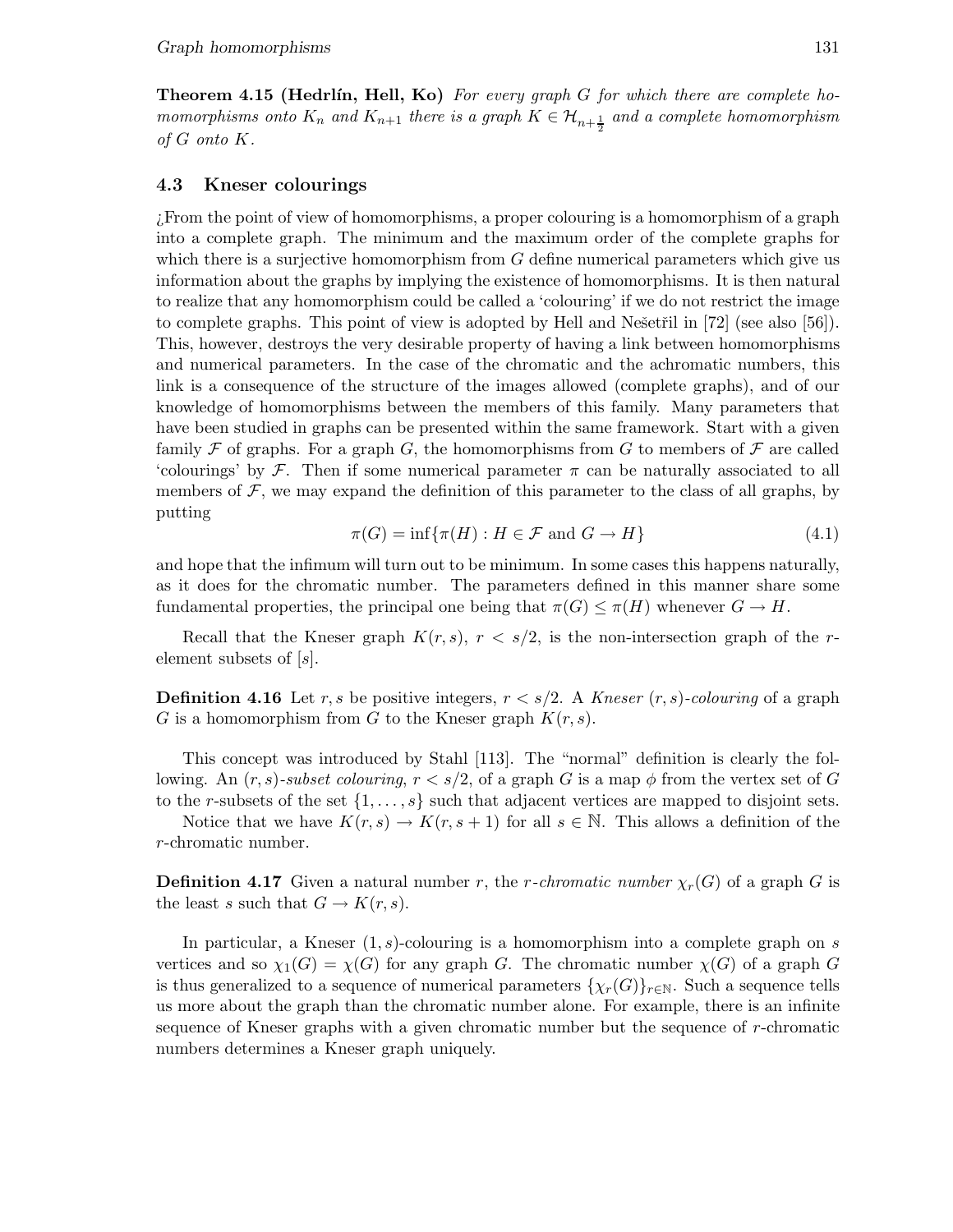Observe that for a graph  $G$ ,  $\chi_r(G) = r$  if and only if G has no edges, and that  $\chi_r(G) = 2r$ if and only if G is bipartite with at least one edge. From the No-Homomorphism Lemma 3.3 we have that if there is a homomorphism from G into  $K(r,s)$ , then  $\alpha(G)/|G| \geq r/2$  and so  $\chi_r(G) \geq r |G|/\alpha(G).$ 

Obviously, homomorphisms between Kneser graphs can be translated as relationships between members of the sequence of r-chromatic numbers. For instance, from Propositions 3.16 and 3.18 we have that  $K(r+1,s+2) \rightarrow K(r,s)$  and  $\chi_{r+1}(G) \geq \chi_r(G)+2$ , as well as  $\chi_{r+s}(G) \leq \chi_r(G) + \chi_s(G)$ , see [113].

The latter is related to homomorphisms between categorical products of Kneser graphs (see Section 5). Some additional properties of the r-chromatic numbers are linked to the fractional chromatic number defined below. Also, the r-chromatic numbers of graphs are related to the chromatic number of lexicographic products of graphs (see Section 5.3).

### 4.4 Circular colourings

The next family of graphs does not immediately provide a minimum in the equation (4.1) defining  $\pi$ , but it can be shown that the infimum is, in fact, a minimum.

Let  $1 \leq r \leq s/2$ . Recall that  $G_s^r$  is the Cayley graph  $Cay(\mathbb{Z}_s, \{r, r+1, \ldots, s-r\})$ .

**Definition 4.18** Let  $1 \leq r \leq s/2$ . A *circular*  $(r, s)$ -colouring of a graph G is a homomorphism  $\phi: G \longrightarrow G_s^r$ 

This concept was introduced by Vince [125], without the name, with the next (equivalent) definition.

**Definition 4.19** A circular  $(r, s)$ -colouring of a graph G is a map  $\phi : V(G) \to \{0, \ldots s - 1\}$ such that

$$
[u, v] \in E(G) \Rightarrow r \le |\phi(u) - \phi(v)| \le s - r.
$$

Our presentation follows the combinatorial approach of Bondy and Hell [18] rather than that of Vince who used continuous methods. The name "circular" is suggested by the circulant target graphs of the homomorphisms.

The *circular chromatic number*<sup>3</sup>  $\chi_c(G)$  of a graph G is defined by putting

$$
\chi_c(G) = \inf\{s/r : G \to G_s^r\}.
$$

The range of this new parameter is not restricted to the integers, so we have to define it as an infimum instead of a minimum. ¿From Proposition 3.21 we have that  $G \to G_s^r$  if and only if  $s/r \geq \chi_c(G)$ . Further, since by Proposition 3.23 we only need to consider surjective homomorphisms, these results imply that the infimum is actually a minimum.

**Theorem 4.20 (Bondy and Hell [18])** The circular chromatic number of a graph G is

$$
\chi_c(G) = \min\{s/r : G \to G_s^r \text{ and } s \leq |G|\}.
$$

<sup>&</sup>lt;sup>3</sup>The name star chromatic number usually given to this parameter only relates to the current notation  $\chi^*$ . The name *circular* is not only justified by the homomorphisms into circulants but also by the characterization of the parameter due to X.Zhu given later.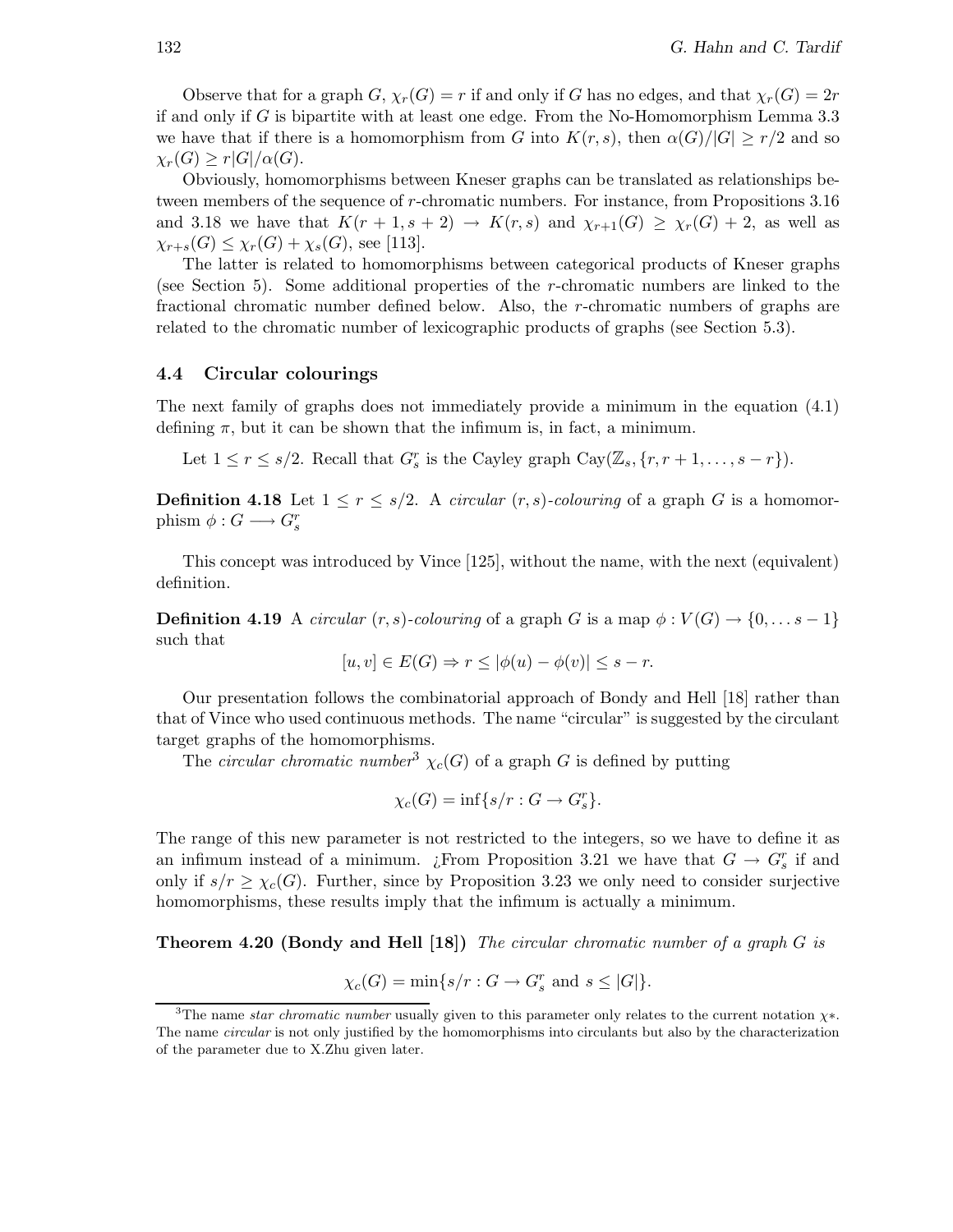Thus, the circular chromatic number of a finite graph G is always rational, and completely determines the pairs of integers r, s such that G has a circular  $(r, s)$ -colouring:  $G \to G_s^r$  if and only if  $s/r \geq \chi_c(G)$ .

Also note that since  $G_1^s$  is the complete graph  $K_s$ , we have the inequalities

$$
\chi(G) - 1 < \chi_c(G) \leq \chi(G).
$$

The following characterization of circular colourings and of the circular chromatic number is due to X.Zhu [138]. Let C be a circle in  $\mathbb{R}^2$  of length 1, and let  $r \geq 1$  be any real number. Let  $C(r)$  be the non-intersection graph of the open arcs on C of length  $1/r$ .

**Theorem 4.21** For any graph  $G$ ,  $\chi_c(G) = \inf\{r : G \to C(r)\}.$ 

¿From the above theorem together with Theorem 4.8 we can obtain a sufficient condition for graphs for to have the same the chromatic and the circular chromatic number.

**Theorem 4.22** If G has a vertex v which is adjacent to every other vertex of G, then  $\chi_c(G)$  =  $\chi(G) = n$ .

**Proof** A vertex adjacent to all other vertices in  $G$  must map to an interval I which intersects no other. Thus an r-circle colouring exists if and only if an r-interval colouring exists since the circle colouring corresponds to an interval one by "cutting" the circle at one of the endpoints of I (the other direction is trivial).  $\Box$ 

By refining somewhat the proof of the theorem we obtain a slightly more general result.

Corollary 4.23 Suppose that G has chromatic number s and a vertex whose neighbours induce a subgraph of chromatic number  $s-1$ . Then  $\chi_c(G) = \chi(G)$ . In particular, if  $\chi(G) = s$ and G contains (a copy of)  $K_s$  then  $\chi_c(G) = \chi(G)$ .

The corollary can, of course, be obtained simply by considering what the circular graph which realizes the circular chromatic number must look like in this case.

Abbott and B.Zhou [1], and, independently, G.Gao, Mendelsohn and H.Zhou [47], have found a more general sufficient condition for the circular chromatic number to be equal to the chromatic number, again by using r-circle colourings.

**Theorem 4.24** If G is a graph whose complement is disconnected, then  $\chi_c(G) = \chi(G)$ .

The circular chromatic number has been studied by Gao, Hahn, Hell, H.Zhou, X.Zhu [18, 26, 46, 48, 115, 138] and others. We shall not list here the many results obtained for particular classes of graphs, for more see the survey [142]. Deuber and X.Zhu [34] have generalized the circular chromatic number further (incidentally again justifying the change of name). They start with a graph  $G$  and a weight function which assigns to each vertex of G a non-negative real weight  $w(u)$ . Then they consider a circle of circumference t in the plane and a mapping  $\phi$  assigning to each vertex u of a graph G an arc of length  $w(u)$  on the circle in such a way that the arcs assigned to adjacent vertices do not intersect. The weighted circular chromatic number  $\chi_c(G, w)$  is then the infimum of the t for which such a  $\phi$  exists.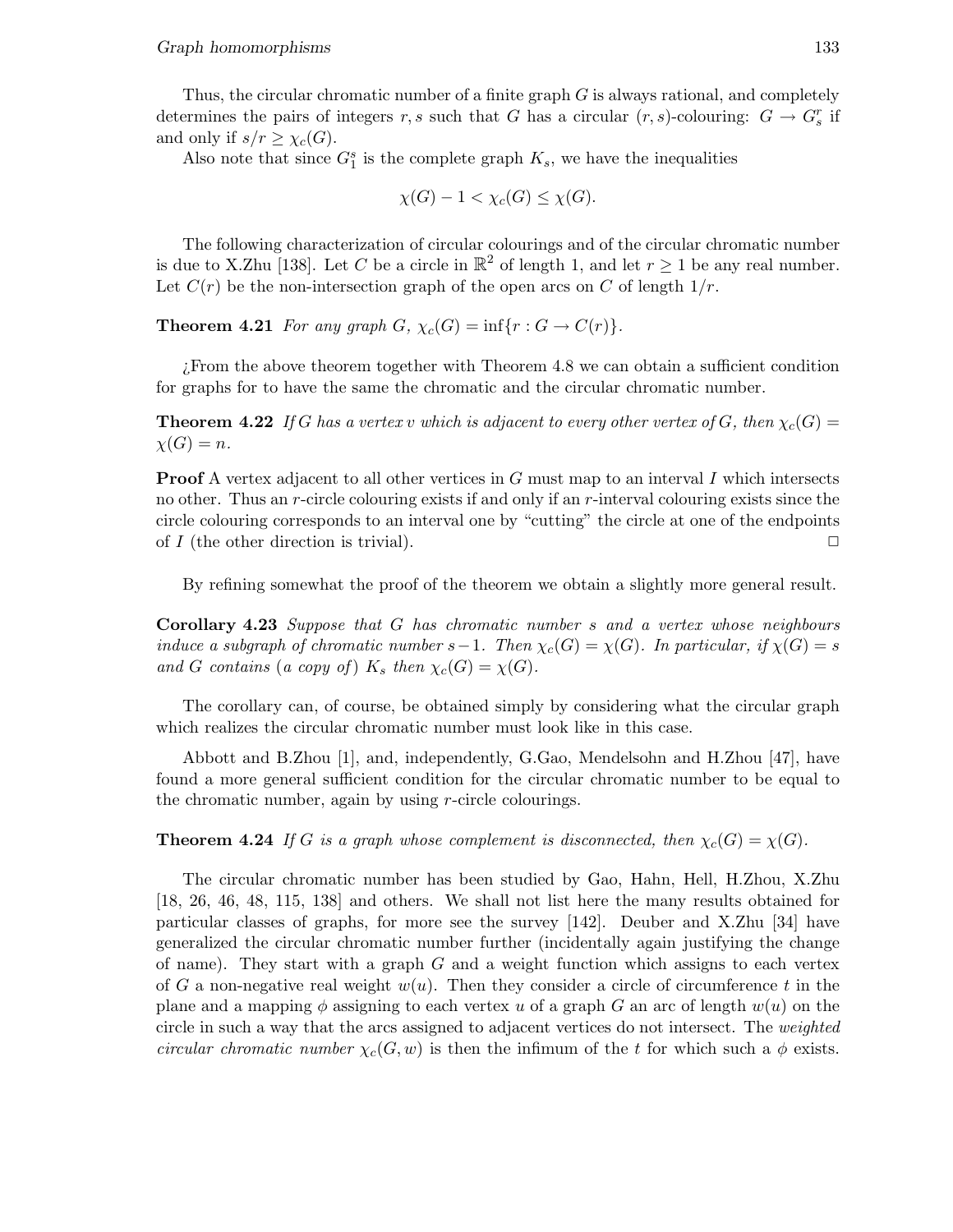Clearly  $\chi_c(G, 1) = \chi_c(G)$ . Other weighted colourings are considered as well, but the methods do not use homomorphism.

The interest of the circular chromatic number comes in part from the bound it provides on the ultimate independence ratio discussed in Section 4.7. The fractional chromatic number considered next also gives a bound on the ultimate independence ratio.

### 4.5 Fractional chromatic number

**Definition 4.25** Let  $\mathcal{I}(G)$  denote the set of all independent sets of a graph G. A fractional *colouring* of G is a weight function  $\mu : \mathcal{I}(G) \to [0,1]$  such that the constraints

$$
\sum_{u \in I \in \mathcal{I}(G)} \mu(I) \ge 1
$$

are satisfied for all  $u \in V(G)$ .

While the concepts of both subset colouring and circular colouring remain close to our intuitive notion of colouring, that is, the affectation of colours to vertices, the idea of a fractional colouring is somewhat different. It can be motivated by our definitions of colourings through homomorphisms: we assign vertices to colours rather than the other way around. Thus, the usual vertex colourings are constructed by selecting disjoint independent set which are assigned to different colours. The corresponding weight function has value 1 for all selected independent sets, and 0 for all other independent sets. With fractional colourings, we allow independent sets to be 'partially' selected. Examples of such fractional colourings can be found by looking at the Kneser  $(r, s)$  colourings of a graph. If  $\phi : G \longrightarrow K(r, s)$ is a homomorphism, we may define a fractional colouring  $\mu : \mathcal{I}(G) \to [0,1]$  by putting  $\mu(I) = k_I/r$ , where  $k_I$  is the number of indices  $i \in [s]$  such that  $I = \{u \in V(G) : i \in \phi(u)\}.$ 

The fractional chromatic number  $\chi_f(G)$  of a graph G is defined by putting

$$
\chi_f(G) = \inf \{ \sum_{I \in \mathcal{I}(G)} \mu(I) : \mu \text{ is a fractional colouring of } G \}.
$$

Thus, the fractional chromatic number of a graph is the solution of a linear program with  $|\mathcal{I}(G)|$  variables and  $|G|$  constraints. Therefore, the infimum is always attained and is truly a 'fraction'. Note that this definition of the fractional chromatic number does not seem to relate to homomorphisms. However, we can express the fractional chromatic number of a graph in terms of graph homomorphisms in at least two ways, the second of which uses the independence number  $\alpha(G)$  of the graph G.

Proposition 4.26 Let G be a graph. Then

$$
\chi_f(G) = \inf\{s/r : G \to K(r, s)\} = \sup\{|H|/\alpha(H) : H \to G\}.
$$

Some relations between the fractional chromatic number, the circular chromatic number and the subset chromatic numbers of a graph can be derived from the first of these equalities. First of all we easily have  $\chi_f(G) \leq \chi_r(G)/r$  for all  $r \in \mathbb{N}$  by the definition of these parameters (in fact,  $\chi_f(G) = \lim_{r \to \infty} \chi_r(G)/r$ ). We also have  $G_r^s \to K(r, s)$ , so that  $\chi_c(G) \leq \chi_f(G)$ .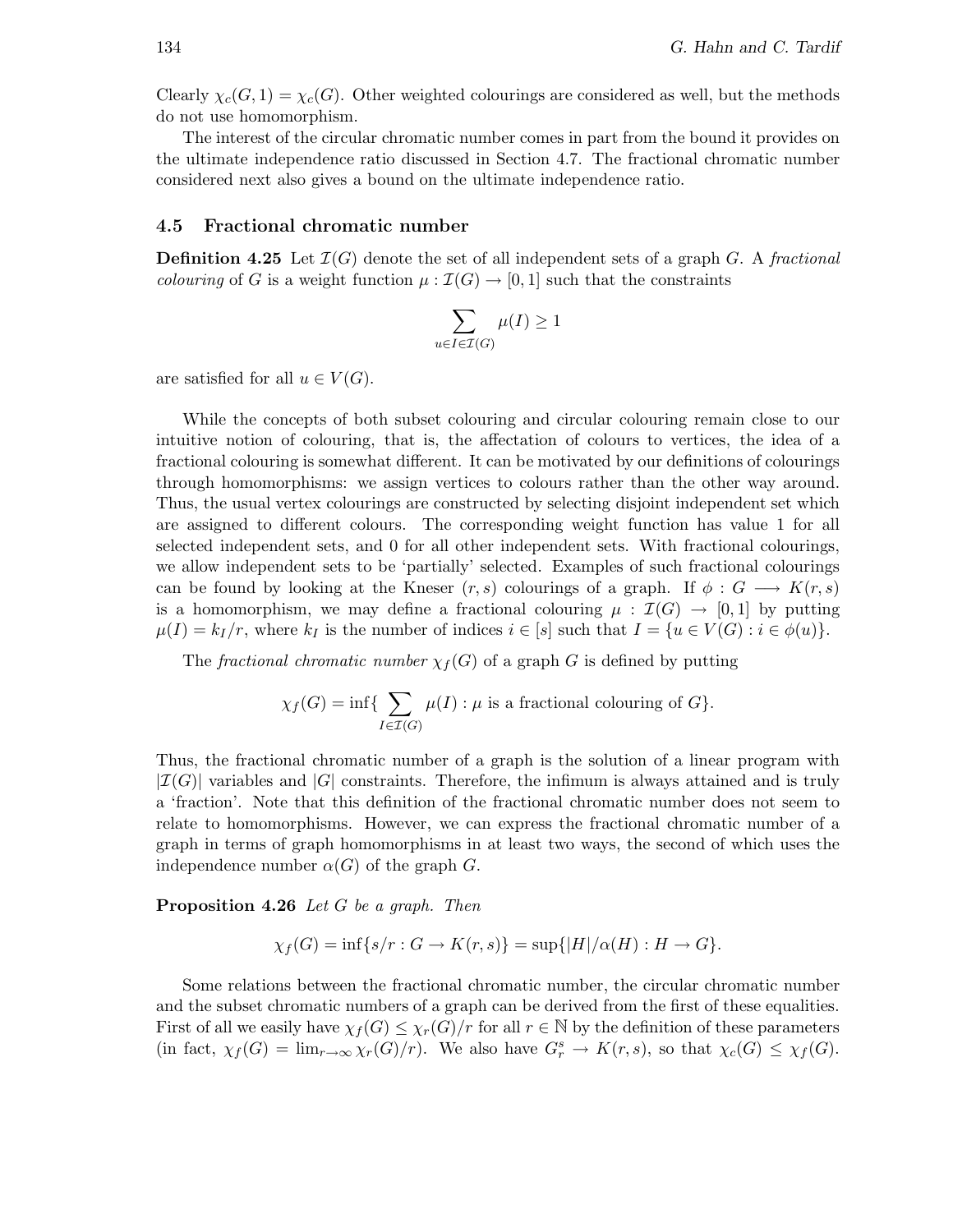Unlike the circular chromatic number, the fractional chromatic number of a graph can differ arbitrarily from its chromatic number, the simplest example being that of the Kneser graphs themselves. Finally, note that the last characterization of the fractional chromatic number strays from our intended mold. This may be explained by the dual version of the linear program defining the fractional chromatic number of a graph, which can be expressed as follows.

> $\max \sum_{u\in V(G)} \nu(u)$ subject to  $\sum_{u \in I} \nu(u) \leq 1$  for all  $I \in \mathcal{I}(G)$ .

Observe also that the  $0-1$  weight functions  $\nu$  on  $V(G)$  that satisfy the above constraints are obtained by assigning the value 1 to all vertices of some complete subgraph of G and 0 to all the other vertices. Hence the above expression can be thought of as a fractional clique number of G. We can then note that while the chromatic number and the clique number of a graph can differ arbitrarily, the fractional versions always coincide.

¿From the primal and the dual formulations of the fractional chromatic number we can prove something for vertex-transitive graphs.

**Theorem 4.27** If G is a vertex-transitive graph then  $\chi_f(G) = |G|/\alpha(G)$ .

The No-Homomorphism Lemma 3.3 can be viewed as a consequence of this and Proposition 4.26.

An alternate description of the fractional chromatic number is given by X.Zhu in [48] and [34]. Let I be an interval of length 1 and  $r \ge 1$  any real number. Let  $M(r)$  be the non-intersection graph of the measurable subsets of  $I$  of measure  $1/r$ .

**Theorem 4.28 (X.Zhu [48])** For any graph  $G$ ,  $\chi_f(G) = \inf\{r : G \to M(r)\}.$ 

### 4.6 Chromatic difference sequence

There is but a small step from the chromatic number to asking *How many vertices of a* graph can be coloured with a given number of colours? More precisely, following Albertson and Berman [3], we define, for a given graph G and a positive integer k,  $\alpha_k(G)$  to be the maximum number of vertices in a k-colourable induced subgraph of G. We also define the differences of successive  $\alpha_k$ 's by setting  $\beta_k(G) = \alpha_k(G) - \alpha_{k-1}(G)$ , for  $k > 0$  and  $\alpha_0(G) = 0$ . Thus  $\sum_{i=1}^{k} \beta_i(G) = \alpha_k(G)$ .

**Definition 4.29** Let G be a graph and let  $n = |G|$ . The *chromatic difference sequence* of G is the sequence  $(\beta_1(G), \ldots, \beta_{\chi(G)}(G))$ . The normalized chromatic difference sequence of G is the sequence  $(\beta_1(G)/n, \ldots, \beta_{\chi(G)}(G)/n)$ .

We will say that a sequence  $a_1, \ldots, a_n$  dominates the sequence  $b_1, \ldots, b_n$ , if  $\sum_{i=1}^k a_i \geq$  $\sum_{i=1}^{k} b_i$  for all k, with equality when  $k = n$  (this can be extended to sequences of different lengths, see [132]).

Chromatic difference sequences have been used to prove that graphs do not have homomorphisms into other graphs. The No-Homomorphism Lemma 3.3 was first proved in this context in the following form.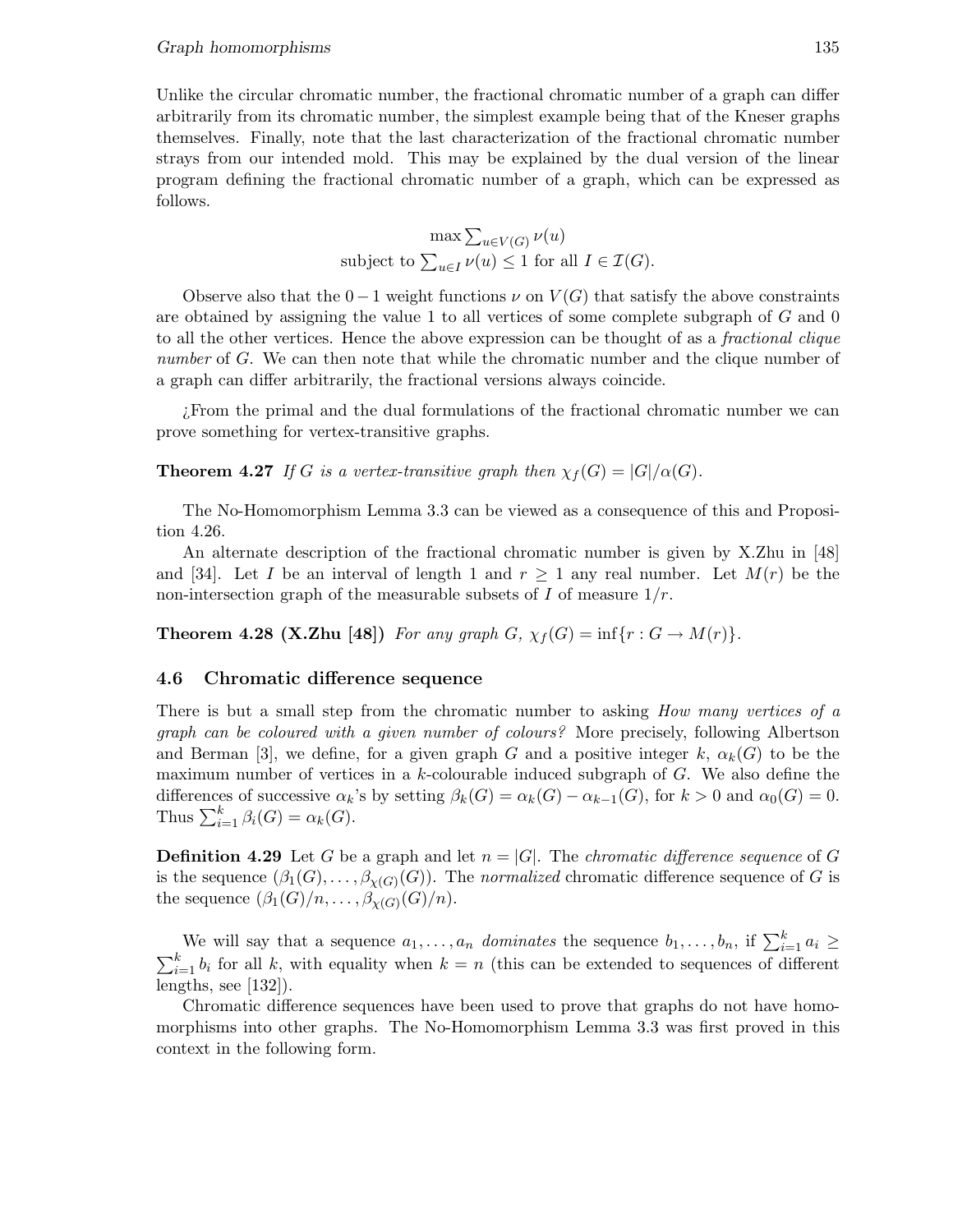**Lemma 4.30 ([5])** If there is a homomorphism from a graph  $G$  to a graph  $H$  and  $H$  is vertex-transitive, then the normalized chromatic sequence of  $G$  dominates that of  $H$ .

It was then used to show that for the Petersen graph  $P, P^r \nrightarrow P^s$  for any  $r > s$ , where  $P^n$ is the *n*-th cartesian power of  $P$ . Others, notably H. Zhou in his thesis [135] and subsequent papers, considered the behaviour of the chromatic difference sequences under homomorphisms and in relation to graph products.

**Theorem 4.31** The normalized chromatic difference sequence of  $G<sup>k</sup>$  is equal to that of G for any Cayley graph G of an abelian group, with the cartesian product.

In general, H.Zhou has shown the following.

**Theorem 4.32** ([132]) Let G and H be graphs. Then:

- (1) The normalized chromatic difference sequence of  $G \times H$  dominates those of G and H.
- (2) The normalized chromatic difference sequence of  $G \Box H$  is dominated by those of G and H, and so the normalized chromatic difference sequence of the cartesian power  $G^k$  is dominated by that of G.

Albertson and Collins [5] conjectured that the chromatic difference sequence of a vertextransitive graph was always non-increasing. In a similar direction, H.Zhou asked if a Cayley graph G has a non-increasing achievable chromatic difference sequence (that is, one with colour classes of sizes  $\beta_k$  for  $k = 1, \ldots, \chi(G)$ ). Tardif [119] constructed a circulant whose chromatic difference sequence is not monotonic.

**Example 4.33** The chromatic difference sequence of  $(C_7[C_5]) \times K_6$  is  $(36, 36, 36, 36, 31, 35)$ .

While the chromatic difference sequence does not lead to a numerical parameter, a concept whose roots are in the study of the chromatic difference sequence does. It is the ultimate independence ratio of a graph considered next.

#### 4.7 Ultimate independence ratio

Recall that the independence ratio of a graph G is  $i(G) = \alpha(G)/|G|$  (Definition 3.2). Since in this section we will be concerned with the cartesian product, we will have  $G^1 = G$  and  $G^k = G^{k-1} \square G$ .

We begin by asking about  $\alpha(G \Box H)$ . Clearly,  $\alpha(G \Box H) \leq |G| \alpha(H)$  since each fiber  $F_u =$  ${u} \times V(H)$  of  $G \square H$  can contribute at most  $\alpha(G)$  vertices to a maximum independent set of  $G\Box H$ . This is achievable if and only if we can choose, in each fiber  $F_u$ , a maximum independent set  $\{u\} \times I_u$  of size  $\alpha(G)$  so that  $I_u \cap I_v = \emptyset$  whenever  $[u, v]$  is an edge of G. This can be expressed in a setting using homomorphisms.

Let G be a graph and define the maximum independent set graph of  $G$ ,  $\text{Ind}(G)$ , to be the non-intersection graph the maximum independent sets of G.

**Definition 4.34** An *independent set cover* of a graph  $G$  by a graph  $H$  is a homomorphism  $\iota : G \longrightarrow Ind(H)$ . When G has an independent set cover by G, we say simply that G has an independent set cover.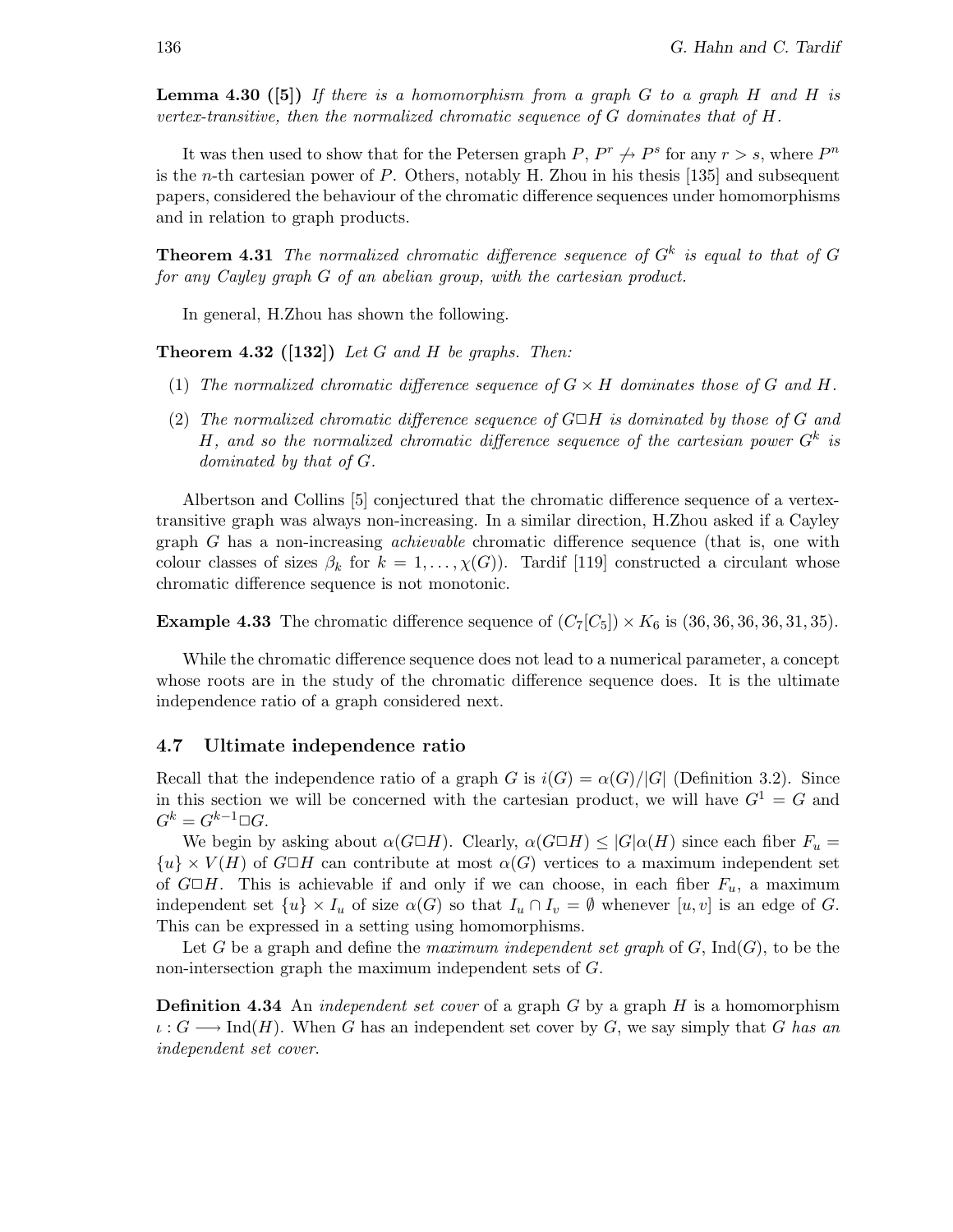For example, Ind $(C_{2k+1})$  is the odd cycle  $C_{2k+1}$ ; the maximum independent set graph of the Petersen graph consists of five isolated vertices. Thus each odd cycle has an independent set cover but the Petersen graph does not.

The following results are direct consequences of the above discussion.

**Lemma 4.35** Let G and H be graphs. Then

$$
i(G \Box H) \le \min\{i(G), i(H)\},\
$$

with equality if and only if  $G \to \text{Ind}(H)$  or  $H \to \text{Ind}(G)$ , depending on whether  $i(H) \leq i(G)$ or  $i(G) \leq i(H)$ .

In particular this says that a graph G has an independent set cover if and only if  $i(G^2) = i(G)$ . In the language of Section 5.2 this can be restated by saying that the graph  $Hom(G, Ind(G))$  (see Definition 5.18) is non-empty. In fact we have the stronger statement that  $i(G^2) = i(G)$  if and only if the graphs  $Hom(G, Ind(G))$  and  $Ind(G^2)$  are isomorphic.<sup>4</sup>

Given a graph G, consider the powers  $G^k$ . By Lemma 4.35 we have that  $i(G^k) \geq$  $i(G^{k+1}) > 0$  for all k. Hence the sequence  $i(G^k)$ ,  $k = 1, 2, ...,$  has a limit  $\geq 0$ . In fact the sequence is bounded away from zero since by Lemma 5.13,  $\chi(G^k) = \chi(G)$  for all k, so that  $i(G^k) \geq 1/\chi(G^k) = 1/\chi(G)$ . Hell, Yu and H. Zhou introduced the concept of ultimate independence ratio in [75].

**Definition 4.36** The *ultimate independence ratio* of a graph  $G$ , denoted by  $I(G)$ , is

$$
I(G) = \lim_{k \to \infty} i(G^k).
$$

It is not known if the limit is always rational.

There exist graphs for which  $I(G)$  is strictly less than  $i(G<sup>k</sup>)$  for any k. For example, if G is the Petersen graph, then  $I(G) = 1/3$  whereas  $i(G<sup>k</sup>) = \alpha(G<sup>k</sup>)/10<sup>k</sup>$  (two proper fractions with relatively prime denominators). At the other extreme are graphs whose ultimate independence ratio is already equal to  $i(G)$ . A class of such graphs is provided by the following result of Hell, Yu and H. Zhou [75] which is based on Lemma 4.35.

**Theorem 4.37** If  $G^2 \to G \to \text{Ind}(G)$  then  $I(G) = i(G)$ .

Thus the powers of a graph satisfying  $G^2 \to G$  and having an independent set cover all have the same independence ratio. Conversely, if G is any graph for which  $I(G) = i(G)$ , then in particular  $i(G^2) = i(G)$ , hence by the remark after Lemma 4.35 we have that the condition  $G \to \text{Ind}(G)$  in Theorem 4.37 is necessary. We do not know whether the same is true for the condition  $G^2 \to G$ . In general, Theorem 4.37 is false without it (see the end of this section).

We can use Theorem 4.37 to prove the following result.

**Theorem 4.38** Let G be a Cayley graph Cay(Γ, S) on an abelian group Γ. Then  $I(G)$  =  $i(G)$ .

<sup>&</sup>lt;sup>4</sup>This was noticed independently by B. Larose, F. Laviolette and G. Sabidussi.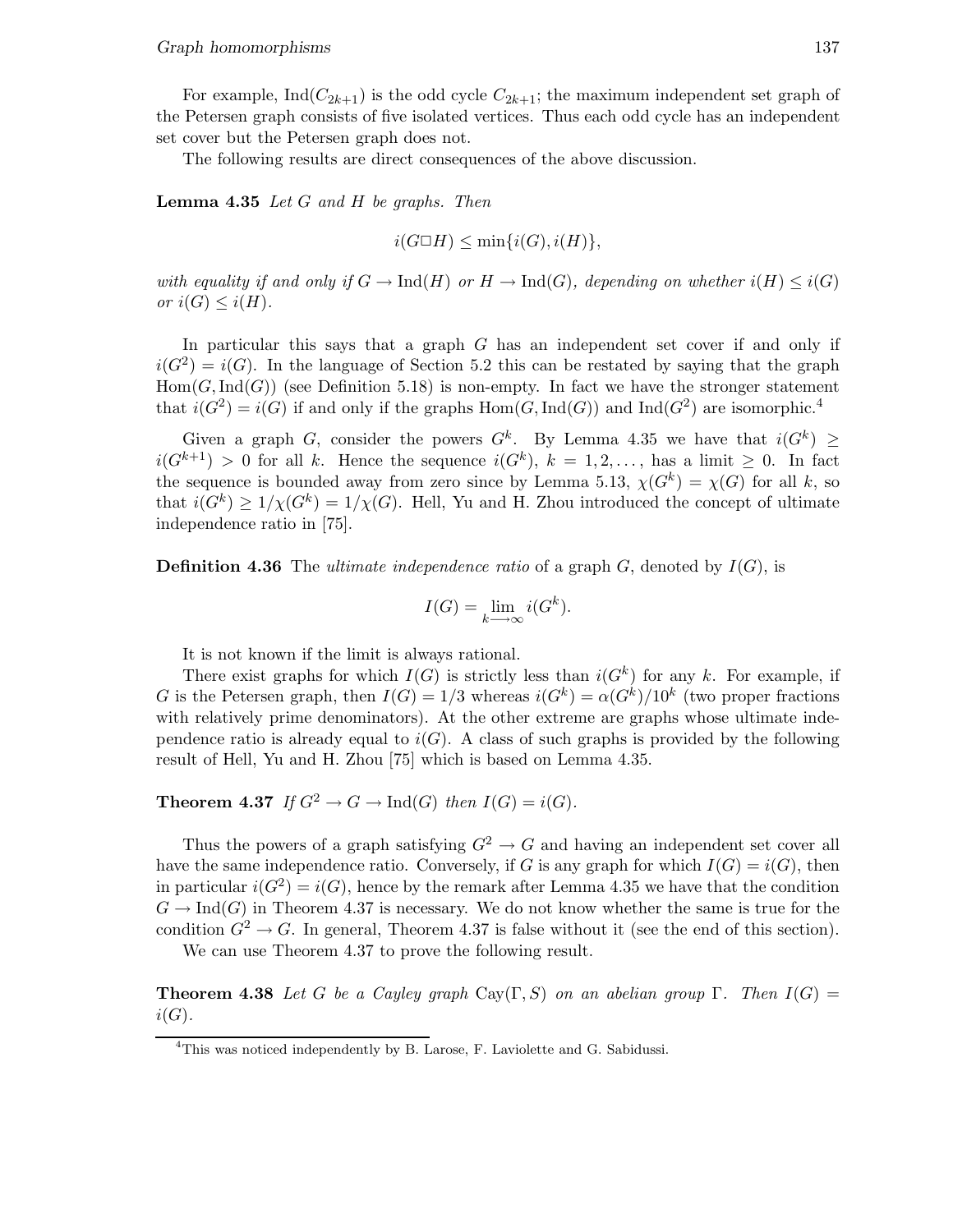**Proof** For an abelian group Γ the mapping  $\phi: G^2 \longrightarrow G$  defined by  $\phi(g, h) = gh$  is a homomorphism. Let I be any maximum independent set of G and for any  $g \in \Gamma$  set  $I_g = gI$ . Since left translations are automorphisms,  $I_q$  is a maximum independent set. If now gh is an edge of G,  $I_g \cap I_h = \emptyset$  since otherwise  $gk = hk'$  for some  $k, k' \in I$  and so  $k^{-1}k' = I$  $h^{-1}g \in S$ , contradicting the independence of I. Thus the map  $g \mapsto I_g$  is a homomorphism  $G \to \text{Ind}(G)$ .

The above theorem can be generalized to normal Cayley graphs, see Section 5. For arbitrary Cayley graphs very little is known, and results even for Cayley graphs of dihedral groups are nonexistent. We do know, however, that the tempting conjecture that  $I(G) = i(G)$ for Cayley graphs fails for infinitely many Cayley graphs, see [57].

**Corollary 4.39** If G is a circulant, then  $I(G) = i(G)$ . In particular,  $I(C_{2k}) = 1/2$  and  $I(C_{2k+1}) = k/(2k+1)$  for  $k > 0$ .

With the ultimate independence ratio we can prove an analogue of the No-Homomorphism Lemma 3.3. It does not require that the target graph  $H$  be transitive, but we pay a price by having to deal with limits. The proof uses multiples of graphs mentioned in Section 3.1.

**Theorem 4.40 (Hahn, Hell, Poljak [55])** If  $G \to H$  then  $I(H) \leq I(G)$ . In particular, if H is a retract of G, then  $I(H) = I(G)$ .

This gives, as corollaries, that  $I(G) \leq 1/\omega(G)$  ( $\omega(G)$ ) is the size of a largest clique in G) and that  $I(G) = 1/\chi(G)$  for perfect graphs.

Homomorphisms also allow us to prove:

Theorem 4.41 (Hahn, Hell, Poljak [55]) For any graph  $G$ ,

$$
\frac{1}{\chi(G)} \le I(G) \le \frac{1}{\chi_f(G)}.
$$

X.Zhu gives more bounds related to homomorphisms. The first was also proved independently by Favaron[44].

**Theorem 4.42 (X.Zhu [137])** For any graph G, the sequence  $1/\chi_f(G^k)$ ,  $k = 1, 2, ...,$  is non-increasing and

$$
I(G) = \lim_{k \to \infty} \frac{1}{\chi_f(G^k)}.
$$

**Theorem 4.43 (X.Zhu [137])** For any graph  $G$ ,  $I(G) \geq 1/\chi_c(G)$ .

In general, the problem of determining the ultimate independence ratio of a graph is open. The conjectures which would equate  $I(G)$  to one of the bounds have proven wrong (for example, X.Zhu constructs a graph with  $1/\chi(G) < I(G) < 1/\chi_f(G)$  in [137]). The simplest case of interest – because of the methods which must be invented – is that of the odd wheels in general and  $W_5$  in particular. From solving the linear program for the fractional chromatic number of the square of  $W_5$  we get  $1/4 \leq I(W_5) \leq 11/41$ . The working hypothesis is that 1/4 is the value for any odd wheel.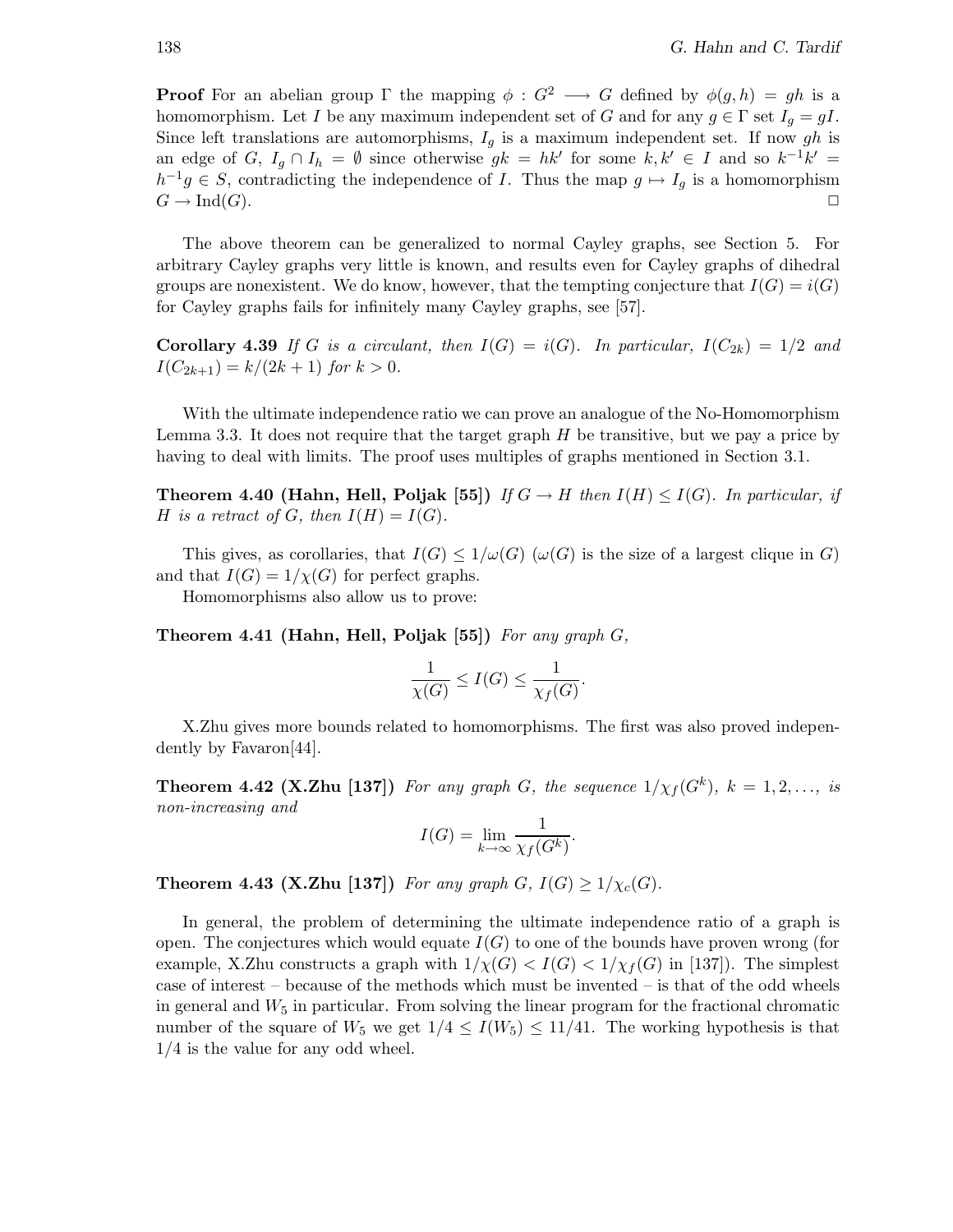As an application of these remarks and in order to illustrate the usefulness of Theorem 4.40, let us show that in general Theorem 4.37 fails if we only assume that  $G \to \text{Ind}(G)$ . In other words, it is not true that if  $i(G^2) = i(G)$ , then all the higher powers of G also have the same independence ratio. Let  $W'_{5}$  be a 5-wheel with a "double hub", i.e. a pentagon with two additional vertices that are joined to all vertices of the pentagon but not to each other. Clearly the wheel  $W_5$  is a retract of  $W'_5$ . Hence by Theorem 4.40,

$$
I(W_5') = I(W_5) \le 11/41 < 2/7 = i(W_5').
$$

On the other hand, it is easy to check that  $\text{Ind}(W'_5) = W_5$ , and hence the condition  $W'_5 \to$  $\mathrm{Ind}(W_5')$  is satisfied.

# 5 Graph products

The main constructions known as 'graph products' have already been introduced in Section 2.6. In this section, we take a closer look at some of the themes linking graph homomorphisms and products. The principal motivation of this subject is the investigation of the behaviour of some parameters, such as the chromatic number, the clique number or the independence number, under some product. In terms of homomorphisms, these questions often amount to finding criteria for the existence of a homomorphism from a product of graphs to a given graph, or from a given graph to a product of graphs.

### 5.1 The categorical product and Hedetniemi's conjecture

Recall that the categorical product  $G \times H$  of two graphs G and H is the graph with vertex set  $V(G) \times V(H)$ , where two vertices  $(u_1, u_2), (v_1, v_2)$  are adjacent if and only if  $u_1, v_1$  are adjacent in G, and  $u_2, v_2$  are adjacent in H. This is the product with the universal property in the category of graphs. Indeed, both projections  $pr_G$  and  $pr_H$  of  $G \times H$  onto its factors are homomorphisms, and a graph K admits homomorphisms  $\phi_1 : K \longrightarrow G$  and  $\phi_2 : K \longrightarrow H$ if and only if it admits a homomorphism  $\phi: K \longrightarrow G \times H$  such that  $\phi_1 = \text{pr}_1 \circ \phi$  and  $\phi_2 = \text{pr}_2 \circ \phi$ . This homomorphism  $\phi$  is defined by putting  $\phi(u) = (\phi_1(u), \phi_2(u))$ . In general, there need not exist a homomorphism from  $G$  to  $G \times H$ ; such a homomorphism exists if and only if  $G \to H$ . However, two homomorphisms  $\phi_1: G \longrightarrow G'$  and  $\phi_2: H \longrightarrow H'$  can be used coordinatewise to define a homomorphism  $\phi: G \times H \longrightarrow G' \times H'$ . In terms of the quasiorder  $\rightarrow$ , the universal property of the categorical product of graphs says that for graphs  $G$ , H, K, we have  $K \to G \times H$  if and only if both  $K \to G$  and  $K \to H$  hold. Thus, the class  $\mathcal{H}(G \times H)$  is the infimum of the classes  $\mathcal{H}(G)$  and  $\mathcal{H}(H)$  with respect to the partial order  $\prec$ .

On a more concrete level, note that both the odd girth and the clique number of a graph are defined by homomorphisms from odd cycles or complete graphs into this graph. With this in mind, the following facts are direct applications of the universal property of the categorical product.

**Observation 5.1** Let G, H be graphs. Then the odd girth of  $G \times H$  is the maximum of the odd girths of G and H, and the clique number of  $G \times H$  is the minimum of the clique numbers of G and H.

It is very enlightening to be able to express the value of some parameters in a product as a function of the same parameters in the factors in this fashion. We may wonder if we might be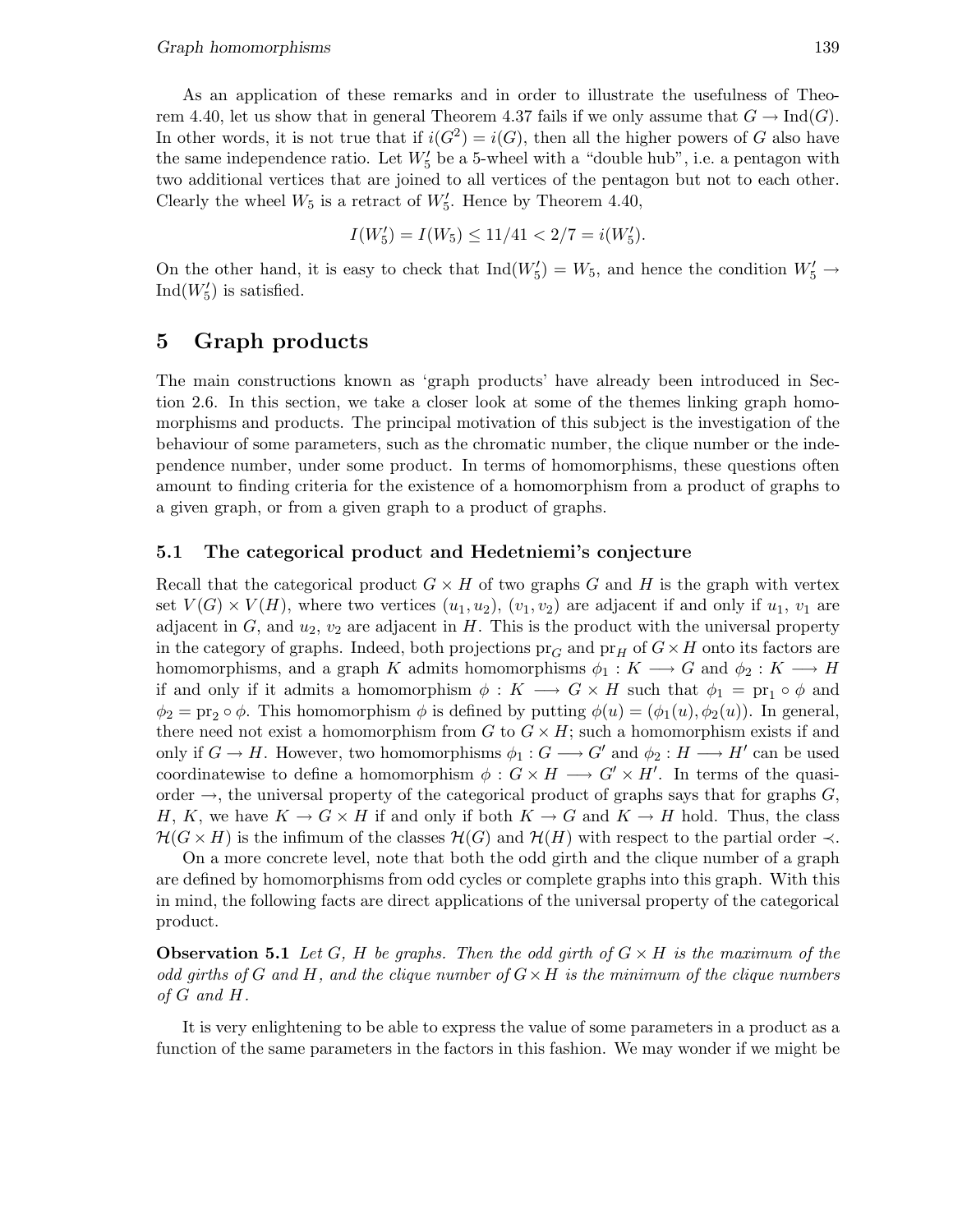able to do the same with other parameters. In particular, note that the chromatic number of  $G \times H$  is defined by homomorphisms from  $G \times H$  to complete graphs, and its characterization does not fall within the framework of the defining property of the categorical product. Thus, the colourings of  $G \times H$  are much less predictable. Some 'canonical' colourings can be defined by projecting  $G \times H$  onto one of its factors and then colouring this factor, but other colourings also exist. However, we do not know any instances where less than  $\min\{\chi(G),\chi(H)\}\)$  colours are used. It is believed that such colourings are impossible, and this is the essence of the following.

### Conjecture 5.2 (Product conjecture, Hedetniemi [62]) Let  $G$ ,  $H$  be graphs. Then

$$
\chi(G \times H) = \min\{\chi(G), \chi(H)\}.
$$
\n(5.1)

It is easy to see that the identity (5.1) holds for  $\min{\{\chi(G),\chi(H)\}} \leq 3$ . In terms of homomorphisms, Conjecture 5.2 admits many equivalent formulations, which take into account the obvious inequality  $\chi(G \times H) \le \min{\{\chi(G), \chi(H)\}}$ . Each of the following statements is equivalent to the product conjecture.

- Let n be a positive integer. If for two graphs G, H we have  $G \nrightarrow K_n$  and  $H \nrightarrow K_n$ , then  $G \times H \nightharpoonup K_n$ .
- Let  $G, H$  be m-chromatic graphs. Then there exists an m-chromatic graph  $K$  such that  $K \to G$  and  $K \to H$ .

The first of these statements amounts to saying that  $K_n$  is *multiplicative* (see Definition 5.9) below). Note that in the second statement, no restriction is made on the graph  $K$ . Of course, if the product conjecture is true, we can put  $K = G \times H$ . However, it is sometimes convenient to consider other possible choices for  $K$ . For instance, we can try to find a graph  $K$  that is χ-critical. In particular, the only 3-colourable graphs that are χ-critical are the graphs  $K_1$ ,  $K_2$  and the odd cycles. This simple family of graphs accounts for the validity of the product conjecture for  $\min{\chi(G), \chi(H)} \leq 3$ .

The next step towards a proof of the product conjecture would be to settle the case  $\min\{\chi(G),\chi(H)\} = 4$ . However the family of 4-critical graphs is much more complex than the family of odd cycles, and there is no hope of generalizing the arguments that worked before. Nonetheless, progress has indeed been made with a new approach due to El-Zahar and Sauer, and it is now known that the identity (5.1) holds for  $\min\{\chi(G),\chi(H)\}\leq 4$ .

For a graph  $G$  and an integer  $n$ , put

$$
\mathcal{F} = \{H : G \times H \text{ is } n\text{-colourable}\}.
$$

Then,  $H_1 \to H_2$  and  $H_2 \in \mathcal{F}$  implies  $H_1 \in \mathcal{F}$ . Thus,  $\mathcal{F}$  is an ideal with respect to the quasi-order  $\rightarrow$ . If G is n-colourable, then F contains all graphs; the interesting situation arises when  $\chi(G) > n$ . Then, we find a counterexample to the product conjecture if there exists a graph  $H \in \mathcal{F}$  such that  $\chi(H) > n$ . The following construction, due to El-Zahar and Sauer, allows us to find a maximal element in  $\mathcal{F}$ .

**Definition 5.3** For a graph G and an integer n, we define the n-colouring graph  $\mathcal{C}_n(G)$  of G by putting

$$
V(C_n(G)) = \{f : V(G) \longrightarrow [n]\},
$$
  
 
$$
E(C_n(G)) = \{[f, g] : \text{ for all } (u, v) \in V(G)^2, [u, v] \in E(G), f(u) \neq g(v)\}.
$$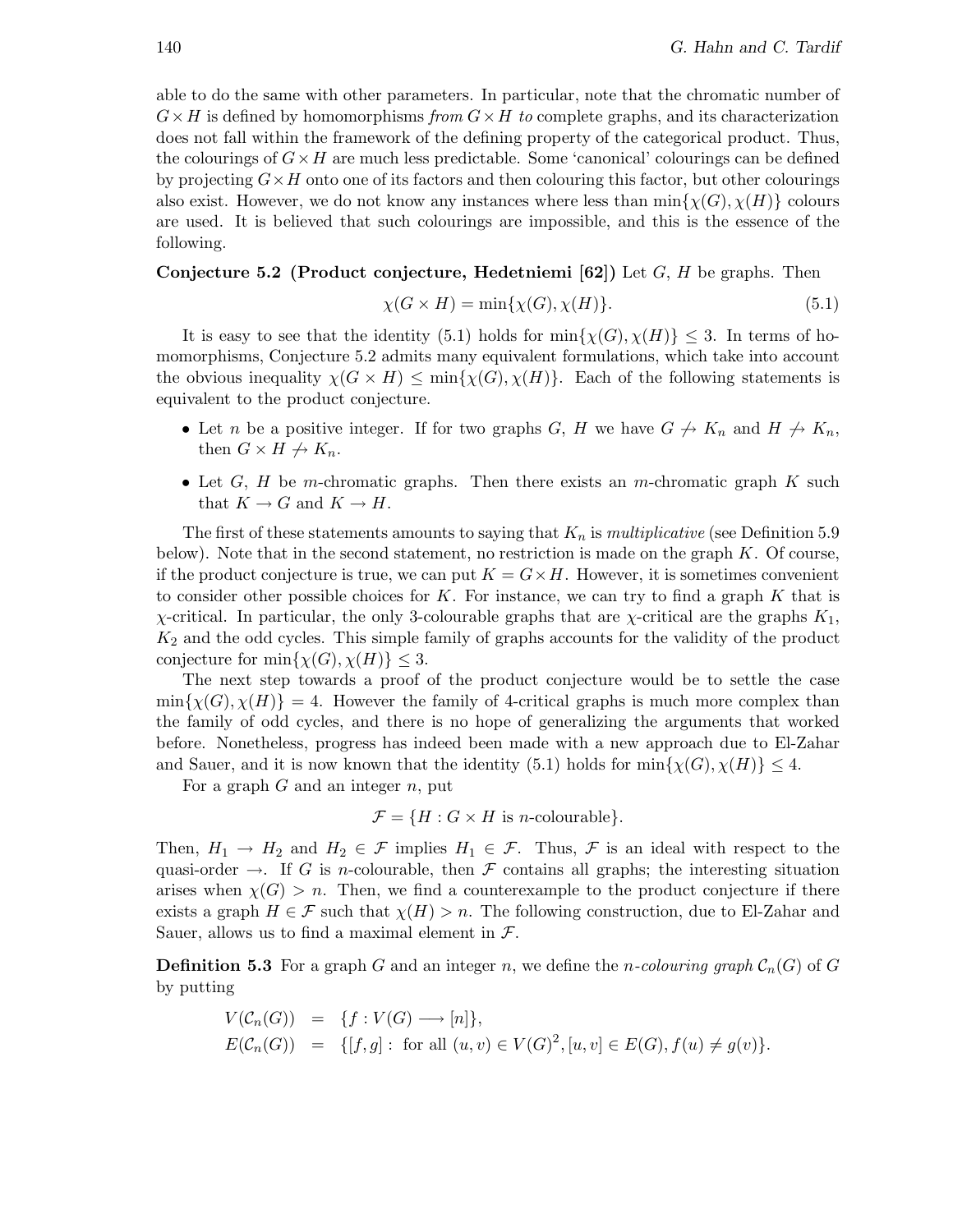The vertices of  $C_n(G)$  are arbitrary functions, not proper colourings in general. Thus,  $|\mathcal{C}_n(G)| = n^{|G|}$ , and the structure of G only determines the structure of  $E(\mathcal{C}_n(G))$ . By the definition of  $E(\mathcal{C}_n(G))$ , a function f is adjacent to itself (i.e., [f, f] is a loop) if and only if it is a proper colouring of  $G$ <sup>5</sup>. Thus,  $\mathcal{C}_n(G)$  has no loops if and only if  $\chi(G) > n$ .

For  $H \in \mathcal{F}$  and a proper *n*-colouring  $\phi$  of  $G \times H$ , we define a map  $\psi : H \longrightarrow \mathcal{C}_n(G)$  by putting  $\psi(x) = f_x$ , where  $f_x : V(G) \longrightarrow \{0, \ldots, n-1\}$  is the function defined by  $f_x(u) =$  $\phi(u,x)$ . By the definition of  $\mathcal{C}_n(G)$ , it is straightforward to verify that  $\psi$  is a homomorphism. Conversely, we can define a proper *n*-colouring  $\phi$  of  $G \times C_n(G)$  by putting  $\phi(u, f) = f(u)$ . Thus,  $C_n(G) \in \mathcal{F}$ , and  $\mathcal{F} = \{H : H \to C_n(G)\}.$ 

Now assume that  $\chi(G) > n$ . If  $\chi(C_n(G)) \leq n$ , then  $\chi(H) \leq n$  for all  $H \in \mathcal{F}$ , and there does not exist any graph H such that  $\chi(H) > n$  and  $\chi(G \times H) \leq n$ . On the other hand, if  $\chi(\mathcal{C}_n(G)) > n$ , we find a counterexample to the product conjecture since  $\chi(G \times \mathcal{C}_n(G)) \leq n$ . Therefore, the product conjecture is equivalent to the statement that for any graph G and for any  $n < \chi(G)$ , we have  $\chi(\mathcal{C}_n(G)) \leq n$ . The main results of El-Zahar and Sauer are the following.

**Theorem 5.4 (El-Zahar, Sauer [40])** Let G be a graph such that  $\chi(G) \geq 4$ . Then  $\chi(\mathcal{C}_3(G))=3.$ 

Corollary 5.5 If  $\chi(G) \geq 4$  and  $\chi(H) \geq 4$ , then  $\chi(G \times H) \geq 4$ .

The proof of Theorem 5.4 is intricate and, once again, it is not clear how it can be generalized to higher values of  $n$ . However, El-Zahar and Sauer's approach provides a fruitful insight into colourings of a categorical product of graphs. For instance, for a graph G and  $n = \chi(G)-1$ , we at least know that  $\chi(\mathcal{C}_n(G))$  is bounded, so there exists an integer  $m \geq \chi(G)$ such that if  $\chi(H) \geq m$ , then  $\chi(G \times H) = \chi(G)$ . The situation is different if we do not fix a graph G and consider the function  $a : \mathbb{N} \longrightarrow \mathbb{N}$  defined by putting

$$
a(m) = \min\{\chi(G \times H) : \chi(G) = \chi(H) = m\}.
$$

Though a is non decreasing, it is not even clear that a is not bounded. Poljak and Rödl  $[101]$ obtained the surprising result that if a is bounded, then  $a(m) \leq 16$  for all  $m \in \mathbb{N}$  (Poljak [100] later improved this bound to 9).

The next three results show how our knowledge of the general structure of the graph  $\mathcal{C}_n(G)$  helps to solve further instances of the product conjecture.

**Lemma 5.6 (El-Zahar, Sauer [40])** Let G be a connected graph and n an integer such that  $n < \chi(G)$ . Then  $C_n(G)$  contains a unique complete subgraph of cardinality n, namely, the subgraph induced by the constant functions.

**Proof** Let  $f_1, \ldots, f_n$  denote the vertices of a complete subgraph in  $C_n(G)$ . Suppose that G contains a vertex u such that the values  $f_1(u),..., f_n(u)$  are all distinct. Then for any neighbour v of u and for any  $i \in \{1,\ldots,n\}$ , we have  $f_i(v) \neq f_j(u)$  for all  $j \neq i$ . Thus,  $f_i(v) = f_i(u)$  for all  $i \in \{1, \ldots, n\}$ , and the values  $f_1(v), \ldots, f_n(v)$  are all distinct. Since G is

<sup>&</sup>lt;sup>5</sup>Technically, we do not allow loops in this paper, so we should always specify that  $\chi(G) > n$ . However, the validity of the approach remains unaltered even if we disregard the possible presence of loops.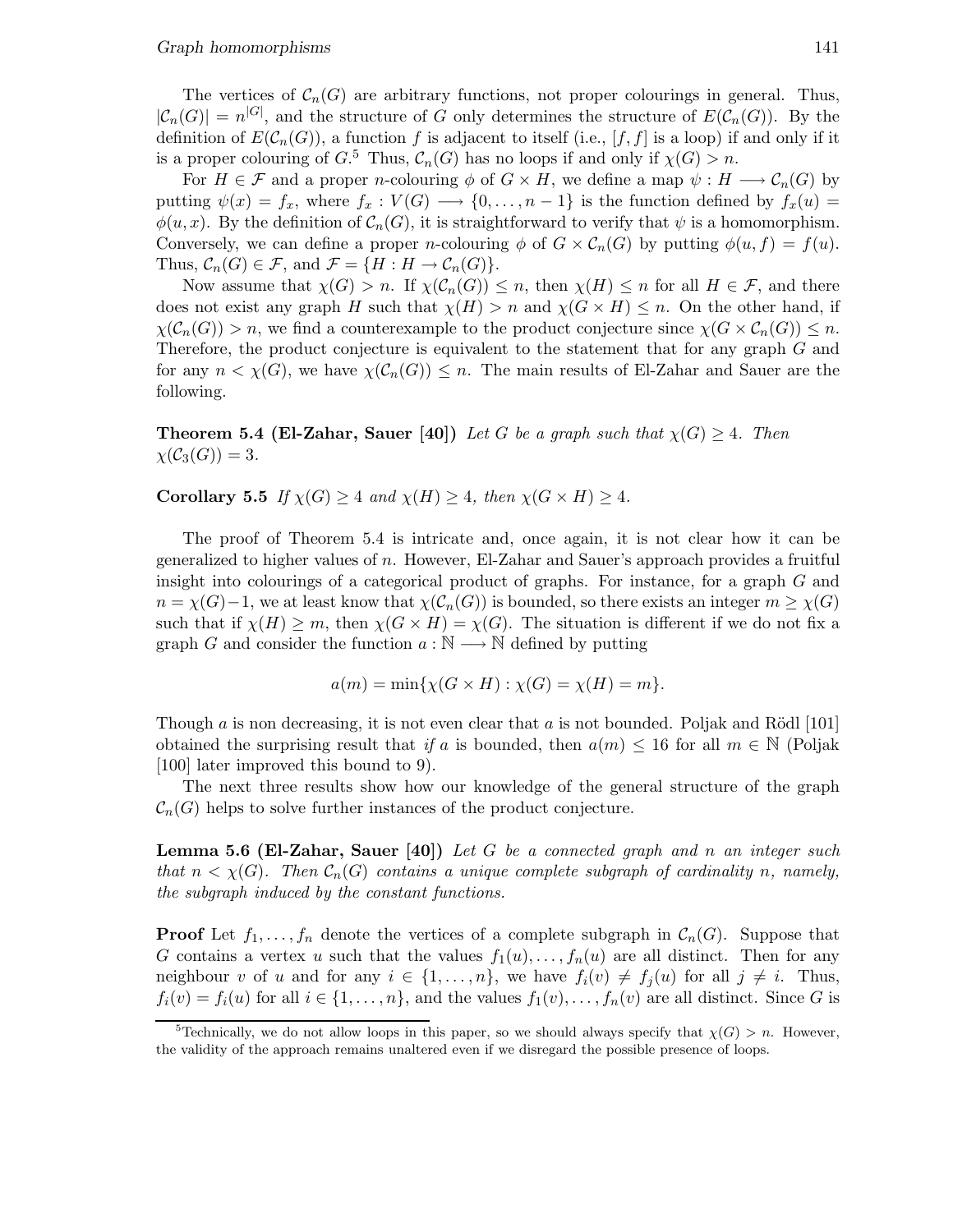connected, we can repeat this argument to show that  $f_i(u) = f_i(v)$  for all  $u, v \in V(G)$  and  $i \in \{1, \ldots, n\}$ . Therefore,  $\{f_1, \ldots, f_n\}$  are the constant functions.

It remains to consider the case where for all  $u \in V(G)$ , the sequence  $f_1(u), \ldots, f_n(u)$ contains at least one repetition. We show that if this were the case, then  $G$  would be  $n$ colourable. Define a map  $\phi: G \longrightarrow \{0,\ldots,n-1\}$  by selecting, for each  $u \in V(G)$ , a value  $\phi(u)$  that appears at least twice in the sequence  $f_1(u),..., f_n(u)$ . It is easy to verify that  $\phi$ is a proper colouring of G. Since  $\chi(G) > n$ , such a colouring is impossible. Therefore,  $\mathcal{C}_n(G)$ contains a unique complete subgraph of cardinality  $n$ .  $\Box$ 

Theorem 5.7 (Burr, Erdős, Lovász [23]) Let H be a graph such that each vertex of H is contained in a complete subgraph of cardinality n, and  $\chi(H) > n$ . Then for any graph G such that  $\chi(G) > n$  we have  $\chi(G \times H) > n$ .

**Proof** We may assume that G is connected. Suppose that  $\chi(G \times H) \leq n$ . Then  $H \to \mathcal{C}_n(G)$ , and any homomorphism  $\phi: H \longrightarrow \mathcal{C}_n(G)$  must map all vertices of H to the unique n-clique of  $C_n(G)$ . This implies that H is n-colourable, which contradicts our hypothesis.

**Theorem 5.8 (Duffus, Sands, Woodrow [38])** Let  $G$ ,  $H$  be two connected graphs, both containing a complete subgraph of cardinality n, and such that  $\chi(G), \chi(H) > n$ . Then  $\chi(G \times$  $H$ ) > n.

**Proof** Suppose that  $\chi(G \times H) \leq n$ . Then there exists a homomorphism  $\phi : H \longrightarrow \mathcal{C}_n(G)$ , and since H is connected,  $\phi$  must map all vertices of H into the same connected component of  $\mathcal{C}_n(G)$ , namely, the component C that contains the constant functions. It remains to show that if G contains a complete subgraph of cardinality  $n$ , then  $C$  is  $n$ -colourable.

Let  $u_1, \ldots, u_n$  denote the vertices of a complete subgraph of G. Suppose that C contains a function f such that the values  $f(u_1),..., f(u_n)$  are all distinct. For any neighbour g of f, we have  $f(u_i) \neq g(u_j)$  for all  $i \neq j$ , so  $f(u_i) = g(u_i)$  for  $i = 1, \ldots, n$ . Thus, the values  $g(u_1),\ldots,g(u_n)$  are all distinct, and since C is connected, any function h in C has the property the values  $h(u_1),\ldots,h(u_n)$  are all distinct. However, this is impossible since C contains the constant functions.

Therefore, for any function f in C, the values  $f(u_1),\ldots,f(u_n)$  are not all distinct. We can then define a map  $\phi: C \longrightarrow \{0, \ldots, n-1\}$  by selecting, for each  $f \in V(C)$ , a value  $\phi(f)$ that appears at least twice in the sequence  $f(u_1),\ldots,f(u_n)$ . It is easy to verify that  $\phi$  is a proper *n*-colouring of C.

Note that since the categorical product of graphs is commutative, we have  $H \to C_n(G)$ if and only if  $G \to \mathcal{C}_n(H)$ . This accounts for the similarity of the proofs of Lemma 5.6 and Theorem 5.8. The reader may have noticed that connectedness plays an important role in these proofs. Of course, if the product conjecture is false, then there exist two connected graphs G and H such that  $\chi(G \times H) < \min{\chi(G), \chi(H)}$ . Also, it is an easy exercise to verify that if  $C_1,\ldots,C_m$  are the connected components of G, then  $\mathcal{C}_n(G)$  is isomorphic to  $\times_{k=1}^{m} \mathcal{C}_n(C_k)$ . Hence, everything seems to indicate that difficulties related to connectedness are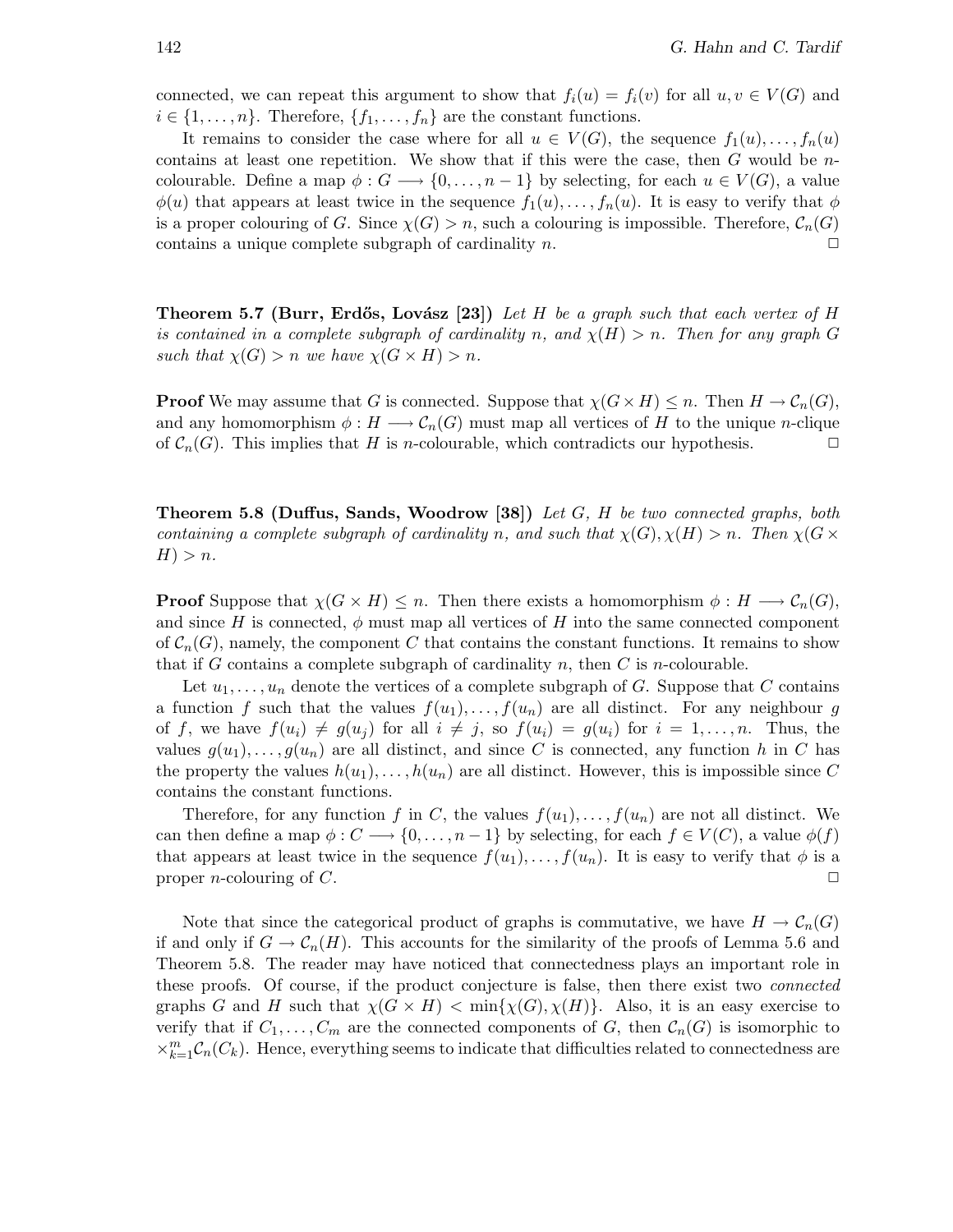avoidable. However, a closer inspection of the order-theoretic properties of the construction  $\mathcal{C}_n$  with respect to the quasi-order  $\rightarrow$  reveals that connectedness is indeed an important issue.<sup>6</sup>

Given a homomorphism  $\phi: G \longrightarrow H$  one can define a homomorphism  $\psi: \mathcal{C}_n(H) \longrightarrow$  $\mathcal{C}_n(G)$  by putting  $\psi(f) = f'$ , where  $f'(u) = f(\phi(u))$ . Thus, the construction  $\mathcal{C}_n$  'reverses arrows' in the sense that  $G \to H$  implies  $\mathcal{C}_n(H) \to \mathcal{C}_n(G)$ . Suppose that neither G nor  $\mathcal{C}_n(G)$  is n-colourable. Then we may iterate the construction and consider  $\mathcal{C}_n(\mathcal{C}_n(G))$ . Since  $\mathcal{C}_n(G) \times G$  is *n*-colourable, we have  $G \to \mathcal{C}_n(\mathcal{C}_n(G))$ . Therefore,  $\chi(\mathcal{C}_n(\mathcal{C}_n(G))) \geq \chi(G)$ , and  $\mathcal{C}_n(\mathcal{C}_n(G))$  is not *n*-colourable. Again,  $\mathcal{C}_n(\mathcal{C}_n(G)) \times \mathcal{C}_n(G)$  is *n*-colourable, and  $\mathcal{C}_n(G) \to$  $\mathcal{C}_n(\mathcal{C}_n(\mathcal{C}_n(G)))$ . However, since the construction  $\mathcal{C}_n$  reverses arrows and  $G \to \mathcal{C}_n(\mathcal{C}_n(G))$ , we also have  $\mathcal{C}_n(\mathcal{C}_n(\mathcal{C}_n(G))) \to \mathcal{C}_n(G)$ , that is,  $\mathcal{C}_n(\mathcal{C}_n(\mathcal{C}_n(G)))$  and  $\mathcal{C}_n(G)$  are homomorphically equivalent. Let  $H_1$ ,  $H_2$  denote the cores of  $C_n(G)$  and  $C_n(\mathcal{C}_n(G))$ , respectively. We then have  $H_1 \leftrightarrow C_n(H_2)$  and  $H_2 \leftrightarrow C_n(H_1)$ .

Hence, if the product conjecture is false, then there exist an integer  $n$  and two core graphs G and H such that  $G \leftrightarrow C_n(H)$  and  $H \leftrightarrow C_n(G)$ .<sup>7</sup> In particular, G and H must contain complete subgraphs of cardinality n. Thus, if  $G$  and  $H$  were connected, we would have a contradiction to Corollary 5.8. So, we have to assume that  $G$  and  $H$  are disconnected.

An essential element of the proofs of Lemma 5.6 and Corollary 5.8 is the recognition of 'invariants' of a connected component of a n-colouring graph. In the proof of Theorem 5.4, the role of these invariants is played by a parameter defined as the 'parity' of a 3-colouring of an odd cycle. It seems that more invariants of this type need to be discovered if any progress is to be made with this approach to the product conjecture. However, the product conjecture admits interesting variations, and the methods of El-Zahar and Sauer have been applied successfully to some of these.

**Definition 5.9** A graph K is called *multiplicative* if for any graphs  $G$  and  $H$  such that  $G \nightharpoonup K$  and  $H \nightharpoonup K$ , we have  $G \times H \nightharpoonup K$ .

With this terminology, the product conjecture states that all complete graphs are multiplicative, and falls within the general problem of characterizing all multiplicative graphs. In this respect, a circular chromatic number analogue of Hedetniemi's conjecture has been formulated by X.Zhu in [138]: all circular graphs are multiplicative.

# **Conjecture 5.10** Let G and H be graphs. Then  $\chi_c(G \times H) = \min{\chi_c(G), \chi_c(H)}$ .

Note however that there exist graphs which are not multiplicative. For instance, if  $G, H$ are graphs such that  $G \nightharpoonup H$  and  $H \nightharpoonup G$ , then  $K = G \times H$  is not multiplicative.

By analogy with the definition of  $\mathcal{C}_n(G)$ , we define, for any graph K, the K-colouring graph  $\mathcal{C}_K(G)$  of a graph G. The vertices of  $\mathcal{C}_K(G)$  are all functions  $f: V(G) \longrightarrow V(K)$ , and two functions f, g are joined by an edge if and only if for all  $[u,v] \in E(G)$ , we have  $[f(u),g(v)] \in E(K)$ . In particular,  $\mathcal{C}_{K_n}(G) = \mathcal{C}_n(G)$ . Note that a function  $f \in V(\mathcal{C}_K(G))$ is adjacent to itself if and only if it is a homomorphism form G to K. Hence,  $\mathcal{C}_K(G)$  is a genuine (irreflexive) graph if and only if G has no "K-colourings"; in this respect, the name "K-colouring graph" is somewhat misleading<sup>8</sup>.

<sup>&</sup>lt;sup>6</sup>These order-theoretic properties are investigated by Duffus and Sauer [39].

<sup>&</sup>lt;sup>7</sup>If we allow loops, this relationship holds between the complete graph  $K_n$  and the one-vertex graph with a loop. If the product conjecture is true, this is the only instance.

<sup>8</sup>Also note that the categorical product is sometimes called the tensor product, although it is not a tensor product from the point of view of category theory.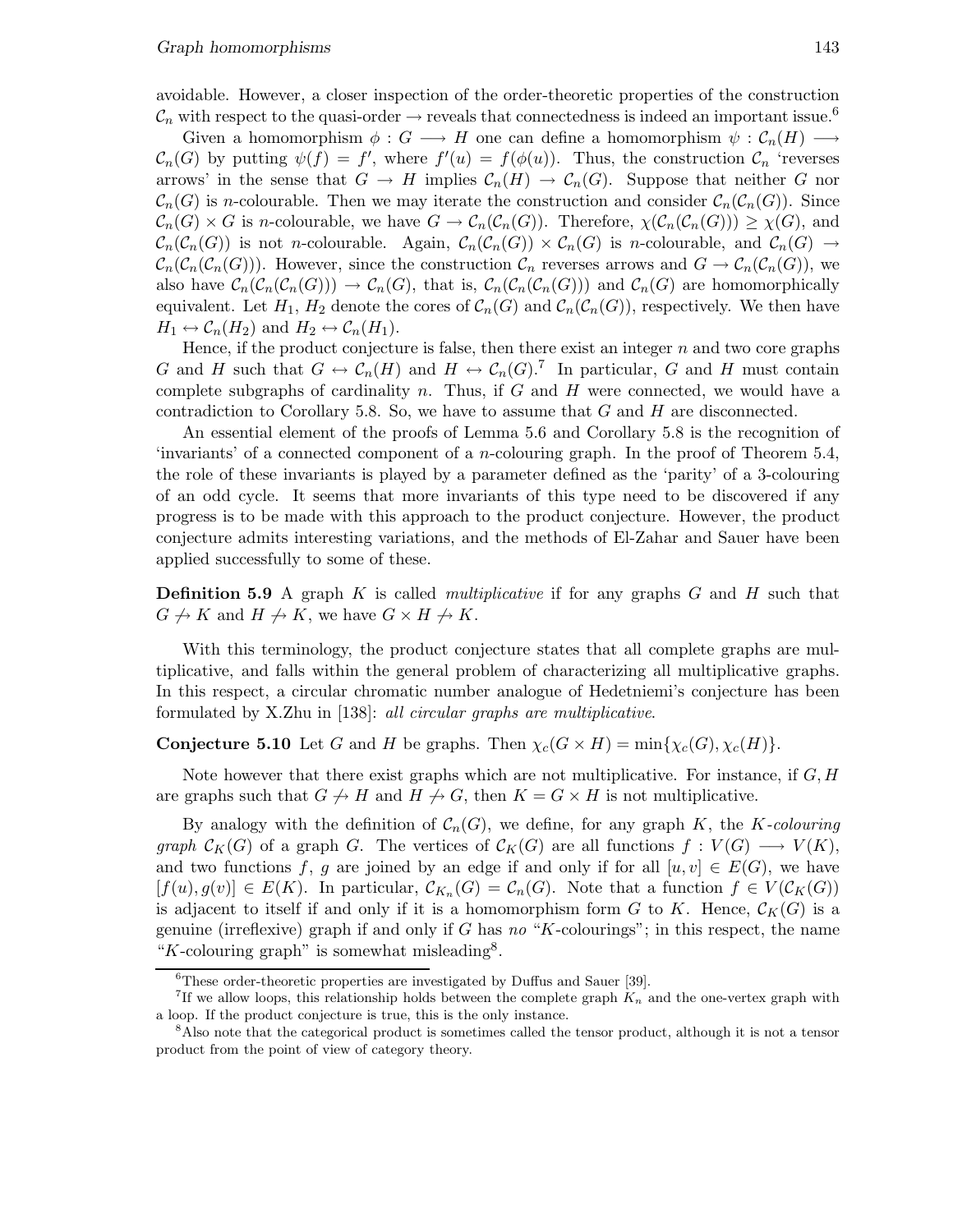The essential properties of K-colouring graphs are summarized in the following statement.

**Lemma 5.11** Let G, H, K be graphs. Then  $G \times H \to K$  if and only if  $H \to C_K(G)$ .

**Proof** Let  $\phi: G \times H \longrightarrow K$  be a homomorphism. We define a map  $\psi: V(H) \longrightarrow V(\mathcal{C}_K(G))$ by putting  $\psi(x) = f_x$ , where  $f_x(u) = \phi(u, x)$ . By the definition of  $\mathcal{C}_K(G)$ , it is straightforward to verify that  $\psi$  is a homomorphism.

Conversely, for a homomorphism  $\psi : H \longrightarrow \mathcal{C}_K(G)$ , we can define a homomorphism  $\phi: G \times H \longrightarrow K$  by  $\phi(u, x) = f_x(u)$ , where  $f_x = \psi(x)$ .

In particular, the relation  $K \to C_K(G)$  holds for any graphs G and K. Also, a graph K is multiplicative if and only if for every graph G such that  $G \nightharpoonup K$ , we have  $\mathcal{C}_K(G) \to K$ . In this connection, Theorem 5.4 has been generalized to the following.

### Theorem 5.12 (Häggkvist, Hell, Miller, Neumann-Lara, [54]) All odd cycles are multiplicative.

In addition, the categorical product and the concept of multiplicative graphs is also investigated in the context of directed graphs. There, the approach of El-Zahar and Sauer has some noteworthy competition, namely the concept of 'complete sets of obstructions', which generalizes the role of the odd cycles in the characterization of bipartite graphs (see [54]). In another direction, infinite graphs and infinite chromatic numbers have also been considered with respect to the product conjecture. The categorical product of two graphs with countably infinite chromatic number has countably infinite chromatic number, but Hajnal [58] has shown that the product conjecture is false for higher cardinalities.

We conclude this section with an elegant proof of Welzl's density theorem 2.33 that uses the concepts presented above. This proof (to our knowledge unpublished) is due to M. Perles [99] and is very different form Welzl's original approach.

**Proof of Theorem 2.33** Let G, H be graphs with at least one edge, and such that  $G \rightarrow H$ and  $H \nrightarrow G$ . Note that H need not be connected. However, we may assume that every connected component of H is nonbipartite. Let  $m$  denote the maximum of the odd girths of the connected components of H, and put  $n = \chi(\mathcal{C}_G(H))$  (since  $H \nrightarrow G$ ,  $\mathcal{C}_G(H)$  has no loops and hence its chromatic number is well defined). It is well known that there exists a graph L with odd girth greater than  $m$  and chromatic number greater than  $n$  (for instance, some Kneser graphs satisfy this property, see Proposition 3.14). We then have  $L \nrightarrow C_G(H)$ , and  $H' \nrightarrow L$  for every connected component H' of H. Let K be the disjoint union of the graphs G and  $H \times L$ . Obviously, we have  $G \to K \to H$ ; we show that  $H \not\to K \not\to G$ . Suppose that  $K \to G$ . Then  $H \times L \to G$ , thus  $L \to C_G(H)$  by Lemma 5.11; this contradicts our choice of L. Similarly, suppose that  $H \to K = G \cup H \times L$ . Since  $H \nrightarrow G$ , we must have  $H' \to H \times L$  for some connected component H' of H. We then have  $H' \to l$ , which again contradicts our choice of L. Therefore, we have  $G \to K \to H$  and  $H \to K \to G$ ; that is, K is homomorphically "strictly in between" G and H, and this concludes the proof.  $\Box$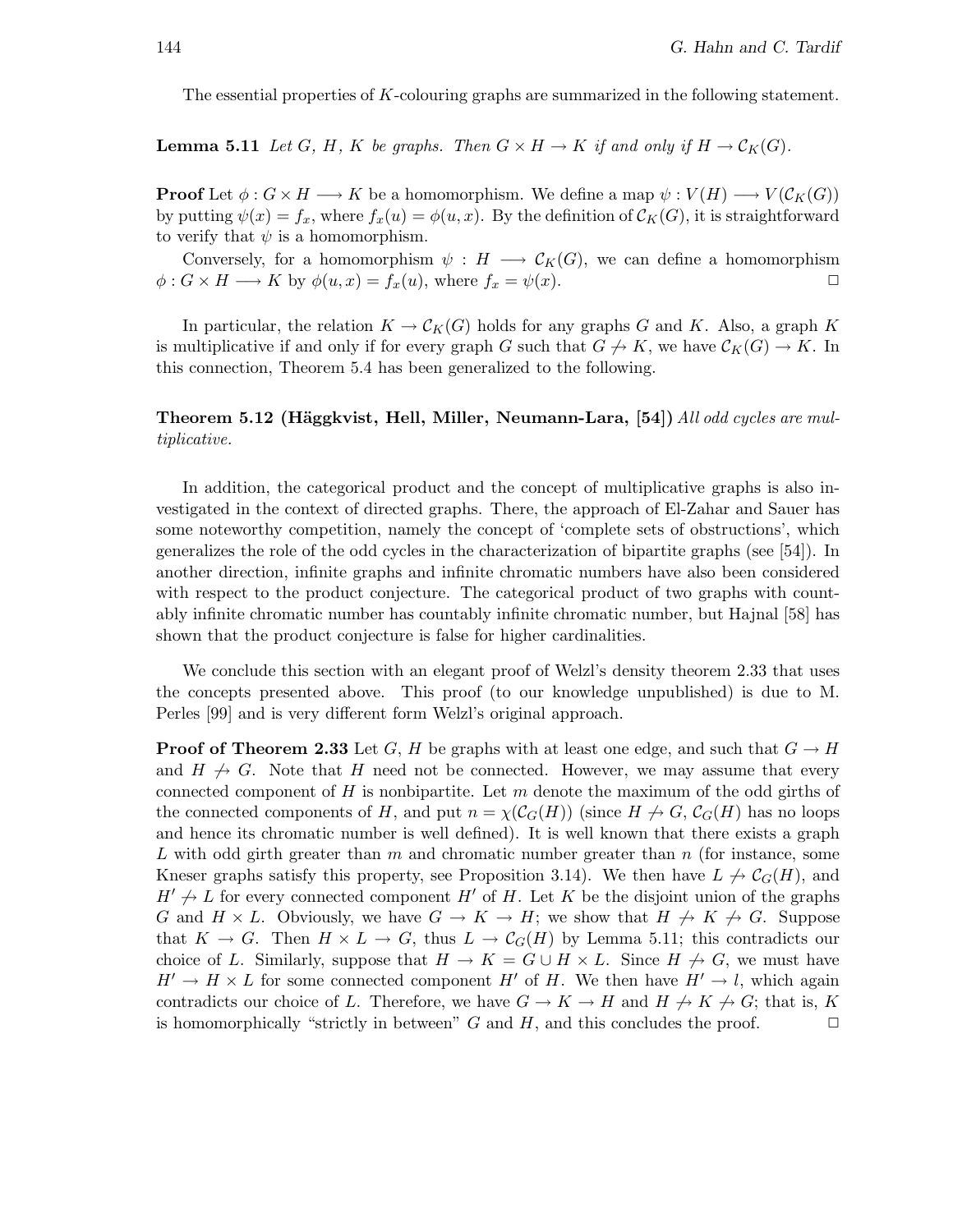### 5.2 The cartesian product and normal Cayley graphs

Recall that the cartesian product  $G \square H$  of two graphs G and H has vertex set  $V(G) \times V(H)$ , and two vertices  $(u_1,v_1), (u_2,v_2)$  are joined by an edge if either  $u_1 = u_2$  and  $[v_1,v_2] \in$  $E(H)$ , or  $[u_1, u_2] \in E(G)$  and  $v_1 = v_2$ . Hence the projections of  $G \square H$  onto its factors are not homomorphisms (except in the case of factors with no edges). However, for any  $(u,v) \in V(G) \times V(H)$ , the fibers induced by the sets  $\{u\} \times V(H)$  and  $V(G) \times \{v\}$  are isomorphic copies of H and G, respectively. This shows that both relations  $G \to G \square H$  and  $H \to G \Box H$  hold. Thus, in shifting the focus from the categorical product to the cartesian product, we find that the respective roles of the product and the factors are reversed, in the sense that the factors admit natural maps into the product instead of the opposite. In particular, the inequality relating the respective chromatic numbers of the product now becomes  $\chi(G \Box H) \ge \max{\{\chi(G),\chi(H)\}}$ . However, in the case of the cartesian product, the analogue of the product conjecture admits a simple proof.

**Lemma 5.13 ([107])** For graphs G and H,  $\chi(G \Box H) = \max{\chi(G), \chi(H)}$ .

**Proof** Recall our convention that for any  $n \in \mathbb{N}$ , the graph  $K_n$  has as its vertices the integers  $\{0, 1, \ldots, n-1\}$ . Let  $m = \max{\chi(G), \chi(H)}$ . Given homomorphisms  $\phi : G \longrightarrow K_{\chi(G)}$  and  $\psi: H \longrightarrow K_{\chi(H)}$ , we define  $\nu: G \square H \longrightarrow K_m$  by  $\nu(u,x) = \phi(u) + \psi(x) \mod m$ . This is a homomorphism and so  $\chi(G \Box H) \leq m$ . Since both G and H map into  $G \Box H$ , we also have the inverse inequality.

¿From the point of view of homomorphisms, Lemma 5.13 admits the following interpretation. For any graphs G, H such that  $G \to K_n$  and  $H \to K_n$ , we have  $G \Box H \to K_n$ . By analogy with the concept of multiplicative graphs (Definition 5.9), this property suggests the following problem.

Characterize the graphs  $K$  with the property that for any graphs  $G, H$  such that  $G \to K$  and  $H \to K$ , we have  $G \Box H \to K$ .

In particular, for any graph K, we have  $K \to K$ , so this property implies  $K \square K \to K$ . Conversely, any pair of homomorphisms  $\phi_1 : G \longrightarrow K$  and  $\phi_2 : H \longrightarrow K$  can be used coordinatewise to define a homomorphism  $\phi : G \square H \longrightarrow K \square K$ . Therefore, a graph K has the property described above if and only if  $K\Box K \rightarrow K$ .

**Definition 5.14** A graph K is called *hom-idempotent* if  $K \square K \leftrightarrow K$ .

As any graph K satisfies  $K \to K \square K$ , a graph K is hom-idempotent if and only if  $K \square K \to$ K. This property seems very restrictive, since the projections are not homomorphisms. The complete graphs are hom-idempotent, but a close inspection of the proof of Lemma 5.13 hints at a construction of other examples.

**Definition 5.15** A normal Cayley graph is a Cayley graph Cay(Γ, S) such that  $x^{-1}sx \in S$ for any  $x \in \Gamma$  and  $s \in S$ .

Note that the condition  $x^{-1}sx \in S$  is satisfied whenever the group  $\Gamma$  is abelian. Thus, all Cayley graphs of abelian groups, and in particular all circulants, are normal Cayley graphs. The defining property of normal Cayley graphs has the following interpretation.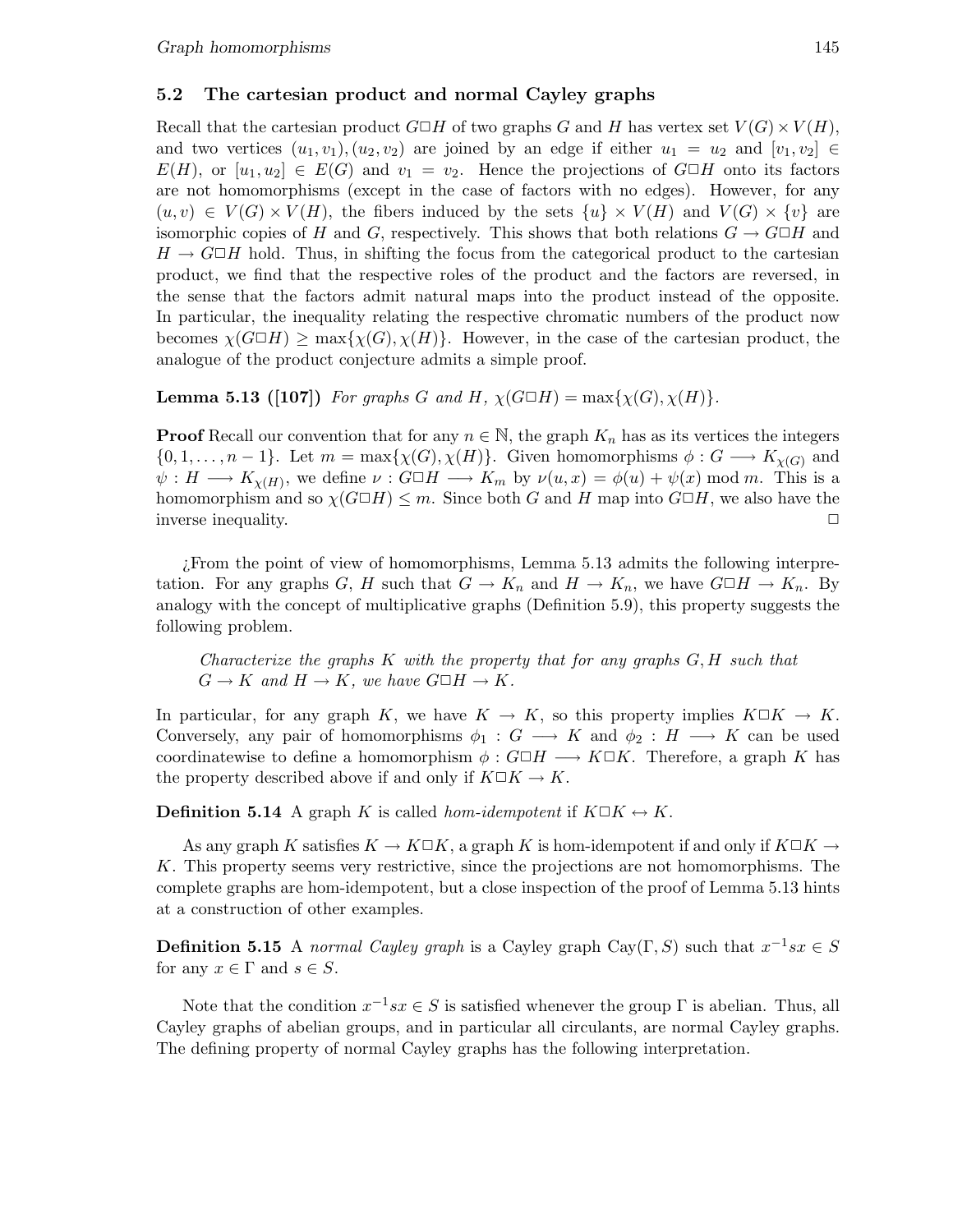**Lemma 5.16** A Cayley graph Cay( $\Gamma$ , S) is normal if and only if both the left translations and the right translations of  $\Gamma$  are automorphisms of  $Cay(\Gamma, S)$ .

Proof Since the left translations are always automorphisms of Cayley graphs, it suffices to consider the right translations. Suppose that  $Cay(\Gamma, S)$  is normal. For  $w \in \Gamma$ , let T:  $\Gamma \longrightarrow \Gamma$  be the right translation  $T(u) = uw$ . For  $[u, v] \in E(\text{Cay}(\Gamma, S))$ , we have  $u^{-1}v \in S$ , so  $T(u)^{-1}T(v) = w^{-1}u^{-1}vw \in S$  and  $[T(u),T(v)] \in E(\text{Cay}(\Gamma, S))$ . Therefore, T is an automorphism of  $Cay(\Gamma, S)$ . Conversely, suppose that all right translations of a Cayley graph Cay(Γ, S) are automorphisms. Then, for  $s \in S$  and  $w \in \Gamma$ , we have  $[1_\Gamma, s] \in E(\text{Cay}(\Gamma, S)),$ so  $[w, sw] \in E(\text{Cay}(\Gamma, S))$ , that is,  $w^{-1}sw \in S$ .

Corollary 5.17 (Hahn, Hell, Poljak [55]) Let  $Cay(\Gamma, S)$  be a normal Cayley graph. Then the map  $\phi : \text{Cay}(\Gamma, S) \square \text{Cay}(\Gamma, S) \longrightarrow \text{Cay}(\Gamma, S)$  defined by putting  $\phi(x, y) = xy$  is a homomorphism. Therefore,  $Cay(\Gamma, S)$  is hom-idempotent.

**Proof** The map  $\phi$  acts as a right translation on each fiber of the first factor and as a left translation on each fiber of the second factor. Thus, by Lemma 5.16,  $\phi$  is a homomorphism.  $\Box$ 

Two classes of circulants appear respectively in the definition of the chromatic number and the circular chromatic number, namely the complete graphs and the circular graphs. By Corollary 5.17, these are hom-idempotent graphs, and this accounts for the identities  $\chi(G \Box H) = \max{\chi(G), \chi(H)}$  and  $\chi_c(G \Box H) = \max{\chi_c(G), \chi_c(H)}$ . In contrast, the fractional chromatic number is defined using homomorphisms into Kneser graphs, which are not hom-idempotent. It follows that in general,  $\chi_f(G \Box H)$  cannot be expressed as a function of  $\chi_f(G)$  and  $\chi_f(H)$ . For instance, we have  $\chi_f(C_5) = \chi_f(K(2, 5)) = 5/2$ . However, since  $C_5$  is hom-idempotent, we have  $\chi_f(C_5 \Box C_5) = \chi_f(C_5) = 5/2$ , while  $\chi_f(K(2, 5) \Box K(2, 5)) = 50/17$ , as shown by Albertson and Collins [5].

These examples show how hom-idempotent graphs are related to parameters which are well behaved with respect to the cartesian product. The characterization of hom-idempotent graphs is closely related to the definition of the cartesian product of graphs as a tensor product in the category of graphs.

**Definition 5.18** Let G and K be graphs. We define the homomorphism graph  $Hom(G, K)$ by putting

$$
V(\text{Hom}(G, K)) = \{ \phi : G \longrightarrow K : \phi \text{ is a homomorphism} \},
$$
  

$$
E(\text{Hom}(G, K)) = \{ [\phi, \psi] : \text{ for all } u \in V(G), [\phi(u), \psi(u)] \in E(K) \}.
$$

It is interesting to compare this definition to that of the graph  $\mathcal{C}_K(G)$  defined in the preceding section. Note that  $\mathcal{C}_K(G)$  has  $|K|^{|G|}$  vertices regardless of the structure of G and K, whereas the vertices of  $Hom(G, K)$  are homomorphisms, and hence their number depends heavily on the structure of both  $G$  and  $K$ . In particular, the number of vertices of  $Hom(G, K_n)$  is the value  $p_G(n)$ , where  $p_G$  is the chromatic polynomial of G. The relative importance of structure is reversed when we consider the edge sets of  $\mathcal{C}_K(G)$  and  $\text{Hom}(G,K)$ . The definition of  $E(C_K(G))$  uses both definitions of  $E(G)$  and  $E(K)$ , while the definition of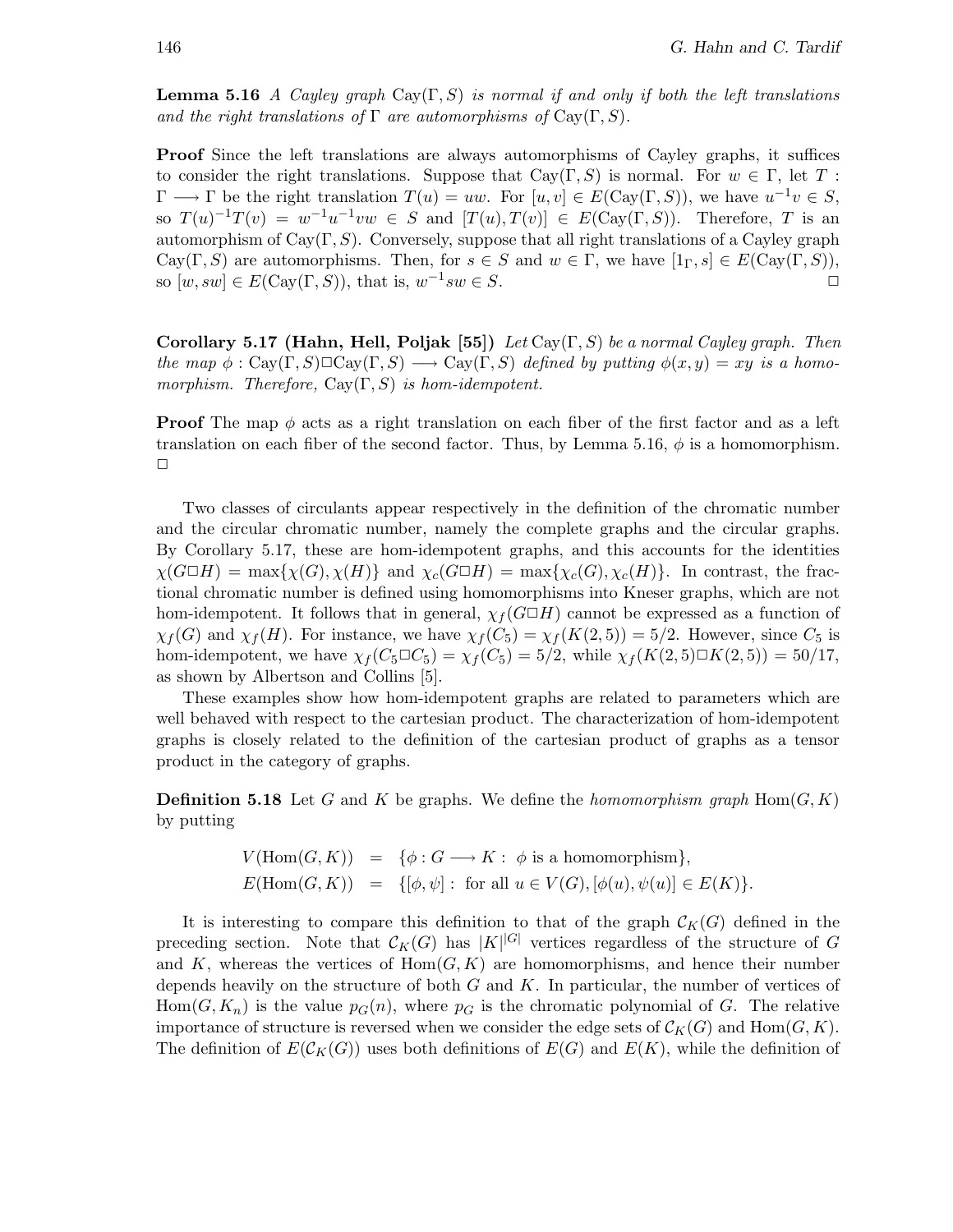$E(\text{Hom}(G,K))$  omits that of  $E(G)$ . In fact,  $\text{Hom}(G,K)$  can be viewed as a subgraph of the categorical product of  $|G|$  copies of K. This brings forth the last point of comparison between these graphs. The relation  $\text{Hom}(G, K) \to K$  trivially holds in all cases, as for any  $u \in V(G)$ , the evaluation map  $\epsilon_u$ : Hom $(G, K) \to K$  defined by  $\epsilon_u(\phi) = \phi(u)$  is a homomorphism. However, to decide in which cases the relation  $\mathcal{C}_K(G) \to K$  holds, amounts to characterizing multiplicative graphs. Note, however, that the relation  $K \to \mathcal{C}_K(G)$  always holds.

Any homomorphism  $\phi : G \square H \longrightarrow K$  acts as a homomorphism on each of the fibers of H. It is the kind of interplay needed between these that dictates the definition of  $\text{Hom}(H, K)$ . Formally, this means that the homomorphism graphs can be used in a characterization of the cartesian product of graphs as a tensor product. The essential points of this characterization are summarized in the following technical statement.

**Proposition 5.19** Let  $G$ ,  $H$ ,  $K$  be graphs.

- (i) Let  $\phi : G \square H \longrightarrow K$  be a homomorphism. Then the map  $\psi : G \longrightarrow \text{Hom}(H,K)$ defined by setting  $\psi(u) = \phi_u$  is a homomorphism, where  $\phi_u : H \longrightarrow K$  is defined by  $\phi_u(v) = \phi(u,v).$
- (ii) Let  $\psi: G \longrightarrow \text{Hom}(H, K)$  be a homomorphism. Then the map  $\phi: G \square H \longrightarrow K$  defined by  $\phi(u,v) = \phi_u(v)$  is a homomorphism, where  $\phi_u = \psi(u)$ .

We omit the proof which is a straightforward application of the definition. Our main interest is the hom-idempotent graphs, that is, the situation where  $G = H = K$ . Proposition 5.19 states that for a graph K, we have  $K\Box K \to K$  if and only if  $K \to \text{Hom}(K,K)$ . Since the relation  $Hom(K, K) \to K$  always holds, we have the following.

**Corollary 5.20** A graph K is hom-idempotent if and only if  $K \leftrightarrow \text{Hom}(K, K)$ .

We can make this characterization more precise by restricting it to core graphs.

**Proposition 5.21** Let K be a core. Then  $Hom(K, K)$  is a normal Cayley graph.

**Proof** If K is a core, then  $V(\text{Hom}(K,K)) = \text{Aut}(K)$ . Two automorphisms  $\phi, \psi$  of K are adjacent if and only for all  $u \in V(K)$ , we have  $[\phi(u), \psi(u)] \in E(K)$ . Applying  $\phi^{-1}$ yields  $[u, \phi^{-1} \circ \psi(u)] \in E(K)$  for all  $u \in V(K)$ . Therefore, Hom $(K, K)$  is the Cayley graph  $Cay(Aut(K), S<sub>K</sub>)$ , where

$$
S_K = \{ \sigma \in \text{Aut}(K) : [u, \sigma(u)] \in \text{Aut}(K) \text{ for all } u \in V(K) \}.
$$

The elements of  $S_K$  are called the *shifts* of K. It remains to show that for any  $\sigma \in S_K$  and any  $\phi \in \text{Aut}(K)$ , we have  $\phi^{-1} \circ \sigma \circ \phi \in S_K$ . For any  $u \in V(K)$ , we have  $[\phi(u), \sigma \circ \phi(u)] \in E(K)$  by the definition of shifts. Applying  $\phi^{-1}$  yields  $[u, \phi^{-1} \circ \sigma \circ \phi(u)] \in E(K)$ . Thus,  $\phi^{-1} \circ \sigma \circ \phi \in S_K$ , and  $\text{Hom}(K,K) = \text{Cay}(\text{Aut}(K), S_K)$  is a normal Cayley graph.

Since homomorphisms can be used coordinatewise, hom-idempotency of a graph  $K$  is equivalent to hom-idempotency of its core. Therefore, combining the previous results with Corollary 5.17, we get the following.

Theorem 5.22 (Larose, Laviolette, Tardif [90]) A graph is hom-idempotent if and only if it is homomorphically equivalent to a normal Cayley graph.  $\Box$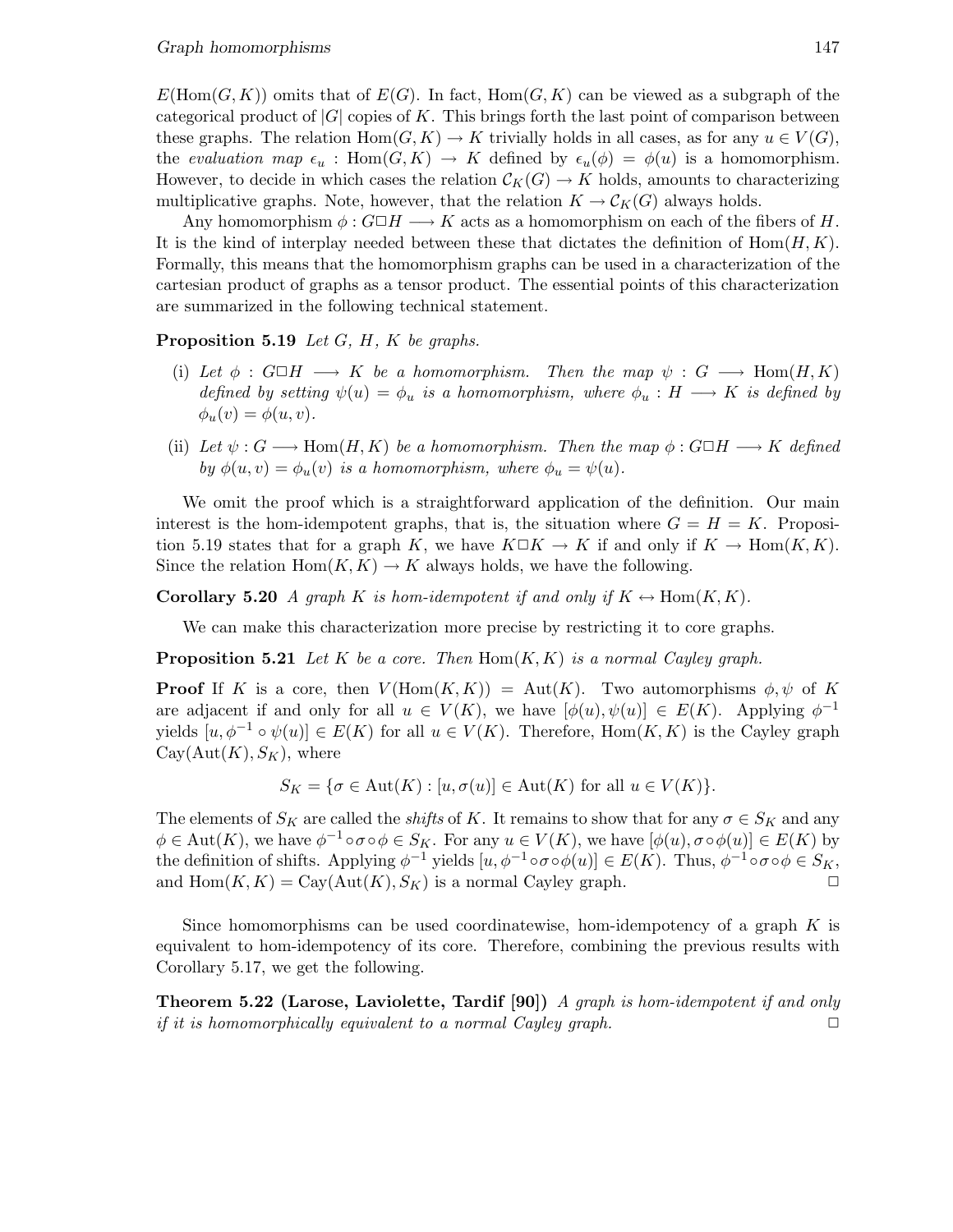Thus, up to homomorphic equivalence, the examples described in Corollary 5.17 represent all hom-idempotent graphs. This is surprising in view of the fact that even for a core graph K, the homomorphisms  $\phi: K\square K \longrightarrow K$  are usually not group operations. For instance, any latin square on the vertex set of  $K_n$  defines a homomorphism  $\phi: K_n \square K_n \longrightarrow K_n$ , and only a few of these are group operations. Of course, some always are, and  $K_n$  is indeed a normal Cayley graph. However, it is conceivable that there exists a hom-idempotent core  $K$  such that none of the homomorphisms  $\phi: K\Box K \longrightarrow K$  are group operations, though no such example is known.

Since the fibers are isomorphic copies of the factors in a cartesian product of graph, we have for any graph K and any  $n \leq m$  that  $K^n \to K^m$  (where  $K^n$  is short for  $\Box_{i=1}^n K$ ). In fact, it is quite common that the relation  $\rightarrow$  defines a strict order on the cartesian powers of a graph. At the other extreme lie the hom-idempotent graphs, which have the property that all of their cartesian powers are homomorphically equivalent. Between these two extremes, there exist graphs which satisfy some nontrivial relations  $K^m \to K^n$  but not all of them. The next result shows that normal Cayley graphs also help to characterize all of these graphs.

**Theorem 5.23 (Larose, Laviolette, Tardif [90])** Let K be a graph and  $m > n$  integers. Then  $K^m \to K^n$  if and only if there exist normal Cayley graphs  $Cay(\Gamma_1, S_1), \ldots, Cay(\Gamma_n, S_n)$ such that  $Cay(\Gamma_k, S_k) \to K$  for  $k = 1, ..., n$ , and  $K \to \Box_{k=1}^n Cay(\Gamma_k, S_k)$ .

We have seen in Example 3.5 that  $G = Cay(\mathbb{Z}_8, \{\pm 1, \pm 2\})$  and  $H = Cay(\mathbb{Z}_7, \{\pm 1, \pm 2\})$ are two circulants such that  $G \nrightarrow H$  and  $H \nrightarrow G$ . Both of these are normal Cayley graphs. Let  $K$  be the graph obtained from the disjoint union of these two graphs by adding an edge between the element 0 of  $\mathbb{Z}_8$  and the element 0 of  $\mathbb{Z}_7$ . Then we have  $G \to K$  and  $H \to K$ . Also, a homomorphism  $\phi: K \longrightarrow G \square H$  can be defined by putting  $\phi(u) = (u, 0)$  if  $u \in \mathbb{Z}_8$ and  $\phi(u) = (1, u)$  if  $u \in \mathbb{Z}_7$ . Therefore, we also have  $K \to G \square H$ .

Theorem 5.23 then states that for any  $m > 2$ , we have  $K^m \to K^2$ . A homomorphism from  $K^m$  to  $K^2$  can be constructed as follows. First, use  $\phi: K \longrightarrow G \square H$  coordinatewise to define a homomorphism from  $K^m$  to  $(G \Box H)^m$ . Then, note that  $G \Box H$  is a normal Cayley graph (the cartesian product of normal Cayley graphs always is), so the multiplication of the coordinates is a homomorphism from  $(G \Box H)^m$  to  $G \Box H$ . Finally, use any homomorphisms  $\psi_1: G \longrightarrow K$  and  $\psi_2: H \longrightarrow K$  coordinatewise to define a homomorphism from  $G \square H$  to  $K^2$ .

However, there is no homomorphism from  $K^2$  to K. Indeed, we have  $K^2 \leftrightarrow G \Box H$ , and every edge of  $G \Box H$  is contained in a triangle. Hence, no edge of  $G \Box H$  can be mapped by homomorphism to the edge of K joining the element 0 of  $\mathbb{Z}_8$  and the element 0 of  $\mathbb{Z}_7$ . Therefore, the image of a homomorphism from  $G \Box H$  to K would either be contained in G or in H. However, this is impossible since  $G \nrightarrow H$  and  $H \nrightarrow G$ .

We now turn our attention to homomorphisms *into* a cartesian product of graphs. Let  $\phi: G \longrightarrow \Box_{k=1}^n G_k$  be a homomorphism. Then the maps  $\text{pr}_k \circ \phi: G \longrightarrow G_k, k = 1, \ldots, n$ , need not be homomorphisms. However, for any  $k$ , the partition

$$
\mathcal{P}_k = \{ (pr_k \circ \phi)^{-1}(u) : u \in V(G_k) \}
$$

of  $V(G)$  has the property that  $G/\mathcal{P}_k \to G_k$ , and the least common refinement of  $\mathcal{P}_1,\ldots,\mathcal{P}_n$ is the partition

$$
\mathcal{P} = \{ \phi^{-1}(u) : u \in V(\Box_{k=1}^n G_k) \}
$$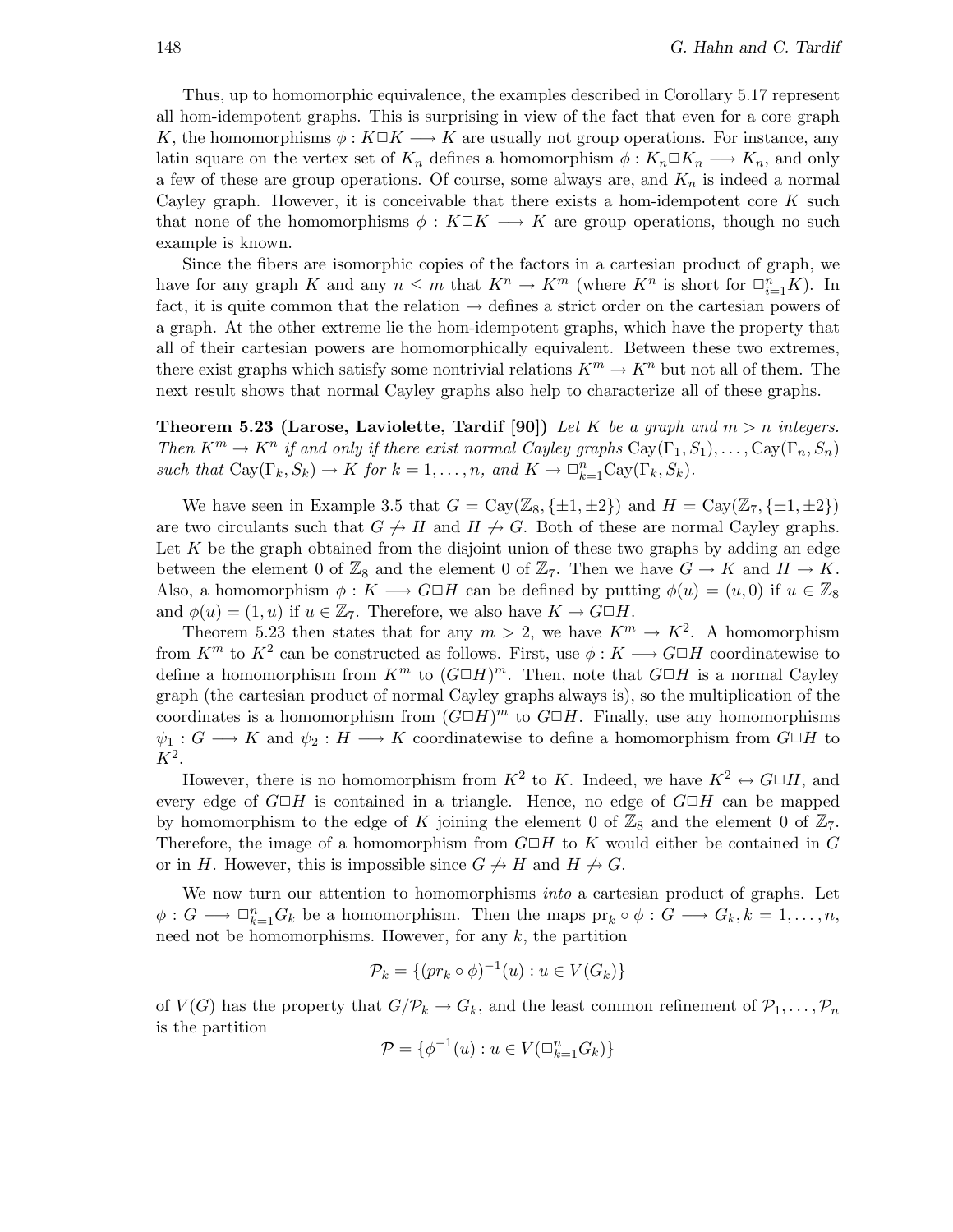of  $V(G)$ . Hence, the essential information concerning  $\phi$  is encoded in the family  $\mathcal{P}_1,\ldots,\mathcal{P}_n$ of partitions of  $V(G)$ . This representation is still cumbersome, but we will be able to refine it by using the structure of the cartesian product of graphs.

### Definition 5.24

• Let  $\phi: G \longrightarrow \Box_{k=1}^n G_k$  be a homomorphism. The *edge-labeling* induced by  $\phi$  is the map

$$
\ell_{\phi}: E(G) \longrightarrow \{1, \ldots, n\},\
$$

where  $\ell_{\phi}([u,v])$  is the unique index k such that  $\text{pr}_k \circ \phi(u) \neq \text{pr}_k \circ \phi(v)$ .

• Let  $\ell : E(G) \longrightarrow \{1, \ldots, n\}$  be a map. Then for  $k \in \{1, \ldots, n\}$ , let  $G/\ell^{-1}(k)$  denote the quotient  $G/\mathcal{Q}_k$ , where  $\mathcal{Q}_k$  is the partition of  $V(G)$  whose cells are the (vertex-sets of) connected components of  $G - \ell^{-1}(k)$ .

Let  $\phi: G \longrightarrow \Box_{k=1}^n G_k$  be a homomorphism with induced edge labeling  $\ell_{\phi}$ . Then  ${\rm pr}_k \circ \phi$ is constant on each connected component of  $G - \ell_{\phi}^{-1}(k)$ , and there exists a homomorphism  $\phi_k: G/\ell_{\phi}^{-1}(k) \longrightarrow G_k$  (not necessarily injective) such that  ${\rm pr}_k \circ \phi = \phi_k \circ \pi_k$  (where  $\pi_k: G \longrightarrow$  $G/\ell_{\phi}^{-1}(k)$  is the natural map) for  $k=1,\ldots,n$ . In addition, we can use the natural maps  $\pi_k: G \longrightarrow G/\ell_{\phi}^{-1}(k)$  coordinatewise to define a homomorphism  $\pi: G \longrightarrow \Box_{k=1}^n G/\ell_{\phi}^{-1}(k)$ . To some extent, this shows how some essential information concerning homomorphisms of G into a cartesian product is encoded in maps from  $E(G)$  to  $\{1,\ldots,n\}$  for some integer n, in other words, in edge partitions. The following is a characterization of the maps which give rise to a homomorphism in this fashion.

**Observation 5.25** Let G be a graph, n an integer, and  $\ell : E(G) \longrightarrow \{1, \ldots, n\}$  a map. Then the following conditions are equivalent.

- (i) There exists a homomorphism  $\phi: G \longrightarrow \Box_{k=1}^n G_k$  such that  $\ell_{\phi} = \ell$ .
- (ii) The natural map  $\pi: G \longrightarrow \Box_{k=1}^n G/\ell^{-1}(k)$  is a homomorphism.
- (iii) For any edge  $e = [u, v]$  of G and for any path P from u to v, there exists an edge e' of P such that  $\ell(e') = \ell(e)$ .

Therefore, the problem of finding a homomorphism from a graph to a cartesian product of graphs often amounts to finding a suitable edge partition. In that vein, we find the long standing problem of characterizing the induced subgraphs of cubes (a cube is a cartesian product of copies of  $K_2$ ). This problem was brought forth by Shapiro [112] along with the first definition of the cartesian product of graphs, and has since been studied by many (see [27, 31]). As is to be expected, the problems concerning homomorphisms into cartesian product of graphs turn out to be as intricate as many other problems concerning graph homomorphisms. However, a recent wave of interest in some particular homomorphisms called isometric embeddings has given rise to interesting results concerning embeddings into cartesian products. These and other aspects of isometric embeddings are investigated in Section 5.4.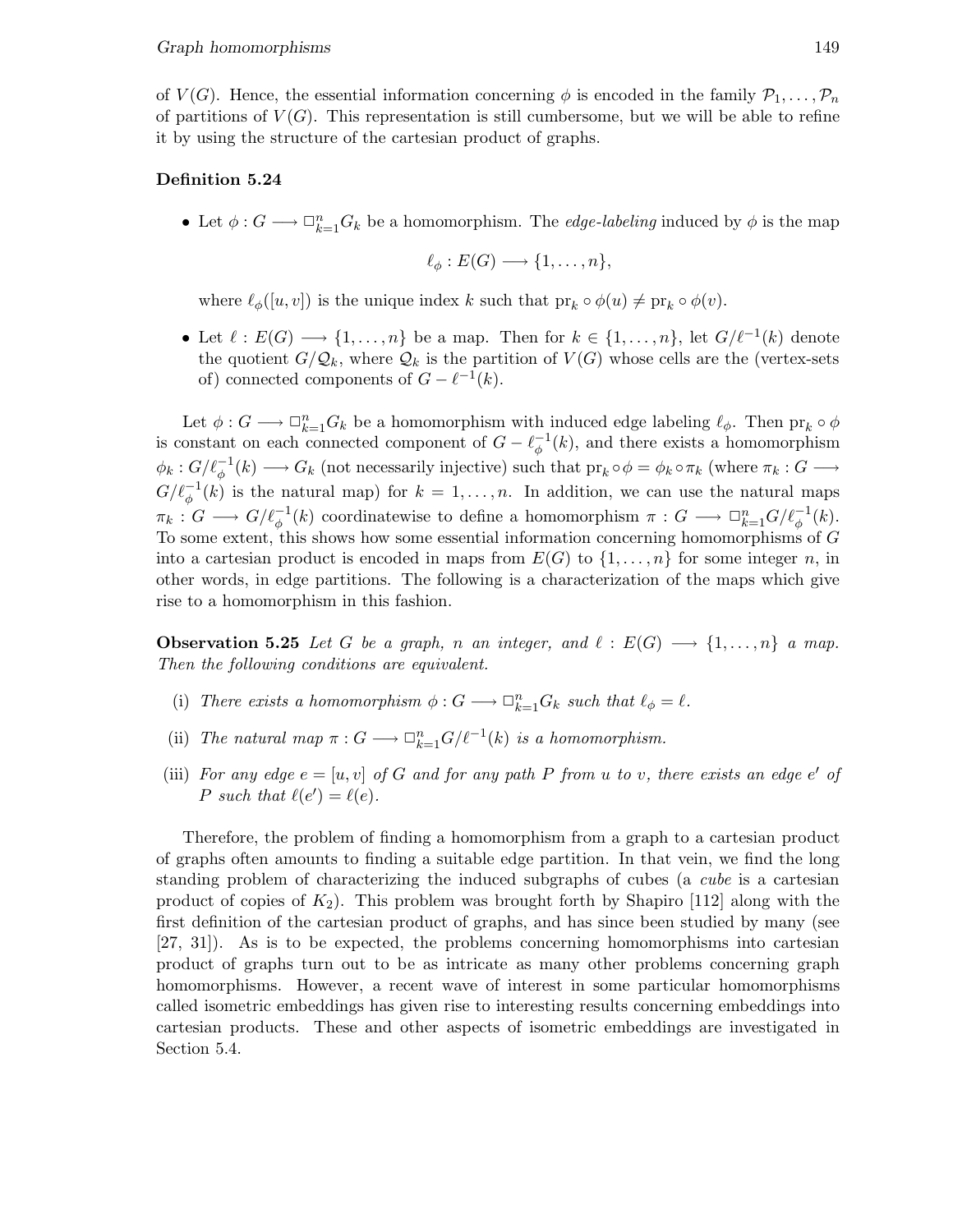### 5.3 The strong product and the lexicographic product

The strong product  $G \boxtimes H$  and the lexicographic product  $G[H]$  bear a close resemblance to each other. The edges of  $G \boxtimes H$  are the pairs  $[(u_1, u_2), (v_1, v_2)]$  such that  $u_i$  and  $v_i$  are adjacent or equal for  $i = 1, 2$ . All these edges are contained in  $G[H]$ , in addition to all other edges  $[(u_1,u_2),(v_1,v_2)]$  such that  $[u_1,v_1] \in E(G)$ . In particular,  $G \boxtimes K_n = G[K_n]$  for any graph  $G$  and any integer  $n$ . This identity summarizes the relation between the colouring problems between both of these products. The problem of finding the chromatic number of a lexicographic product of graphs reduces to that of finding the chromatic number of the graphs  $G[K_n]$ , which in turn provides bounds on the chromatic number of a strong product of graphs.

In section 4.3, we defined the *n*-chromatic number of a graph  $G$  as the least integer  $m = \chi_n(G)$  such that G admits a Kneser  $(n,m)$ -colouring, that is, a homomorphism  $\phi$ :  $G \longrightarrow K(n,m).$ 

**Lemma 5.26** For any graph G, and any integer n,  $\chi(G[K_n]) = \chi_n(G)$ .

**Proof** Let  $\phi : \chi(G[K_n]) \longrightarrow [m]$  be a colouring. Then, we find a  $(n,m)$ -subset colouring of G by assigning to each vertex u the set of colours used on the fiber  $\{(u, v) : v \in K_n\}$ . Conversely, if  $\phi: G \longrightarrow K(n,m)$  is a homomorphism, then we can m-colour  $G[K_n]$  by colouring the fiber  $\{(u,v): v \in K_n\}$  with colours in  $\phi(u)$  for each  $u \in V(G)$ .

**Theorem 5.27 (Stahl [113])** For any graphs G and H, we have  $\chi(G[H]) = \chi_n(G)$ , where  $n = \chi(H)$ .

**Proof** By Lemma 5.26, we have  $\chi(G[H]) \leq \chi_n(G)$  since  $G[H] \to G[K_n]$ . On the other hand, for any m-colouring  $\phi: G[H] \longrightarrow [m]$ , each fiber  $\{(u,v): v \in V(H)\}$  uses at least  $n = \chi(H)$ colours, and the fibers corresponding to adjacent vertices of G are coloured with disjoint sets of colours. Thus, we can define a Kneser  $(n, m)$ -colouring of G by independently selecting, for each u in  $V(G)$ , a n-subset of the colours used for its fiber.

Thus, the chromatic number of  $G[H]$  does not depend on the structure of H, only on its chromatic number. A similar phenomenon occurs when we consider the circular chromatic number of a lexicographic product of graphs.

**Theorem 5.28 (Zhu [138])** For any graphs G and H, we have  $\chi_c(G[H]) = \chi_c(G[K_n])$ , where  $n = \chi(H)$ .

In the case of the strong product, Lemma 5.26 can be used to find lower bounds for the chromatic number.

**Lemma 5.29** For any graphs  $G$  and  $H$ ,

$$
\chi(G \boxtimes H) \ge \max\{\chi_{\omega(H)}(G), \chi_{\omega(G)}(H)\}.
$$

**Proof** Since  $G[K_{\omega(H)}] \simeq G \boxtimes K_{\omega(H)} \to G \boxtimes H$  and  $H[K_{\omega(G)}] \simeq H \boxtimes K_{\omega(G)} \to H \boxtimes G \simeq$  $G \boxtimes H$ , the result follows from Lemma 5.26.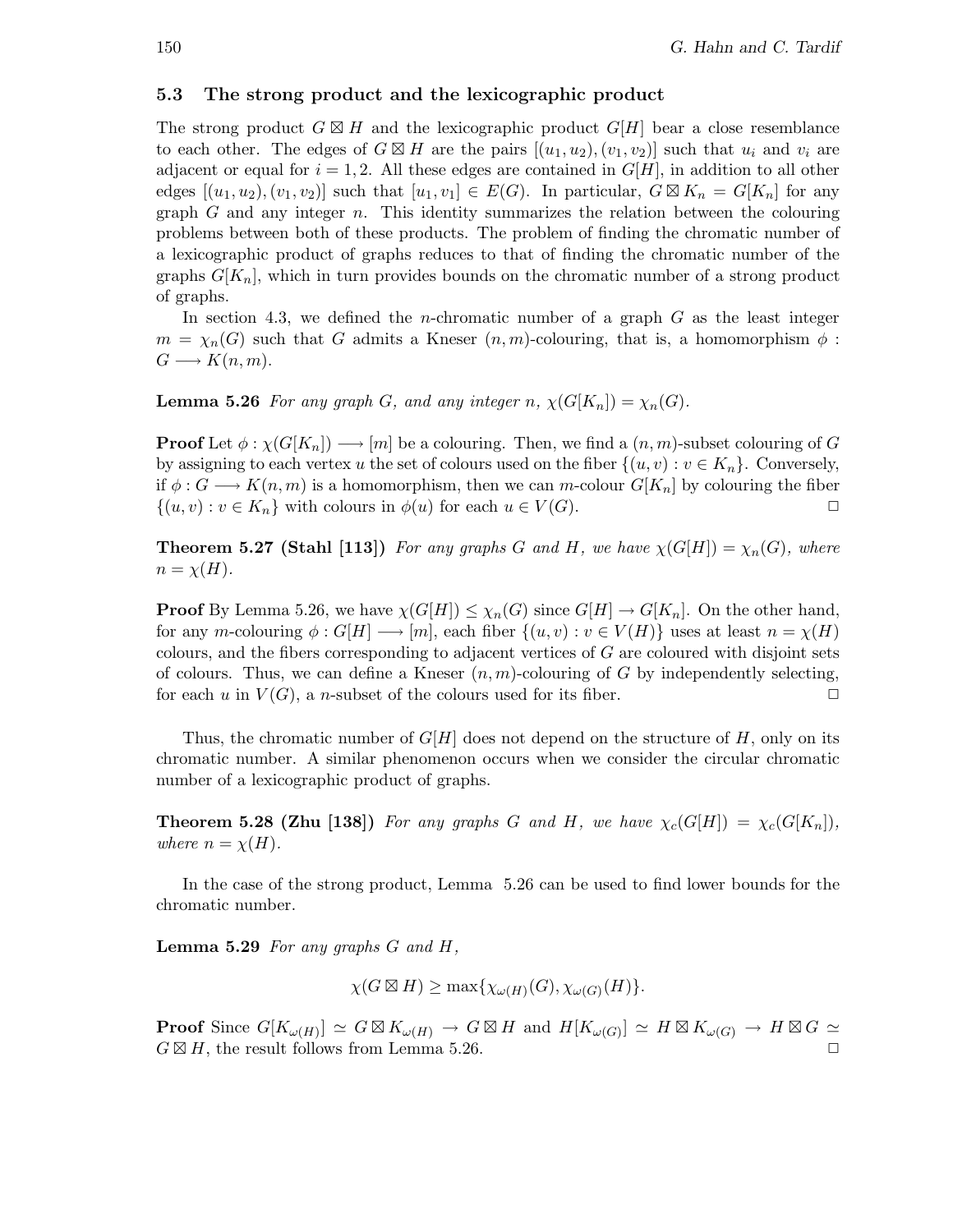It is also possible to express bounds for the chromatic number of a strong product of graphs in terms of the chromatic numbers and clique numbers of the factors alone. If G has at least one edge, then for any  $n, \chi_n(G) \geq 2n$ . For  $m = \chi_n(G)$ , we have  $G \to K(n,m)$ . By Theorem 3.10,  $\chi(K(n,m)) = m - 2n + 2$ , and  $\chi(G) + 2n - 2 \leq m = \chi_n(G)$ . Therefore, we have the following.

**Theorem 5.30 (Klavžar, Milutinović [85])** If G and H are graphs with at least one edge, then

$$
\chi(G \boxtimes H) \ge \max\{\chi(G) + 2\omega(H) - 2, \chi(H) + 2\omega(G) - 2\}.
$$

Note that this bound is obtained by considering subgraphs of the product which are isomorphic to lexicographic products. Vesztergombi [124] proposed a different approach which takes into account the full structure of the strong product of graphs. For a graph G and an integer m, define the graph  $\mathcal{C}_m^{\boxtimes}(G)$  by putting

$$
V(\mathcal{C}_m^{\boxtimes}(G)) = \{ \phi : G \longrightarrow [m] : \phi \text{ is a proper colouring} \},
$$
  

$$
E(\mathcal{C}_m^{\boxtimes}(G)) = \{ [\phi, \psi] : \phi(u) \neq \psi(u) \text{ for all } u \in V(G) \text{ and}
$$
  

$$
\phi(u) \neq \psi(v) \text{ for all } [u, v] \in E(G) \}.
$$

This construction bears the same relation to the colourings of a strong product of graphs as do the n-colouring graphs of Definition 5.3 to the colourings of a categorical product of graphs.<sup>9</sup> Namely, the following holds.

**Theorem 5.31 (Vesztergombi** [124]) For two graphs G and H,  $G \boxtimes H$  is m-colourable if and only if  $H \to \operatorname{C}_{m}^{\boxtimes}(G)$ .

It is clear that the chromatic number of a strong product of graphs cannot be expressed as a function of the chromatic numbers of the factors. Thus, there is no strong productanalogue of the product conjecture. Nonetheless, it would be interesting to know more about the general structure of  $\mathcal{C}_m^{\boxtimes}(G)^{\bullet}$ . In particular, Vesztergombi [124] has shown that  $\mathcal{C}_m^{\boxtimes}(K_n)$ <sup>•</sup> =  $K(n,m)$ , and  $\mathcal{C}_m^{\boxtimes}(C_5)$ <sup>•</sup> =  $C_5$ .

We now turn our attention to retracts of strong products and lexicographic products of graphs. These are more manageable than the retracts of products we have investigated so far. We will be particularly interested in finding out when the product of two cores is a core. Since homomorphisms can be used coordinatewise, it is of course necessary that both factors be cores. However, this condition is not sufficient for either of the products. Consider the graphs  $K(3,9)$  and  $K_3$ . Both are cores; however, their product  $K(3,9) \boxtimes K_3 \simeq K(3,9)[K_3]$ is a 9-chromatic graph with a 9-clique, so its core is  $K<sub>9</sub>$ .

**Proposition 5.32** For any connected graphs  $G$ ,  $H$ , the core of  $G[H]$  is  $G'[H^{\bullet}]$ , where  $G'$  is a subgraph of G which is itself a core.

**Proof** Clearly,  $G[H] \leftrightarrow G[H^{\bullet}]$ . Let  $\rho: G[H^{\bullet}] \longrightarrow G[H^{\bullet}]^{\bullet}$  be a retraction, and identify  $G[H^{\bullet}]^{\bullet}$  with a subgraph of  $G[H^{\bullet}]$ . Then for any  $u \in V(G)$  and  $[v, w] \in E(H^{\bullet})$  such that  $(u, v) \in V(G[H^{\bullet}]^{\bullet}), \rho(u, w)$  must be adjacent to  $(u, v)$  and cannot be adjacent to  $(u, w)$ .

<sup>&</sup>lt;sup>9</sup>Note that the definition of  $\mathcal{C}_m^{\boxtimes}(G)$  predates that of  $\mathcal{C}_m(G)$ .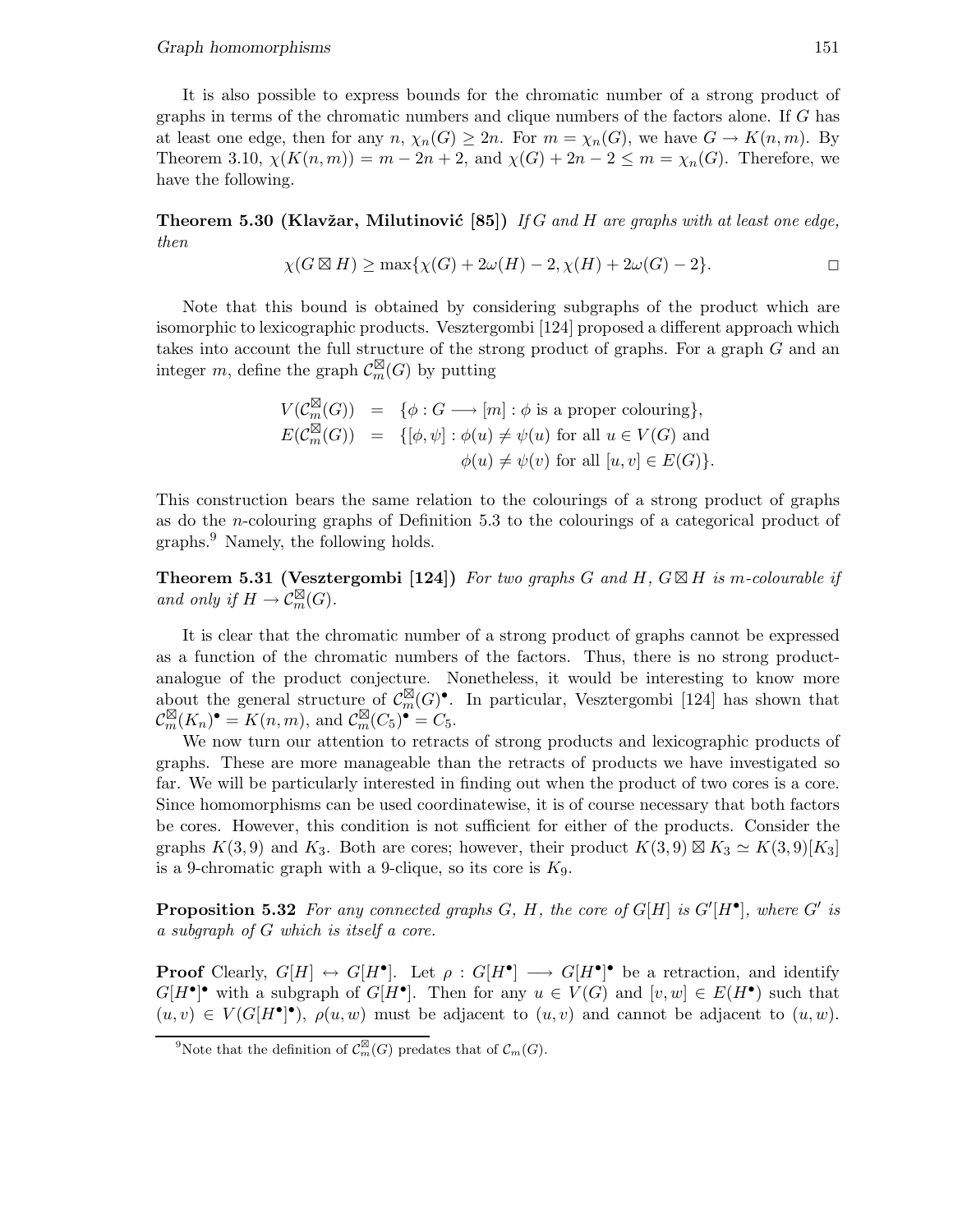Since  $H^{\bullet}$  is connected, it follows that  $\rho$  maps the fiber  $F_u = \{(u, v) : v \in V(H^{\bullet})\}$  into itself. Since  $H^{\bullet}$  is a core, this means that  $G[H^{\bullet}]^{\bullet} = G'[H^{\bullet}]$ , where  $G'$  is a subgraph of  $G$ .

However note that not all retracts of  $G[H]$  are lexicographic products, since retractions can be performed independently on the fibers of  $H$ . The situation is different in the case of the strong product, as the following result shows.

**Theorem 5.33 (Imrich, Klavžar [84])** Let G, H be connected graphs, and R a retract of  $G \boxtimes H$ . Then there exist subgraphs G' of G and H' of H such that R is isomorphic to  $G' \boxtimes H'$ .

In particular, the core of  $G \boxtimes H$  is a strong product of subgraphs of G and H. The example of  $K(3,9)[K_3]$  shows that neither Proposition 5.32 nor Theorem 5.33 can be refined to the statement that these subgraphs are retracts of the respective factors. The reason lies in the fact that the presence of triangles in the factors allows some interplay between the factors. This is made clear by the following results.

**Proposition 5.34** Let G and H be connected graphs such that G does not contain any triangles. Then  $G[H] \bullet = G^{\bullet}[H^{\bullet}].$ 

**Proof** By Proposition 5.32,  $G[H]$ <sup> $\bullet$ </sup> =  $G'[H^{\bullet}]$ , where  $G'$  is a core, and it remains to show that it is the core of G. Let  $\rho: G[H^{\bullet}] \longrightarrow G'[H^{\bullet}]$  be a retraction. Put

 $S = \{u \in V(G) : \rho(F_u) = F_{\psi(u)} \text{ for some } \psi(u) \in V(H^{\bullet})\}.$ 

We show that  $S = V(G)$ . Clearly, S is not empty since  $V(G') \subseteq S$ . If u' is adjacent to some  $u \in S$ , then  $\rho(F_{u'})$  cannot intersect  $F_{\psi(u)}$  since every vertex of  $F_{u'}$  is adjacent to all vertices of  $F_u$ . Also, since  $H^{\bullet}$  is connected,  $pr_G(F_{u'})$  induces a connected subgraph of G, whose vertices are all adjacent to  $\psi(u)$ . However, G does not contain any triangles, so  $pr_G(F_{u'})$  consists of a single vertex  $\psi(u')$ . Then,  $\rho$  must map  $F_{u'}$  to  $F_{\psi(u')}$  bijectively, since all fibers are isomorphic to the core  $H^{\bullet}$ . Thus,  $u' \in S$ . G being connected, this implies that  $S = V(G)$ . Therefore,  $\psi: V(G) \longrightarrow G'$  is a well-defined retraction, and  $G' = G^{\bullet}$ . The contract of  $\mathbb{Z}^n$  is the contract of  $\Box$ 

**Theorem 5.35 (Imrich, Klavžar [84])** Let G, H be connected triangle-free graphs, and R a retract of  $G \boxtimes H$ . Then there exist retracts  $G'$  of G and  $H'$  of H such that R is isomorphic to  $G' \boxtimes H'$ . In particular,  $(G \boxtimes H)^{\bullet} = G^{\bullet} \boxtimes H^{\bullet}$ .

In the case of these two products, retracts and cores can be expressed as products of subgraphs or retracts. The situation is different with other products. In particular, the identity  $(G \times G)^{\bullet} = G^{\bullet}$  holds for all graphs, and  $G^{\bullet}$  cannot be expressed as a categorical product of subgraphs of G. Also, the hom-idempotent graphs are the graphs  $G$  that satisfy  $(G \Box G)^{\bullet} = G^{\bullet}$ , and  $G^{\bullet}$  is a cartesian product of subgraphs of G. In general, it is known (see Tardif [117]) that if  $(\Box_{k=1}^n G_k)$  is vertex-transitive, then it is a cartesian product of subgraphs of the factors. However, it is not known if the same holds for all cores of connected cartesian products of graphs.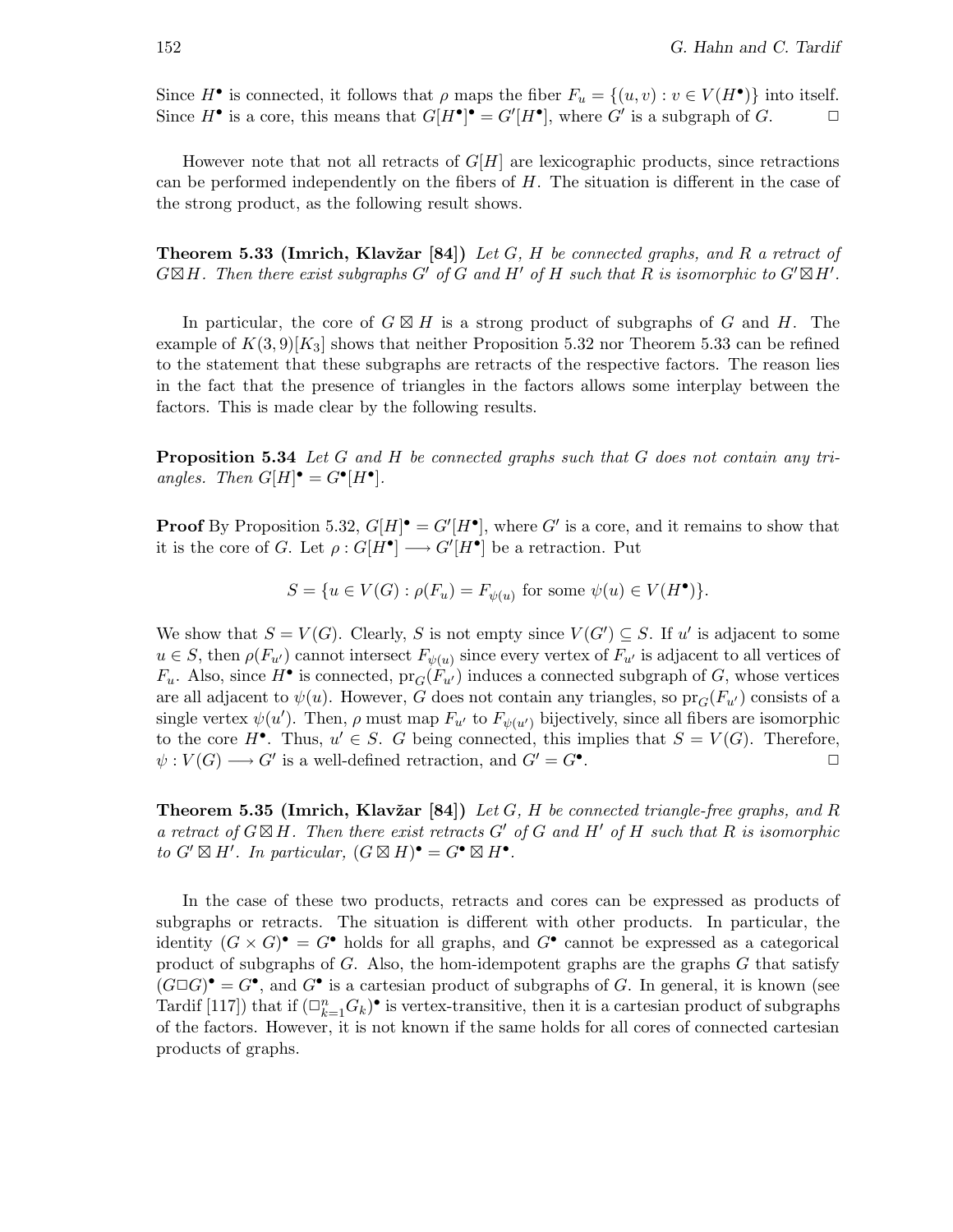### 5.4 Isometric embeddings and retracts

The *distance*  $d_G(u, v)$  between two vertices  $u, v$  of a connected graph G is the length of a shortest path joining them. Such a path is called a *uv-geodesic*. The function  $d_G$  itself is often called the 'geodesic metric' or 'shortest path metric' of G. It is indeed a metric in the usual sense, as it satisfies the axioms  $d_G(u,v) = 0$  if and only if  $u = v$ ,  $d_G(u,v) = d_G(v,u)$ and the triangle inequality  $d_G(u, w) \leq d_G(u, v) + d_G(v, w)$ .

The interplay between graph homomorphisms and the shortest path metric is illustrated by the following observation. Let G, H be connected graphs, and  $\phi: G \longrightarrow H$  a homomorphism. Then, for any  $u, v \in V(G)$  and any uv-geodesic P,  $\phi(P)$  is a  $\phi(u)\phi(v)$ -trail, and we see from this that  $d_H(\phi(u), \phi(v)) \leq d_G(u, v)$ . This motivates the following definitions.

**Definition 5.36** Let G, H be connected graphs, and  $\phi: V(G) \longrightarrow V(H)$  a map.

- (i)  $\phi$  is a contraction if  $d_H(\phi(u), \phi(v)) \leq d_G(u, v)$  for any two vertices  $u, v$  of G.
- (ii)  $\phi$  is an *isometric embedding* if  $d_H(\phi(u), \phi(v)) = d_G(u, v)$  for any two vertices u, v of G.

Any homomorphism between connected graphs is a contraction, but the converse fails since contractions can map adjacent vertices to the same vertex. However, isometric embeddings are homomorphisms. The term 'embedding' is normally reserved for injective maps and indeed, it is easy to see that any isometric embedding is a full monomorphism. The following result shows that some important homomorphisms that we have already encountered are in fact isometric embeddings.

**Lemma 5.37** Let R be a retract of a connected graph G. Then any co-retraction  $\gamma : R \longrightarrow G$ is an isometric embedding.

**Proof** Let  $\rho: G \longrightarrow R$  be a retraction such that  $\rho \circ \gamma = id_R$ . Then for any  $u, v \in V(R)$ , we have

$$
d_R(u, v) \ge d_G(\gamma(u), \gamma(v)) \ge d_R(\rho \circ \gamma(u), \rho \circ \gamma(v)) = d_R(u, v),
$$

hence  $\gamma$  is an isometric embedding.  $\Box$ 

Therefore, metric considerations turn out to play an important role in the characterization of retracts of graphs, though we have managed to avoid the subject up to this point. Part of the reasons for avoiding it lie in the fact that when considering discrete metric spaces, the natural morphisms are the contractions rather than graph homomorphisms.

Isometric embeddings into products of graphs often provide an insight into the metric structure of a graph; this has become a flourishing topic in view of some recent applications of graph theory to computer science. Szamkolowicz  $[116]$  has shown that there exist precisely two products of graphs in which the distance can be expressed as a reasonably 'nice' function of the coordinate distances. These are the cartesian product, where the distance is the sum of coordinate distances, and the strong product, where the distance is the maximum of coordinate distances. Each of these products gives rise to an interesting theory regarding isometric embeddings and retracts. We shall present both in some detail.

Recall that Observation 5.25 shows how the analysis of homomorphisms into cartesian products is reduced to the study of edge labelings and natural maps into products of the quotients introduced in Definition 5.24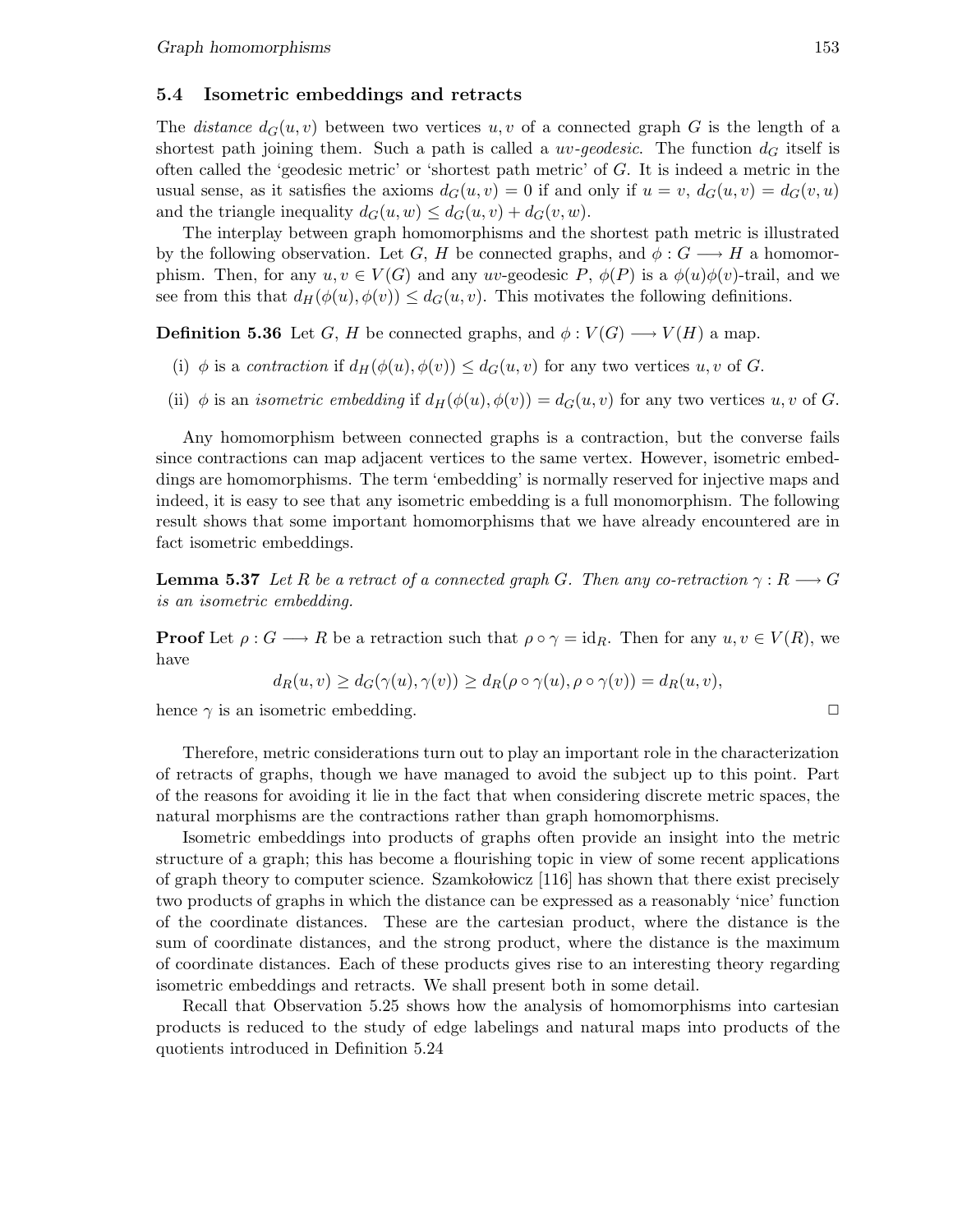**Theorem 5.38 (Graham, Winkler [52])** Let G be a graph, n an integer, and  $\ell : E(G) \longrightarrow$  $\{1,\ldots,n\}$  a map. Then the following conditions are equivalent.

- (i) There exists an isometric embedding  $\phi: G \longrightarrow \Box_{k=1}^n G_k$  such that  $\ell_{\phi} = \ell$ .
- (ii) The natural map  $\pi: G \longrightarrow \Box_{k=1}^n G/\ell^{-1}(k)$  is an isometric embedding.
- (iii) For all  $u, v \in V(G)$ , for all  $k \in \{1, ..., n\}$  and for all uv-geodesic P, we have

 $|E(P) \cap \ell^{-1}(k)| = \min\{|E(Q) \cap \ell^{-1}(k)| : Q \text{ is a uv-path }\}.$ 

(iv) If  $[u, v], [u', v']$  are edges of G such that  $\ell^{-1}([u, v]) \neq \ell^{-1}([u', v'])$ , then

$$
d_G(u, u') - d_G(u, v') = d_G(v, u') - d_G(v, v').
$$

In particular, condition (iv) suggests the following. Define a relation  $\theta$  on the edge set of a connected graph G by putting

$$
[u, v]\theta[u', v'] \equiv d_G(u, u') + d_G(v, v') \neq d_G(u, v') + d_G(v, u').
$$

This relation was introduced by Djoković for the purpose of characterizing the graphs which admit an isometric embedding in a cube. Note that  $\theta$  is well defined, reflexive and symmetric. Let  $\theta$  denote the transitive closure of  $\theta$ . Then  $\theta$  is an equivalence relation and partitions  $E(G)$ into classes  $E_1,\ldots,E_n$ . Define  $\ell: E(G) \longrightarrow \{1,\ldots,n\}$  by putting  $\ell(e) = k$  if  $e \in E_k$ . Then the natural map  $\pi: G \longrightarrow \Box_{k=1}^n G/\ell^{-1}(k)$  is an isometric embedding. This map is optimal in the sense that if  $\phi: G \longrightarrow \mathbb{D}_{k=1}^m G_k$  is an isometric embedding that is 'irredundant' (that is,  $pr_k \circ \phi(G) = G_k$  for all k and none of the factors  $G_k$  is isomorphic to  $K_1$ ), then  $\phi$  can be refined to  $\pi$ .

Thus, isometric embeddings into cartesian products of graphs admit an efficient characterization, contrary to homomorphisms in general. A similar treatment applies to isomorphisms into cartesian products, which can be viewed as a particular kind of isometric embeddings (see [83]). However, we shall not go into this subject and turn our attention to the retracts of a cartesian product of graphs.

Recall that the cubes are the cartesian powers of  $K_2$ . These are the simplest instances of cartesian product of graphs. No general characterization of the retracts of cartesian products of graphs is known, but such a characterization exists for simple structures such as cubes. We define the *diameter* of a graph  $G$  as the maximum distance between any two vertices of  $G$ . For instance, the cube  $Q_n = \Box_{k=1}^n K_2$  has diameter n. Also, the *covering graph* (or *unoriented* Hasse diagram) of a partially ordered set  $(P, \leq)$  is the graph G which has P as its vertex set, and whose edges are the pairs  $[p,q]$  such that p covers q, that is,  $p < q$  and no element r of P satisfies  $p < r < q$ .

Theorem 5.39 (Duffus, Rival [37]) The diameter-preserving retracts of cubes are the covering graphs of distributive lattices.

This result may come as a surprise, since it is not clear how lattice operations can be related to a graph structure, let alone to graph retractions. The following concept helps to clarify these matters. A median of three vertices of a connected graph is a vertex that lies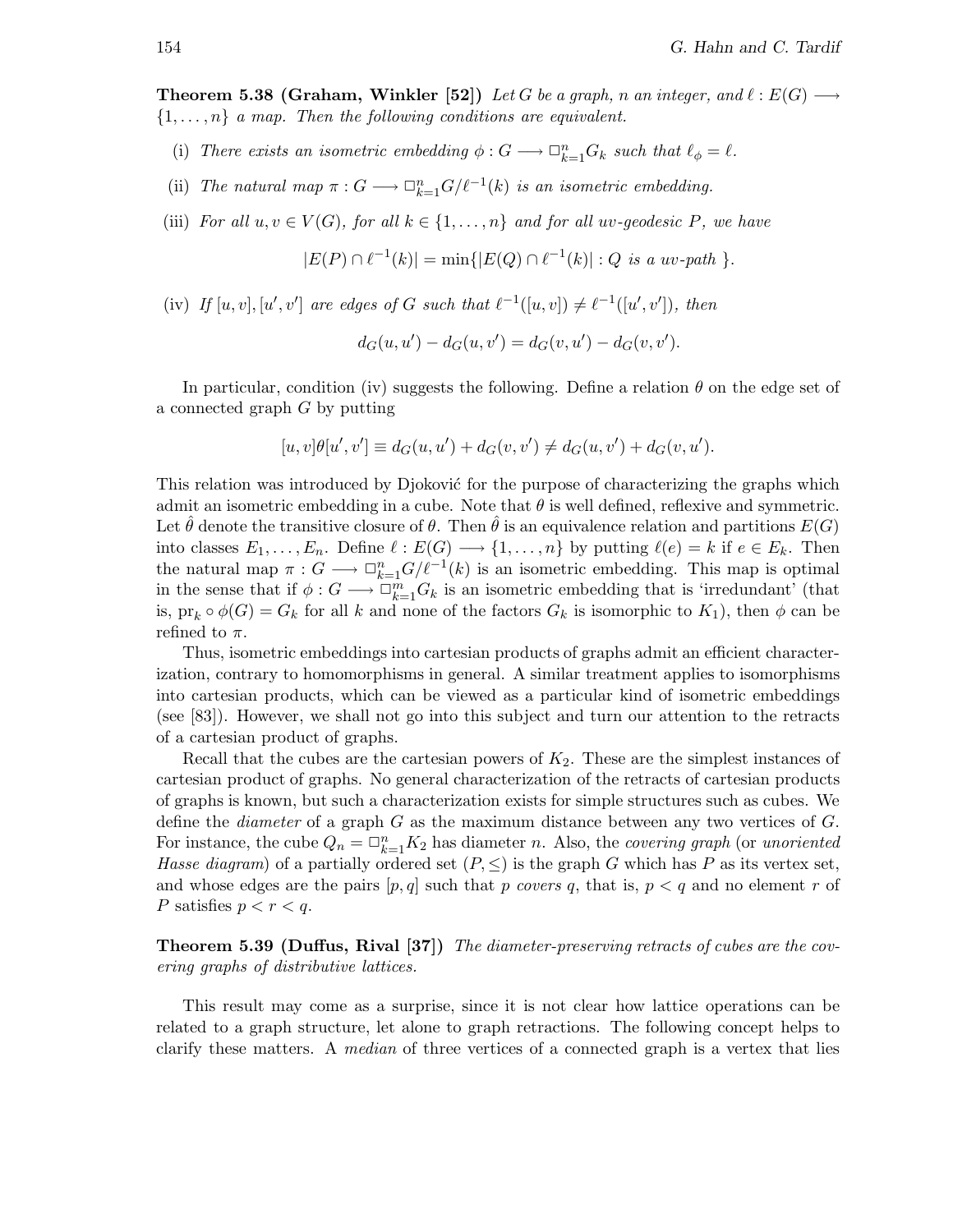simultaneously on geodesics between any two of them. It often happens that three given vertices of a graph have no median, or more than one. A graph  $G$  is called a *median graph* if any triple of (not necessarily distinct) vertices of  $G$  has a unique median. For instance, trees are simple examples of median graphs. Other examples include the cubes and the covering graphs of distributive lattices. In fact, if  $G$  is the covering graph of a distributive lattice  $L$ , then the median of any three vertices  $u, v, w$  of G coincides with their order-theoretic median  $(u \wedge v) \vee (u \wedge w) \vee (v \wedge w)$  in L.

Let R be a retract of a median graph G. By Lemma 5.37, any co-retraction  $\gamma: R \longrightarrow G$ is an isometric embedding. Let  $\rho: G \longrightarrow R$  be a retraction such that  $\rho \circ \gamma = id_R$ . Let  $u, v, w$ be vertices of R, and  $x \in V(G)$  the median of  $\gamma(u)$ ,  $\gamma(v)$  and  $\gamma(w)$ . Then  $\rho(x)$  is a median of u, v and w, which is easily seen to be unique since  $\gamma$  is an isometric embedding. Thus, R is a median graph, and we have shown that the class of median graphs is closed under taking retracts. In fact, Theorem 5.39 generalizes to the following characterization.

#### Theorem 5.40 (Bandelt [10]) The median graphs are the retracts of cubes.

The reader may have noticed that the essential feature of retractions that is used in this characterization is the fact that they are contractions, not that they are edge-preserving. Indeed, we can define a *weak retract* of a graph  $G$  as a graph  $R$  such that there exist contractions  $\rho: G \longrightarrow R$  and  $\gamma: R \longrightarrow G$  satisfying  $\rho \circ \gamma = id_R$ . The metric properties defining median graphs can then be relaxed to a definition of quasi-median graphs, which are the weak retracts of Hamming graphs (that is, cartesian products of complete graphs, see Chung, Graham, Saks [28] and Wilkeit [129]).

In view of these observations, the median graphs can also be characterized as the weak retracts of cubes. Thus, Theorem 5.40 not only provides a characterization of the retracts of cubes, but also shows that no other graphs are found if we allow contractions to serve as retractions. This is a bit surprising in view of the freedom gained when considering contractions rather than homomorphisms. However, note that median graphs are bipartite, and in the context of bipartite graphs, contractions and homomorphisms bear a special relationship to each other, as is shown by the following result.

**Proposition 5.41** Let  $\phi: G \longrightarrow H$  be a contraction, where G and H are bipartite graphs. Then there exists a bipartite graph G' and a homomorphism  $\psi : G \longrightarrow H \square G'$  such that  $\phi = \text{pr}_H \circ \psi.$ 

**Proof** Put  $F = \{[u, v] \in E(G) : \phi(u) = \phi(v)\}\)$ , and let P be the partition of  $V(G)$  whose cells are the connected components of  $G - F$ . Put  $G' = G/P$ , and let the map  $\psi : G \longrightarrow H \square G'$ be defined by  $\psi(u) = (\phi(u), \pi(u))$ , where  $\pi : G \longrightarrow G'$  is the natural map. We then have  $\phi = \text{pr}_{H} \circ \psi.$ 

We show that  $\psi$  is a homomorphism. Let  $[u, v]$  be an edge of G. If  $\phi(u) \neq \phi(v)$ , then  $[\phi(u), \phi(v)] \in E(H)$  and  $\pi(u) = \pi(v)$ , since  $[u, v] \notin F$ . Thus,  $[\psi(u), \psi(v)] \in E(H \square G')$ . Now suppose that  $\phi(u) = \phi(v)$ . Since  $[u, v] \in E(G)$  and G is bipartite, any uv-path P has odd length. If  $E(P) \cap F$  were empty, then  $\phi(P)$  would be an odd closed trail in H, which is impossible since  $H$  is bipartite. Therefore,  $u$  and  $v$  belong to different connected components of  $G - F$ , and  $[\pi(u), \pi(v)] \in E(G')$ . Thus,  $[\psi(u), \psi(v)] \in E(H \square H')$ .

Along the the same lines, it is easy to show that any cycle of  $G'$  must have even length. Thus,  $G'$  is also bipartite.  $\Box$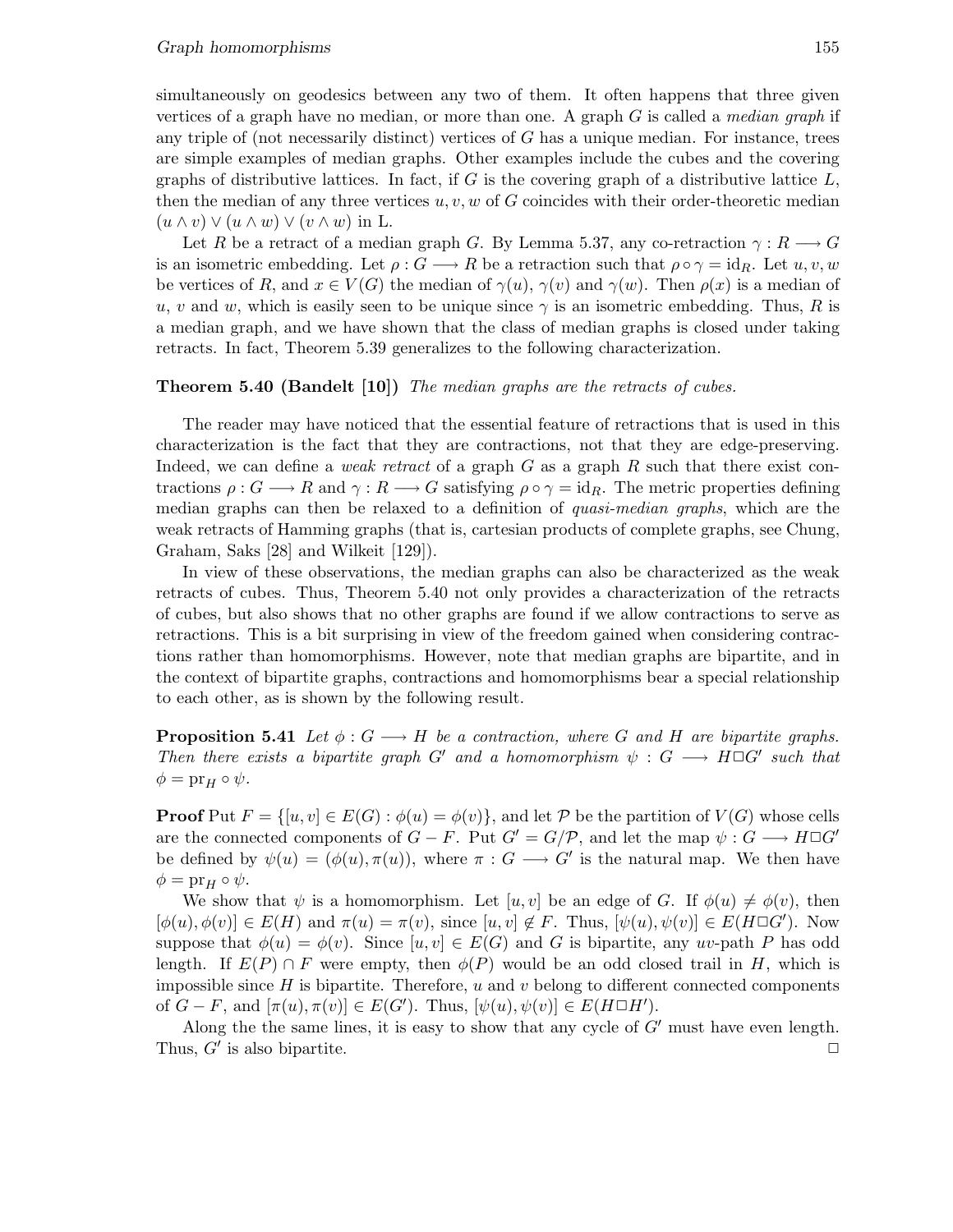We now turn our attention to isometric embeddings into strong products of paths. We begin with a pleasing result that is both general and simple.

Proposition 5.42 (Quilliot [104], Nowakowski, Rival [97]) Every connected graph admits an isometric embedding into a strong product of paths.

**Proof** Let G be a connected graph with diameter n, and  $P = x_0, x_1, \ldots, x_n$  a path. For any  $u \in V(G)$ , we can define a map  $\phi_u : G \longrightarrow P$  by putting  $\phi_u(v) = x_k$ , where  $k = d_G(u, v)$ . By the triangle inequality,  $\phi_u$  is a contraction. We can then use the maps  $\phi_u, u \in V(G)$ , coordinatewise to define a contraction  $\phi: G \longrightarrow \mathbb{Z}_{u \in V(G)}P$ . For any  $v, w \in V(G)$ , we then have

 $d_{\mathbb{Z}_{u\in V(G)}} P(\phi(u), \phi(v)) = \max\{|d_G(u,v) - d_G(u,w)| : u \in V(G)\}.$ 

This maximum is attained by putting  $u = v$  (or  $u = w$ ). Thus,

$$
d_{\boxtimes_{u\in V(G)}P}(\phi(u),\phi(v))=d_G(v,w),
$$

and  $\phi$  is an isometric embedding.  $\Box$ 

As was the case for the cubes, a characterization of the weak retracts of strong products of paths is heavily based on some special metric properties. We use the following concepts.

Definition 5.43 Let G be a connected graph.

(i) For  $u \in V(G)$  and an integer r, the ball of center u and radius r is the set

$$
B(u,r) = \{ v \in V(G) : d_G(u,v) \le r \}.
$$

(ii) G is a Helly graph if the family of its balls has the Helly property, that is, for any family  $B(u_1,r_1),\ldots,B(u_n,r_n)$  of pairwise intersecting balls, we have  $\bigcap_{k=1}^n B(u_k,r_k) \neq \emptyset$ .

In particular, all trees are Helly graphs, since their balls are subtrees, and these satisfy the Helly property. The balls of a strong product of graphs are products of balls, and a strong product of Helly graphs is a Helly graph. In particular, the strong products of paths are Helly graphs. Also, weak retractions preserve intersecting balls, so the weak retracts of Helly graphs are Helly graphs. All in all, the situation is very similar to the case of cubes and median graphs, and indeed, we get the following:

Proposition 5.44 (Quilliot [104], Nowakowski, Rival [98]) The Helly graphs are the weak retracts of strong product of paths.

The proof of Proposition 5.44 is based on the following property.

Theorem 5.45 (Extension Theorem, Quilliot [103]) Let G be a connected graph and H a Helly graph. Let S be a subset of  $V(G)$  and  $\phi_0 : S \longrightarrow V(H)$  a map such that  $d_H(\phi_0(u), \phi_0(v)) \leq d_G(u, v)$  for all  $u, v \in S$ . Then there exists a contraction  $\phi : G \longrightarrow H$ whose restriction to S is  $\phi_0$ .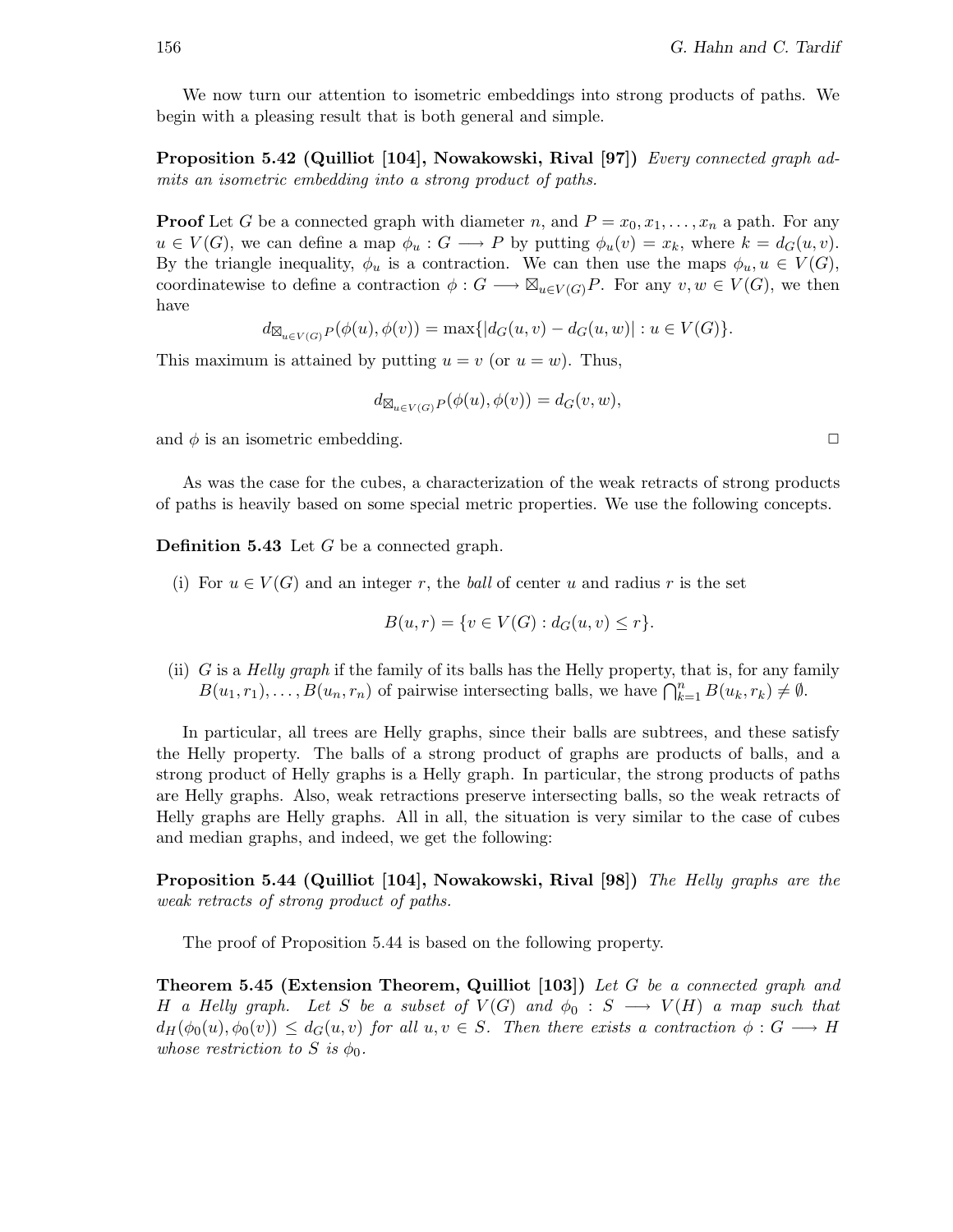**Proof** We construct  $\phi$  by gradually expanding the domain S of  $\phi_0$ . If  $S = V(G)$ , we are done. Otherwise, there exists  $u \in V(G) \backslash S$ . Let  $S' = S \cup \{u\}$  and define  $\phi_0' : S' \longrightarrow H$  as follows. Put  $\phi'_0(v) = \phi_0(v)$  if  $v \in S$ , and notice that the balls  $B(\phi_0(v), d_G(u, v)), v \in S$ , are pairwise intersecting. Indeed, the condition  $B(\phi_0(v_1), d_G(u,v_1)) \cap B(\phi_0(v_2), d_G(u,v_2)) \neq \emptyset$ is equivalent to the condition  $d_H(\phi_0(v_1), \phi_0(v_2)) \leq d_G(u, v_1) + d_G(u, v_2)$ , and the latter is fulfilled since  $\phi_0$  does not increase distances. Since H is a Helly graph, there exists  $w \in$  $\bigcap_{v\in S} B(\phi_0(v), d_G(u, v))$ ; put  $\phi'_0(v) = w$ . Then, S' and  $\phi'_0$  still satisfy the conditions of the theorem, so we can iterate our construction. Eventually, we get  $S = V(G)$ .

We see that Proposition 5.42 and Theorem 5.45 imply Proposition 5.44. If G is a Helly graph, and  $\psi: G \longrightarrow \boxtimes_{k=1}^n P$  an isometric embedding, then it is a full monomorphism, and we can define a partial inverse  $\phi_0 : S = \phi(V(G)) \longrightarrow V(G)$  such that  $\phi_0 \circ \phi(u) = u$  for all  $u \in V(G)$ . Since G is a Helly graph,  $\phi_0$  extends to a contraction  $\psi : \boxtimes_{k=1}^n P \longrightarrow G$ , so G is a weak retract of  $\mathbb{Z}_{k=1}^n P$ .

These results on Helly graphs show how the context of contractions and weak retractions strays from the subject of homomorphisms. By contrast, Theorem 5.33 states that the retracts of strong products of paths are strong products of (possibly shorter) paths. However, this topic also brought us close to one of the earliest results concerning the retracts of graphs.

**Theorem 5.46 (Hell [65])** Let T be a tree, G a bipartite graph, and  $\gamma : T \longrightarrow G$  and isometric embedding. Then  $T$  is a retract of  $G$ .

**Proof** Since any tree is a Helly graph, the partial inverse  $\rho_0 : \gamma(V(T)) \longrightarrow T$  of  $\gamma$  extends to a contraction  $\rho: G \longrightarrow T$ . Both G and T are bipartite, so by Proposition 5.41, there exists a bipartite graph H and a homomorphism  $\phi : G \longrightarrow T \square H$  such that  $\rho = \text{pr}_T \circ \phi$ . We can then properly 2-colour H to obtain a homomorphism  $\psi : G \longrightarrow T \square K_2$ . Since  $\rho \circ \gamma = id_T$ , the vertices of  $\psi \circ \gamma(T)$  have all the same second coordinate, say 0. We then define a map  $\rho': T \Box K_2 \longrightarrow T$  as follows. Fix a vertex  $u \in T$  with a neighbour v, and define  $\sigma: T \longrightarrow T$ by taking  $\sigma(w)$  as the neighbour of w on the unique uw-geodesic, if  $u \neq w$ , and putting  $\sigma(u) = v$ . The map  $\rho' : T \square K_2 \longrightarrow T$  is then defined by putting  $\rho'((w, i)) = w$  if  $i = 0$ , and  $\rho'((w,i)) = \sigma(w)$  if  $i = 1$ . Thus,  $\rho' \circ \psi : G \longrightarrow T$  is a homomorphism such that  $\rho' \circ \psi \circ \gamma = id_T$ , so T is a retract of G.  $\Box$ 

A graph G is called an absolute retract of the bipartite graphs if it is a retract of any bipartite graph into which it admits an isometric embedding. For instance, Theorem 5.46 states that all trees are absolute retracts of the bipartite graphs. By analogy, Theorem 5.45 is a characterization of the Helly graphs as the 'absolute weak retracts' of the connected graphs. In fact, the characterization of the absolute retracts of the bipartite graphs is similar to our presentation of Helly graphs (see [11, 66]). Note that a categorical product of paths is not connected; however, the connected components of categorical products of paths play the same role in characterizing the absolute retracts of the bipartite graphs as do the strong products of paths in that of the 'absolute weak retracts' of the connected graphs: Every bipartite graph is an isometric subgraph of a connected component of a categorical product of paths, and the absolute retracts of the bipartite graphs are precisely the retracts of connected components of categorical products of paths.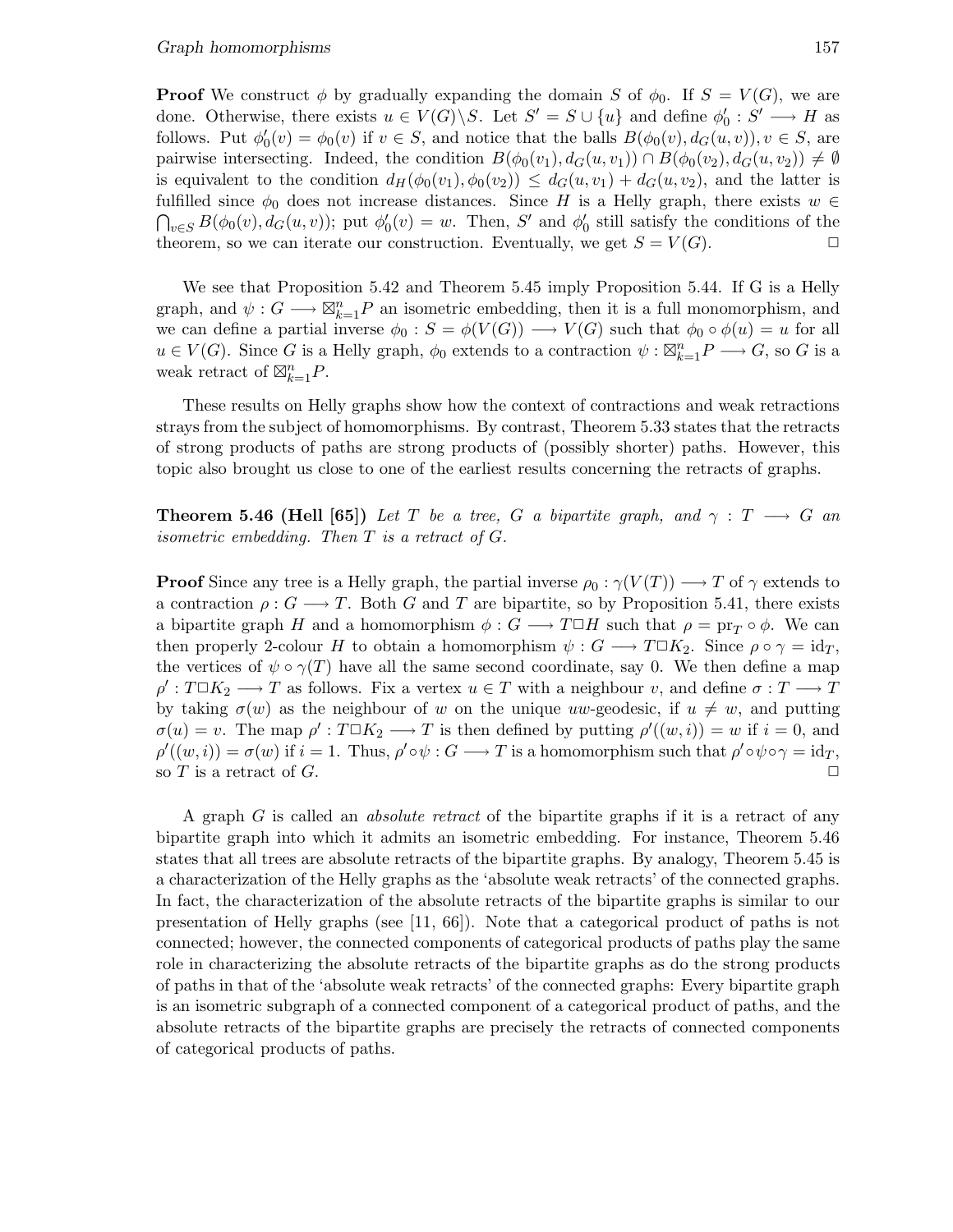# 6 Remarks

We have concentrated on finite graphs two reasons. The first is that when an infinite graph has finite homomorphic images, compactness comes to play. For example, if  $H$  is finite, then an arbitrary graph  $G$  admits a homomorphism to  $H$  if and only if all of its finite subgraphs do (see [21, 51]).

The second reason for not considering infinite graphs in this paper is the work Bauslaugh  $([15, 16, 17])$  and the fact that cores are fundamental to the study of homomorphisms. It turns out that not only does Proposition 2.22 not generalize to infinite graphs, but many problems related to cores and homomorphisms are undecidable. We survey some of this work in [56]. Bauslaugh's work treats directed graphs, but the cores present a problem even for undirected ones. For an example, consider the ray whose vertices are the positive integers and each of whose edges connects two consecutive integers. For each  $k > 1$ , let  $G_k$  be a distinct copy of the complete graph on k vertices  $\{v_1,\ldots,v_k\}$ . Construct a graph H by identifying k with  $v_k$  for  $k \in \mathbb{N}$ . We claim this graph has no core in the sense that there is no minimal retract. Indeed, any retraction can map  $G_i$  to  $G_j$  only if  $i < j$  and so the retracts of H are the infinite components of  $H - k$ ,  $k \in \mathbb{N}$ . Clearly there is no minimal one.

We have also skipped some other interesting work. For example, the concept of a *rigid* graph, studied by Hell, Nešetřil, Babai and others (see, for example,  $[2, 64, 29, 8, 9]$ , and also [102] for many more references), is a natural one: consider a graph whose only endomorphism is the identity. Brewster and MacGillivray [20] have looked at graphs with the property that every homomorphic image is a subgraph. Also, all the work, some quite recent by Hell, MacGillivray, Bang-Jensen ([12, 13]) and others, on homomorphisms of directed graphs is omitted, as is the large body of results on the complexity of what has become known as  $H$ -colourings, that is, problems of the existence of homomorphisms into given graphs  $H$ . Both the complexity and the undecidability considerations, as well as the related topics of homomorphisms into directed graphs are treated in [56].

Acknowledgment. The authors would like to express their gratitude to Gert Sabidussi not only for helpful comments concerning this manuscript, but also for the knowledge he has shared with them throughout the years.

# References

- [1] H. L. Abbott, B. Zhou, The star chromatic number of a graph, J. Graph Theory 17  $(1993), 349 - 360.$
- [2] M. E. Adams, J. Nešetřil, J. Sichler, Quotients of rigid graphs, *J. Combin. Theory Ser.*  $B$  30 (1981), 351 – 359.
- [3] M. O. Albertson, D. M. Berman, The chromatic difference sequence of a graph, J. *Combin. Theory Ser. B* 29 (1980),  $1 - 12$ .
- [4] M. O. Albertson, V. Booth, Homomorphisms of symmetric graphs, Congr. Numer. 53  $(1986), 79 - 86.$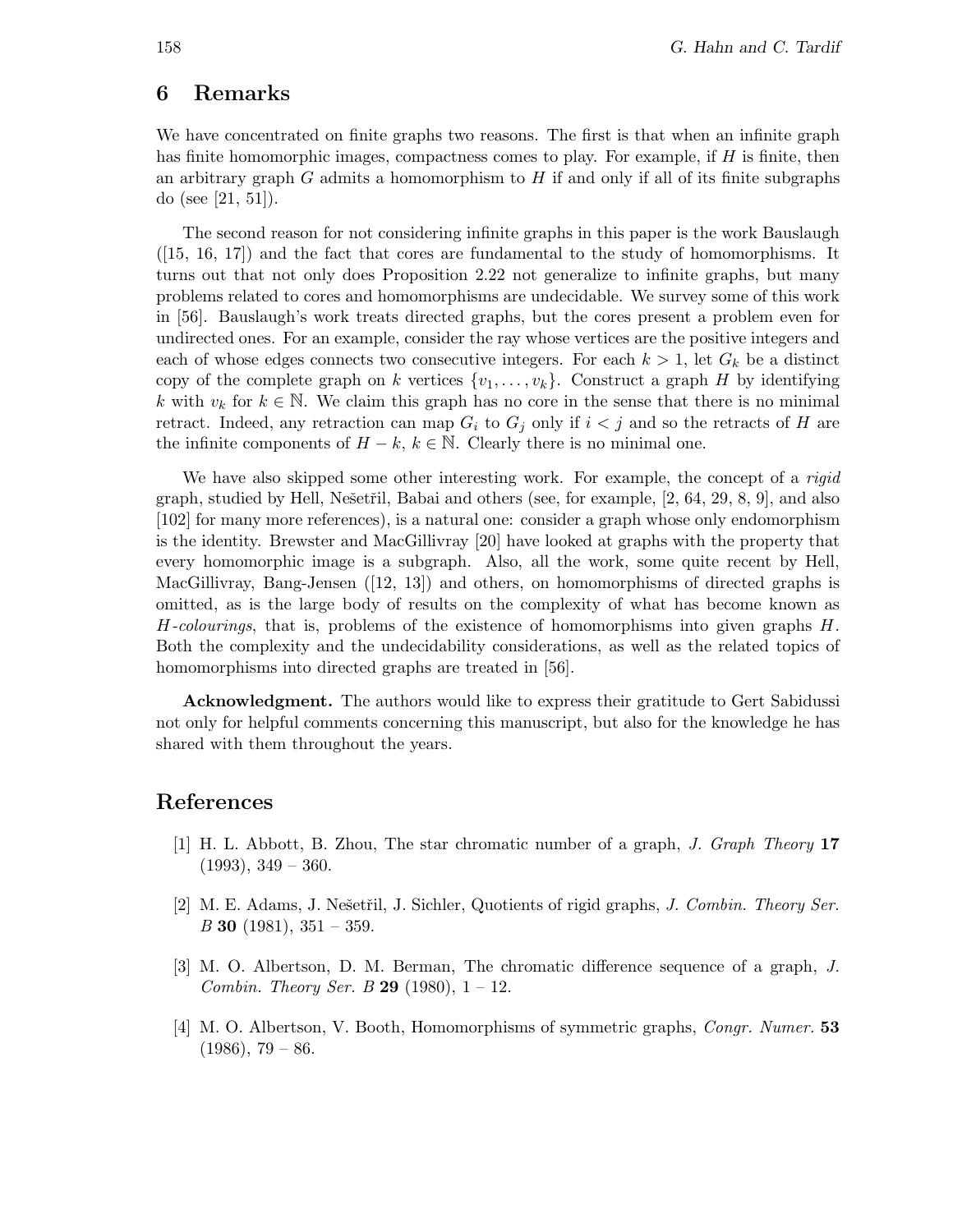- [5] M. O. Albertson, K. L. Collins, Homomorphisms of 3-chromatic graphs, Discrete Math. 54 (1985), 127–132.
- [6] M. O. Albertson, P. A. Catlin, L. Gibbob, Homomorphisms of 3-chromatic graphs II, Congr. Numer.  $47$  (1985),  $19 - 28$ .
- [7] L. Babai, C. Godsil, On the automorphism group of almost all Cayley graphs, European J. Comb. 3 (1982),  $9 - 15$ .
- [8] L. Babai, J. Nešetřil, High chromatic rigid graphs I, in: *Combinatorics* (A. Hajnal, V. T. Sós, eds.), Colloq. Math. Soc. János Bolyai 18, North-Holland, Amsterdam, 1978, 53 – 60.
- [9] L. Babai, J. Nešetřil, High chromatic rigid graphs II, in: Algebraic and Geometric Combinatorics (E. Mendelsohn, ed.), Ann. Discrete Math.  $15$  (1982),  $55 - 61$ .
- [10] H. J. Bandelt, Retracts of hypercubes, J. Graph Theory 8 (1984), 501–510.
- [11] H. J. Bandelt, A. Dählmann, H. Schütte, Absolute retracts of bipartite graphs, *Discrete* Appl. Math. 16 (1987), 191–215.
- [12] J. Bang-Jensen, P. Hell, and G. MacGillivray, The complexity of colouring by semicomplete digraphs, SIAM J. Discrete Math. 1 (1988), 281-298.
- [13] J. Bang-Jensen, P. Hell, and G. MacGillivray, Hereditarily hard H-colouring problems, Discrete Math. 138 (1995), 75–92.
- [14] I. Bárány, A short proof of Kneser's conjecture, J. Combin. Theory Ser. A 25 (1978), 325–326.
- [15] B. Bauslaugh, Core-like properties of infinite graphs and structures, Discrete Math. **138** (1995),  $101 - 111$ .
- [16] B. Bauslaugh, Homomorphisms in infinite structures, Ph.D. Thesis, Simon Fraser University, 1994.
- [17] B. Bauslaugh, The complexity of infinite  $H$ -colouring, J. Combin. Theory Ser. B 61 (1994), 141–154.
- [18] J. A. Bondy, P. Hell, A note on the star chromatic number, J. Graph Theory 14 (1990), 479–482.
- [19] J. A. Bondy, U. S. R. Murty, Graph Theory With Applications, Macmillan, London, 1976.
- [20] R. Brewster, G. MacGillivray, Homomorphically full graphs, Discrete Appl. Math. 66 (1996), 23-31.
- [21] N. de Bruijn, P. Erd˝os, A colour problem for infinite graphs and a problem in the theory of relations, Nederl. Akad. Wetensch. Proc. Ser. A 54 (1951), 371–373 (Indag. Math. 13).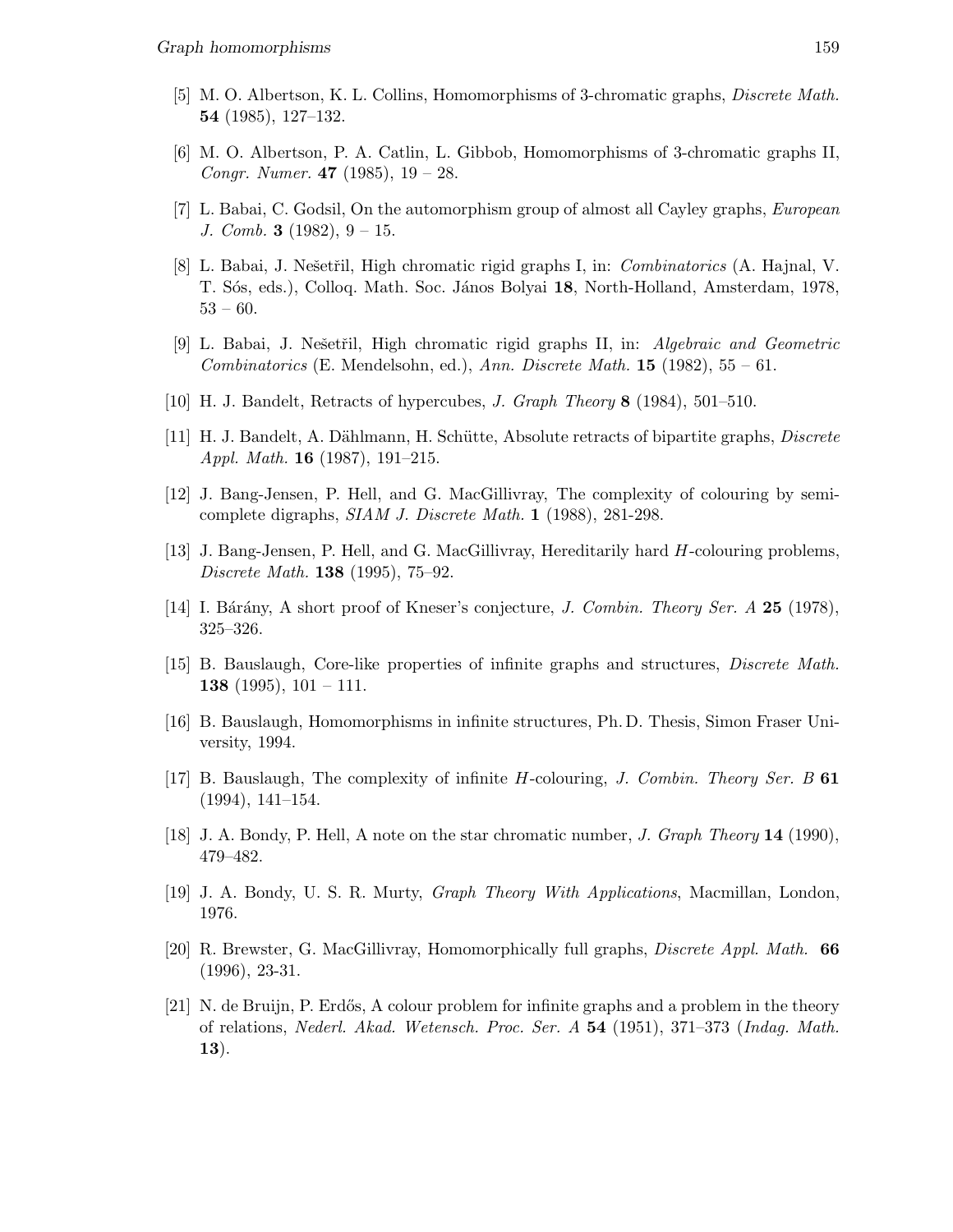- [22] F. Buckley, L. Superville, The a-jointed number and graph homomorphism problems, in: The Theory and Applications of Graphs (G. Chartrand et al., eds.), Wiley, New York, 1981, 149 – 158.
- [23] S. A. Burr, P. Erdős, L Lovász, On graphs of Ramsey type, Ars Combin. 1 (1976), 167–190.
- [24] P. Catlin, Graph homomorphisms onto the five-cycle, J. Combin. Theory Ser. B 45  $(1988), 199 - 211.$
- [25] P. Catlin, Homomorphisms as generalizations of graph colouring, Congr. Numer. 50  $(1985), 179 - 186.$
- [26] G. Chang, L. Huang, X. Zhu, The star-chromatic number of Mycielski's graphs, preprint, National Sun Yat-sen University, Taiwan, 1996.
- [27] F. R. K. Chung, Z. Füredi, R. L. Graham, P. Seymour, On induced subgraphs of the cube, J. Combin. Theory Ser. A 49 (1988), 180–187.
- [28] F. R. K. Chung, R. L. Graham, M. E. Saks, A dynamic location problem for graphs, Combinatorica 9 (1989), 111–131.
- [29] V. Chvátal, P. Hell, L. Kučera, J. Nešetřil, Every finite graph is a full subgraph of a rigid graph, *J. Combin. Theory* **11** (1971),  $284 - 286$ .
- [30] C. R. Cook, A. B. Evans, Graph folding, Congr. Numer. 23 (1979), 305 314.
- [31] D. G. Corneil, A. Wagner, On the complexity of the embedding problem for hypercube related graphs, *Discrete Appl. Math.*  $43$  (1993),  $75-95$ .
- [32] W. Deuber, X. Zhu, Chromatic numbers of distance graphs, to appear in Discrete Math.
- [33] W. Deuber, X. Zhu, Relaxed coloring of a graph, to appear in *Graphs and Combin.*
- [34] W. Deuber, X. Zhu, Circular coloring of weighted graphs, *J. Graph Theory* 23 (1996), 365–376.
- [35] G. A. Dirac, Homomorphism theorems for graphs, Math. Ann. 153 (1964), 69 80.
- [36] D. Z. Djoković, Distance-preserving subgraphs of hypercubes, J. Combin. Theory Ser. B 14 (1973), 263–267.
- [37] D. Duffus, I. Rival, Graphs orientable as distributive lattices, Proc. Amer. Math. Soc. 88 (1983), 197–200.
- [38] D. Duffus, B. Sands, R. E. Woodrow, On the chromatic number of the product of graphs, J. Graph Theory 9 (1985), 487–495.
- [39] D. Duffus, N. Sauer, Lattices arising in categorial investigations of Hedetniemi's conjecture, Discrete Math. 152 (1996), 125–139.
- [40] M. El-Zahar, N. Sauer, The chromatic number of the product of two 4-chromatic graphs is 4, *Combinatorica* **5** (1985), 121-126.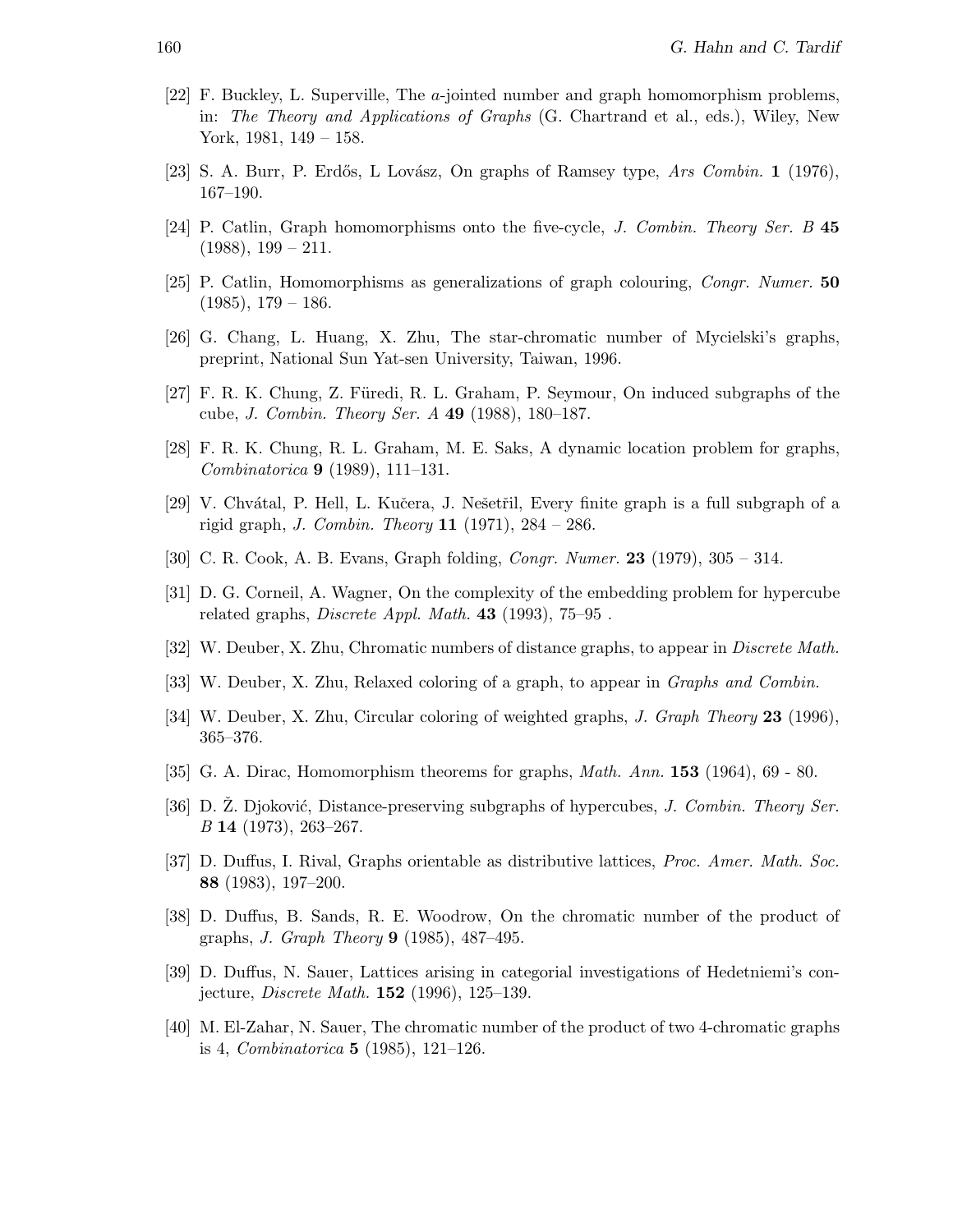- [41] P. Erdős, Graph theory and probability, *Canad. J. Math.* **11** (1959),  $34 38$ .
- [42] P. Erdős, C. Ko, R. Rado, Intersection theorems for systems of finite sets, *Quart. J.* Math. 12 (1961), 313–320,
- [43] P. Erdős, J. Spencer, *Probabilistic Methods in Combinatorics*, Academic Press, New York, 1974.
- [44] O. Favaron, personal communication.
- [45] G. Gao, G. Hahn, Minimal graphs that fold onto  $K_n$ , Discrete Math. 142 (1995), 277 – 280.
- [46] G. Gao, G. Hahn, H. Zhou, Star chromatic number of flower graphs, preprint, Université de Montréal, 1992.
- [47] G. Gao, E. Mendelsohn, H. Zhou, Computing star chromatic number from related graph invariants, *J. Combin. Math. Combin. Comput.* **16** (1994),  $87 - 95$ .
- [48] G. Gao, X. Zhu, Star-extremal graphs and lexicographic product. Discrete Math. 152 (1996), 147–156.
- [49] A. H. M. Gerards, Homomorphisms of graphs into odd cycles, J. Graph Theory 12  $(1988), 73 - 83.$
- [50] C. D. Godsil, Problems in algebraic combinatorics, Electron. J. Combin. 2 (1995), Feature 1, approx. 20 pp. (electronic).
- [51] W. H. Gottschalk, Choice functions and Tychonoff's theorem, Proc. Amer. Math. Soc. 2 (1951), 172.
- [52] R. L. Graham, P. M. Winkler, On isometric embeddings of graphs, Trans. Amer. Math. Soc. 288  $(1985)$ , 527–536.
- [53] D. Guan, X. Zhu, A coloring problem for weighted graphs, to appear in Inform. Process. Lett.
- [54] R. Häggkvist, P. Hell, D. J. Miller, V. Neumann Lara, On multiplicative graphs and the product conjecture, Combinatorica 8 (1988), 63–74.
- [55] G. Hahn, P. Hell, S. Poljak, On the ultimate independence ratio of a graph, European J. Combin. 16 (1995), 253–261.
- [56] G. Hahn, G. MacGillivray, Graph homomorphisms II: Computational aspects and infinite graphs, preprint, Université de Montréal, 1997.
- [57] G. Hahn, J. Siráň, A note on intersecting cliques, *J. Combin. Math. Combin. Comput.* 18 (1995),  $57 - 63$ .
- [58] A. Hajnal, The chromatic number of the product of two  $\aleph_1$ -chromatic graphs can be countable, *Combinatorica* **5** (1985), 137–139.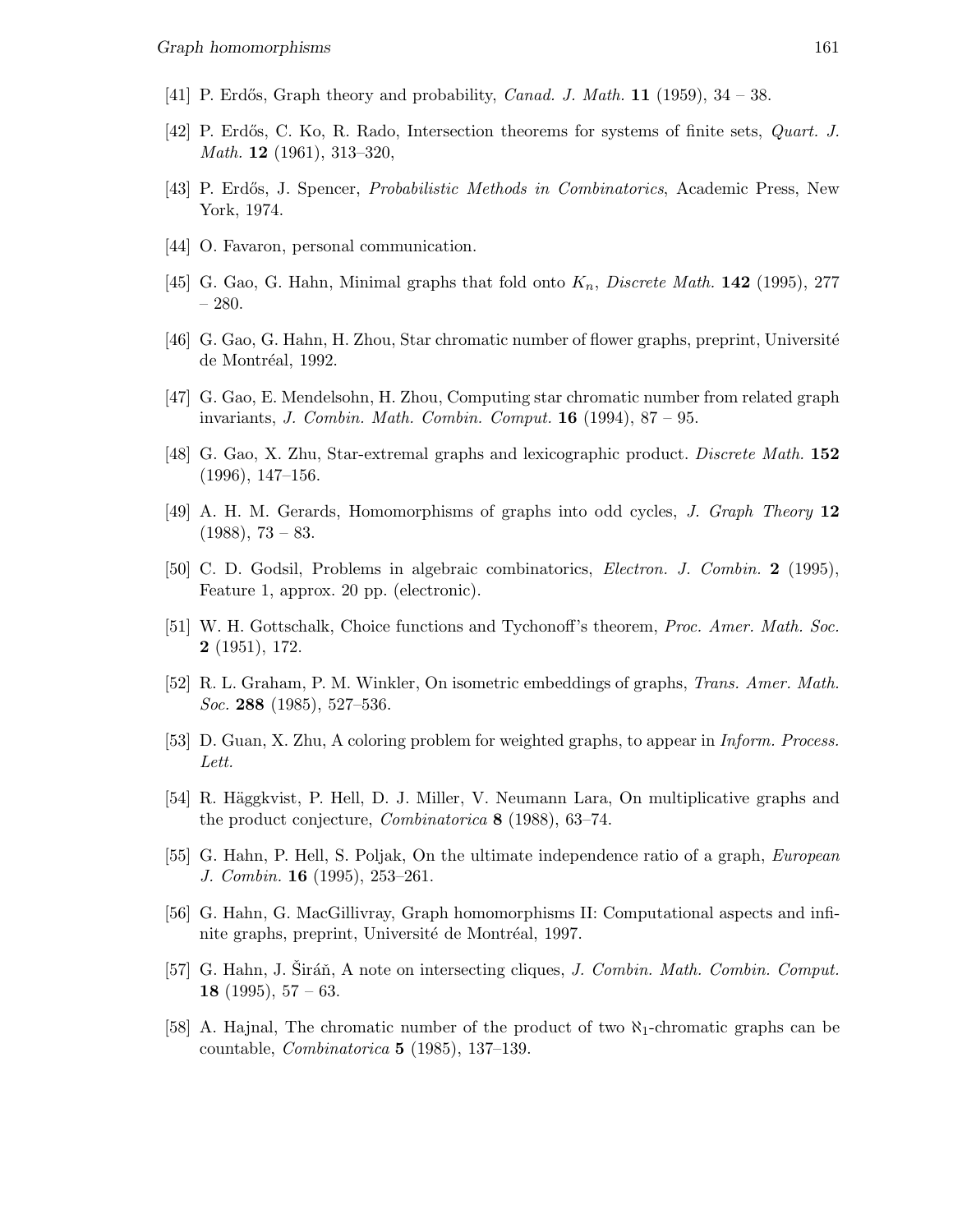- [59] F. Harary, S. Hedetniemi, Achromatic number of a graph, J. Combin. Theory 8 (1970), 154 – 161.
- [60] F. Harary, S. Hedetniemi, G. Prins, An interpolation theorem for graphical homomorphisms, Portugal. Math. 26 (1967), 453–462.
- [61] F. Harary. D. Hsu, Z. Miller, The bichromaticity of a tree, in: Theory and Applications of Graphs (Y. Alavi, D. R. Lick, eds.), Lecture Notes in Math. 642, Springer-Verlag, Berlin, 1978, 236 – 246.
- [62] S. Hedetniemi, Homomorphisms of graphs and automata, University of Michigan Technical Report 03105–44–T, 1966.
- [63] Z. Hedrlín, P. Hell, C. S. Ko, Homomorphism interpolation and approximation, in: Algebraic and Geometric Combinatorics (E. Mendelsohn, ed.), Ann. Discrete Math. 15  $(1982), 213 - 227.$
- [64] P. Hell, Rigid undirected graphs with given number of vertices, Comment. Math. Univ. *Carolinae* **9** (1968),  $51 - 69$ .
- [65] P. Hell, Rétractions de graphes, Ph. D. Thesis, Université de Montréal, 1972.
- [66] P. Hell, Absolute retracts in graphs, in: Graphs and Combinatorics (R. A. Bari, F. Harary, eds.), Lecture Notes in Math. 406 (1974), 291–301.
- [67] P. Hell, An introduction to the category of graphs, Ann. N. Y. Acad. Sciences 328  $(1979), 120 - 136.$
- [68] P. Hell, D. Miller, Graphs with given achromatic number, *Discrete Math.* **16** (1976),  $195 - 207.$
- [69] P. Hell, D. Miller, On forbidden quotients and the achromatic number, in Congr. Numer. 15 (1976),  $283 - 292$ .
- [70] P. Hell, D. Miller, Achromatic number and graph operations, Discrete Math. 108  $(1992), 297 - 305.$
- [71] P. Hell, D. Miller, Graphs with forbidden homomorphic images, Ann. N. Y. Acad. Sci. **319** (1979),  $270 - 280$ .
- [72] P. Hell, J. Nešetřil, On the complexity of H-colourings, J. Combin. Theory Ser. B 48  $(1990), 92 - 110.$
- [73] P. Hell, J. Nešetřil, The core of a graph, *Discrete Math.* **109** (1992),  $117 126$ .
- [74] P. Hell, J. Nešetřil, X. Zhu, Duality of graph homomorphisms, in: Combinatorics, Paul Erdős is Eighty, vol. 2, Bolyai Society Mathematical Studies, Budapest, 1996, 271–282.
- [75] P. Hell, X. Yu, H. Zhou, Independence ratios of graph powers, Discrete Math. 127 (1994), 213–220.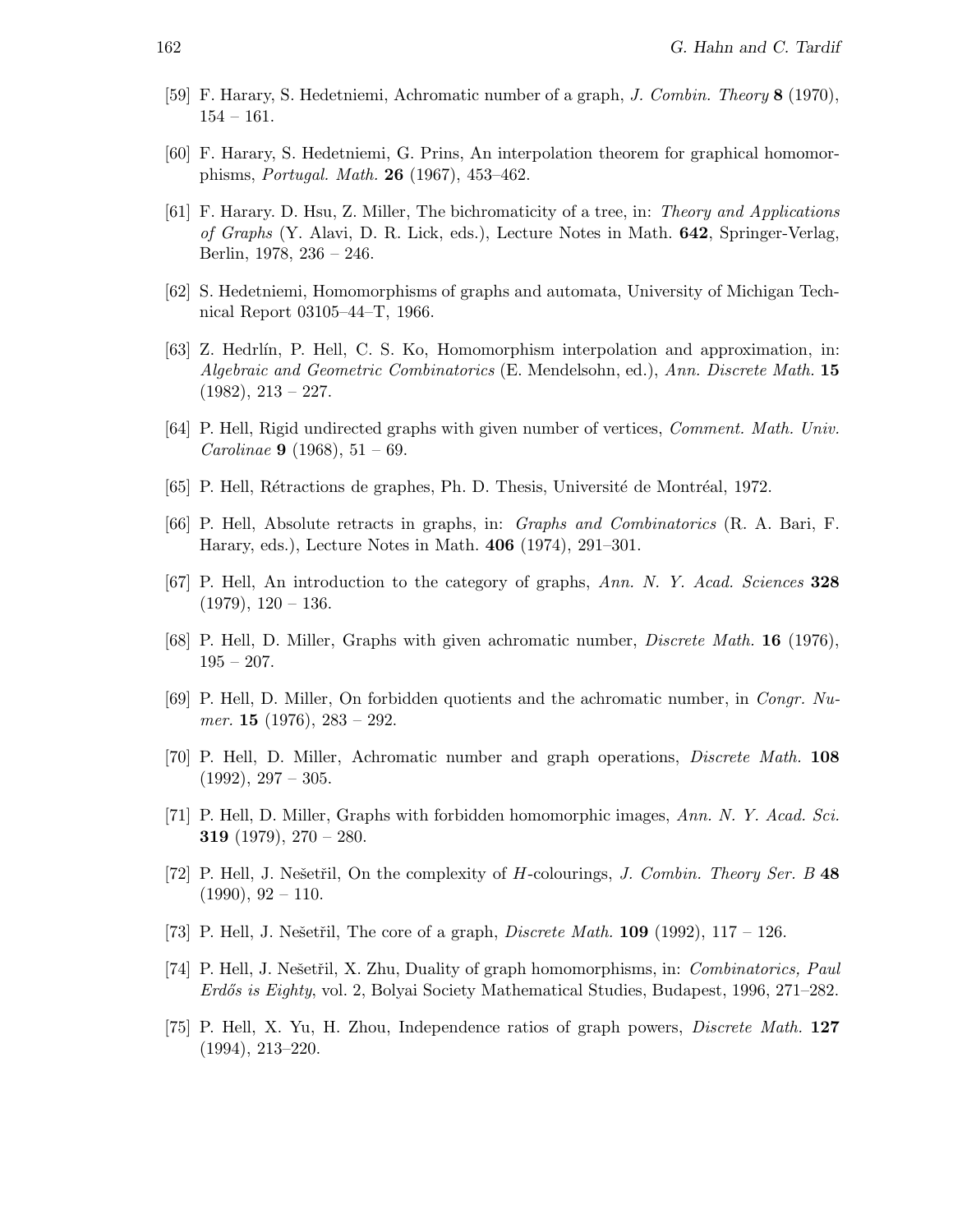- [76] P. Hell, H. Zhou, X. Zhu, Homomorphisms to oriented cycles, Combinatorica 13 (1993), 421–433.
- [77] P. Hell, H. Zhou, X. Zhu, Multiplicative oriented cycles, J. Combin. Theory Ser. B 60 (1994), 239–253.
- [78] P. Hell, X. Zhu, Homomorphisms to oriented paths, Discrete Math. 132 (1994), 107– 114.
- [79] P. Hell, X. Zhu, The existence of homomorphisms to oriented cycles, SIAM J. Discrete Math. 8 (1995), 208–222.
- [80] P. Hell, H. Zhou, X. Zhu, A note on homomorphisms to acyclic local tournaments, J. Graph Theory 20 (1995), 467–471.
- [81] A. J. W. Hilton, E. C. Milner, Some intersection theorems for systems of finite sets, Quart. J. Math. Oxford Ser. 2 18 (1967), 369–384.
- [82] F. Hughes, G. MacGillivray, The achromatic number of graphs: A survey and some new results, *Bull. Inst. Combin. Appl.* **19** (1997), 27-56.
- [83] W. Imrich, J. Zerovnik, Factoring Cartesian-product graphs, J. Graph Theory 18 (1994), 557–567.
- [84] W. Imrich, S. Klavžar, Retracts of strong product of graphs, *Discrete Math.* 109 (1992), 147–154.
- [85] S. Klavžar, U. Milutinović, Strong products of Kneser graphs, *Discrete Math.* 133 (1994), 297–300.
- [86] A. Kostochka, E. Sopena, X. Zhu, Acyclic and oriented chromatic numbers of graphs, to appear in J. Graph Theory.
- [87] P. Křivka, On homomorphism perfect graphs, Comment. Math. Univ. Carolinae 12  $(1971), 619 - 626.$
- [88] H. -J. Lai, Unique graph homomorphisms onto odd cycles, Utilitas Math. 31 (1987), 199 – 208.
- [89] H. -J. Lai, Unique graph homomorphisms onto odd cycles II, J. Combin. Theory Ser.  $B$  46 (1989), 363 – 376.
- [90] B. Larose, F. Laviolette, C. Tardif, Normal Cayley graphs and homomorphisms of cartesian powers of graphs, preprint, Université de Montréal, 1994, submitted to European J. Combin.
- [91] L. Lovász, Kneser's conjecture, chromatic number, and homotopy, J. Combin. Theory Ser. A 25 (1978), 319–324.
- [92] H. A. Maurer, A. Salomaa, E. Welzl, On the complexity of the general colouring problem, *Inform. and Control* 51 (1981),  $128 - 145$ .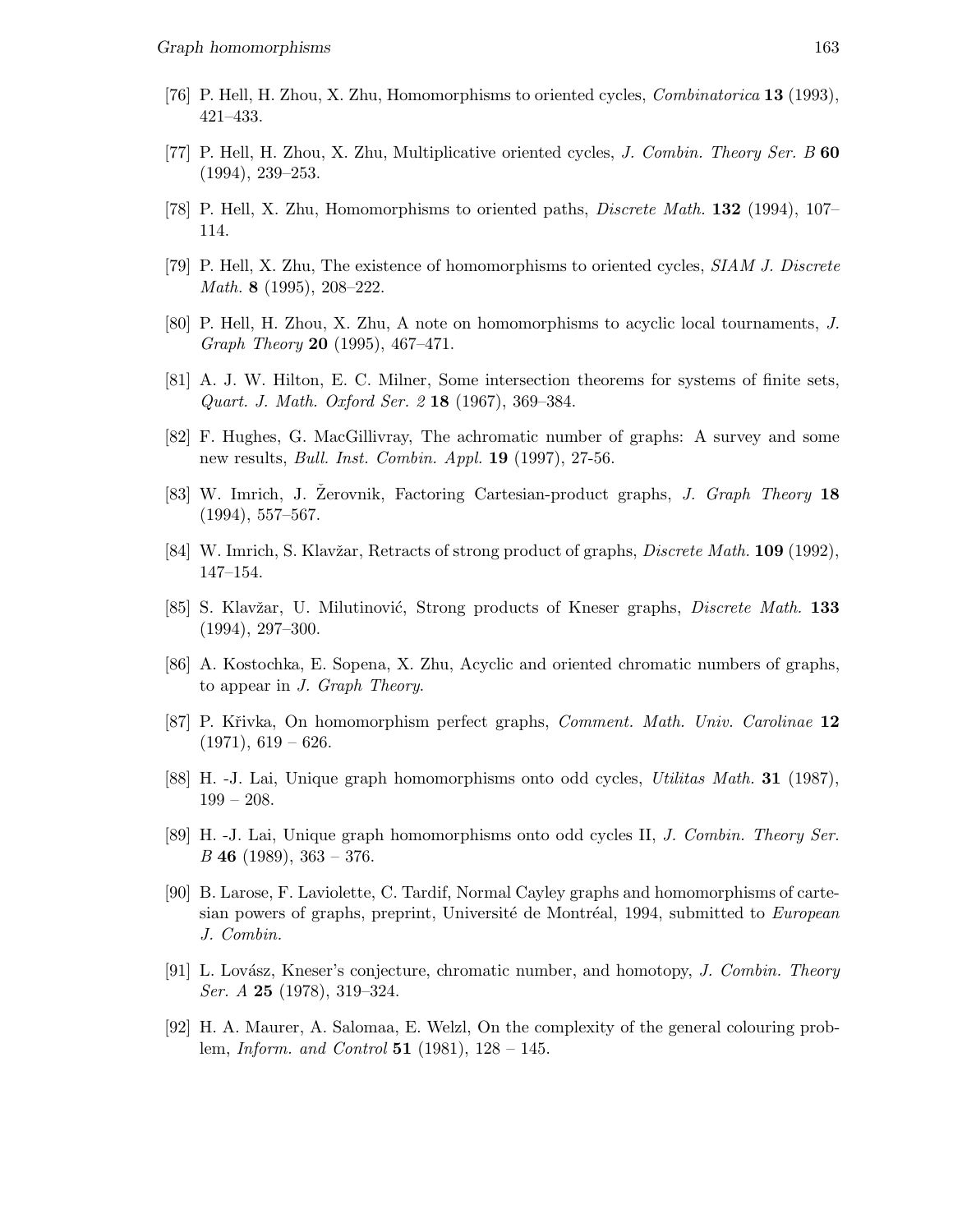- [93] H. A. Maurer, A. Salomaa, D. Wood, Colorings and interpretations: a connection between graphs and grammar forms, *Discrete Appl. Math.* **3** (1981), 119 – 135.
- [94] J. Nešetřil, Homomorphisms of derivative graphs, *Discrete Math.* 1 (1971), 257 268.
- [95] J. Nešetřil, X. Zhu, Path homomorphisms, *Math. Proc. Cambridge Philos. Soc.* 120 (1996), 207–220.
- [96] J. Nešetřil, X. Zhu, On bounded treewidth duality of graphs, *J. Graph Theory* 23 (1996), 151–162.
- [97] R. Nowakowski, I. Rival, On a class of isometric subgraphs of a graph, Combinatorica 2 (1982), 79–90.
- [98] R. Nowakowski, I, Rival, The smallest graph variety containing all paths, Discrete Math. **43** (1983), 235–239.
- [99] M. Perles, personal communication via P. Hell.
- [100] S. Poljak, Coloring digraphs by iterated antichains, Comment. Math. Univ. Carolinae 32 (1992), 209–212.
- [101] S. Poljak, V. Rödl, On the arc-chromatic number of a digraph, J. Combin. Theory Ser. B 31 (1981), 190–198.
- [102] A. Pultr, V. Trnková, Combinatorial, Algebraic and Topological Representations of Groups, Semigroups and Categories, North-Holland, Amsterdam, 1980.
- [103] A. Quilliot, Un problème de point fixe sur les graphes, Ann. Rev. Inst. Mat. Mexico, 1981.
- [104] A. Quilliot, On the Helly property working as a compactness criterion on graphs, J. Combin. Theory Ser. A 40 (1985), 186–193.
- [105] I. Rival, Maximal sublattices of finite distributive lattices, Proc. Amer. Math. Soc. 37 (1973), 417–420.
- [106] J. Rotman, The Theory of Groups, Allyn and Bacon, Boston, 1973.
- [107] G. Sabidussi, Graphs with given group and given graph-theoretical properties, Canad. J. Math. 9 (1957), 515–525.
- [108] G. Sabidussi, Vertex-transitive graphs, Monatsh. Math. 68 (1964), 426–438.
- [109] G. Sabidussi, Graph derivatives, Math. Z. 76 (1961), 385 401.
- [110] N. Sauer, X. Zhu, An approach to Hedetniemi's conjecture, J. Graph Theory 16 (1992), 423–436.
- [111] N. Sauer, X. Zhu, Multiplicative posets, Order 8 (1992), 349–358.
- [112] H. Shapiro, The embedding of graphs in cubes and the design of sequential relay circuits, Bell Telephone Laboratories Memorandum, 1953.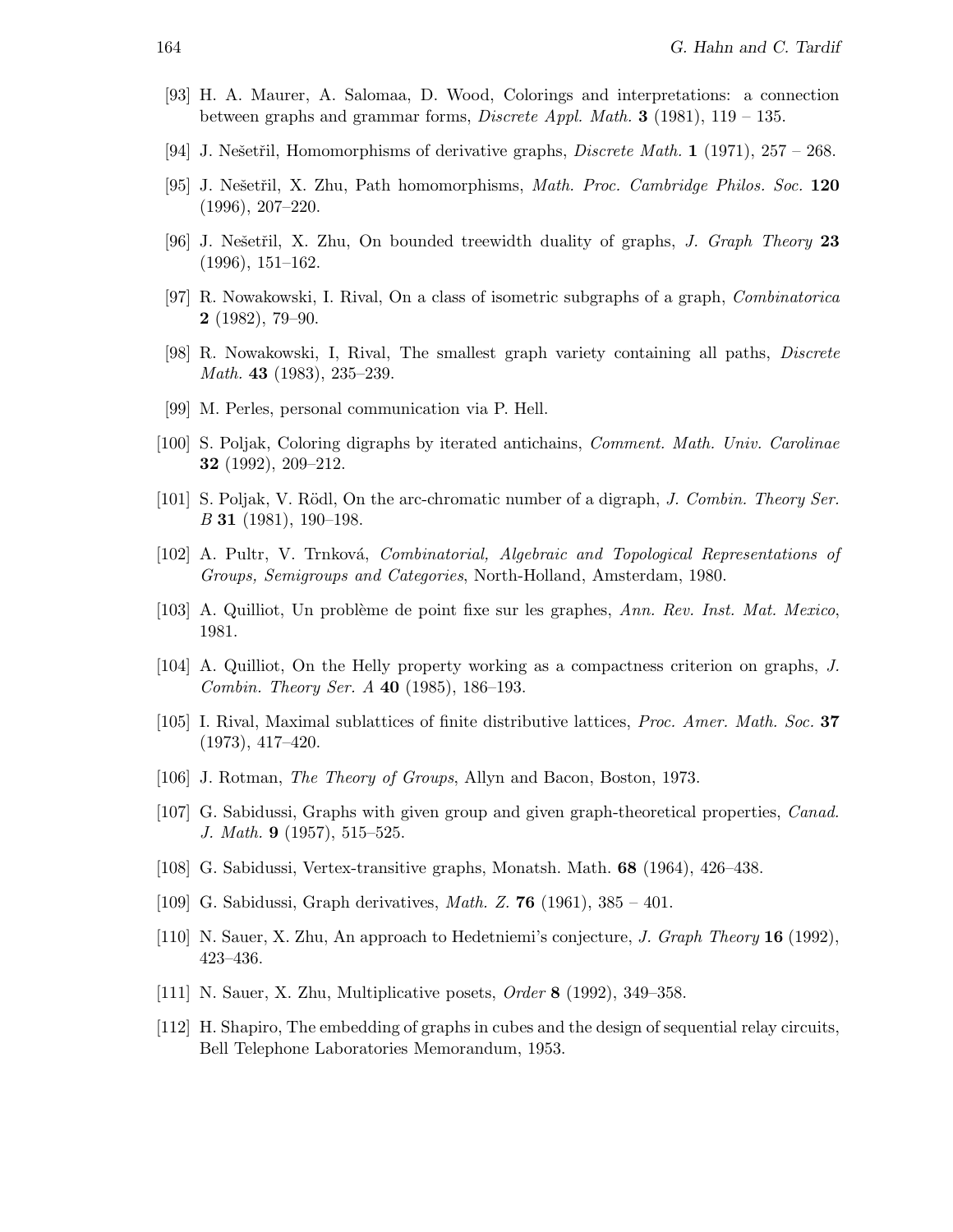- [113] S. Stahl, *n*-tuple colorings and associated graphs, *J. Combin. Theory Ser. B* 20 (1976), 185–203.
- [114] S. Stahl, The multichromatic numbers of some Kneser graphs, preprint, University of Kansas, 1996.
- [115] E. Steffen, X. Zhu, Star chromatic numbers of graphs, Combinatorica 16 (1996), 439– 448.
- [116] L. Szamkołowicz, Remarks on the Cartesian product of two graphs, *Colloq. Math.* 9 (1962), 43–47.
- [117] C. Tardif, A fixed box theorem for the cartesian product of graphs and metric spaces, to appear in Discrete Math.
- [118] C. Tardif, Fractional multiples of graphs and the density of vertex-transitive graphs, preprint, Université de Montréal, 1996.
- [119] C. Tardif, Graph products and the chromatic difference sequence of vertex transitive graphs, preprint, Université de Montréal, 1996.
- [120] C. Tardif, Homomorphismes du graphe de Petersen et inégalités combinatoires, preprint, Université de Montréal, 1996.
- [121] B. Toft, Graph Colouring Problems, Wiley-Intersci. Ser. Discrete Math. Optim., Wiley, New York, 1995.
- [122] J. Turner, Point-symmetric graphs with a prime number of points, J. Combin. Theory *Ser. B* **3** (1967), 136–145.
- [123] D. Turzik, A note on chromatic number of direct product of graphs, Comment. Math. Univ. Carolinae 24 (1983),  $461 - 463$ .
- [124] K. Vesztergombi, Chromatic number of strong products of graphs, in: Algebraic Methods in Graph Theory, vol. 2 (L. Lovász, V. T. Sós, eds.), Colloq. Math. Soc. János Bolyai 25, North-Holland, Amsterdam, 1981, 819–825.
- [125] A. Vince, Star chromatic number, J. Graph Theory 12 (1988), 551-559.
- [126] J. Walker, From graphs to ortholattices and equivariant maps, J. Combin. Theory Ser. B 35 (1983), 171–192.
- [127] E. Welzl, Color-families are dense, J. Theoret. Comput. Sci. 17 (1982), 29–41.
- [128] E. Welzl, Symmetric graphs and interpretations, J. Combin. Theory Ser. B 37 (1984),  $235 - 244.$
- [129] E. Wilkeit, The retracts of Hamming graphs, Discrete Math. 102 (1992), 197–218.
- [130] B. Zelinka, Homomorphisms of finite bipartite graphs onto complete bipartite graphs, *Math. Slovaca* **33** (1983),  $545 - 547$ .